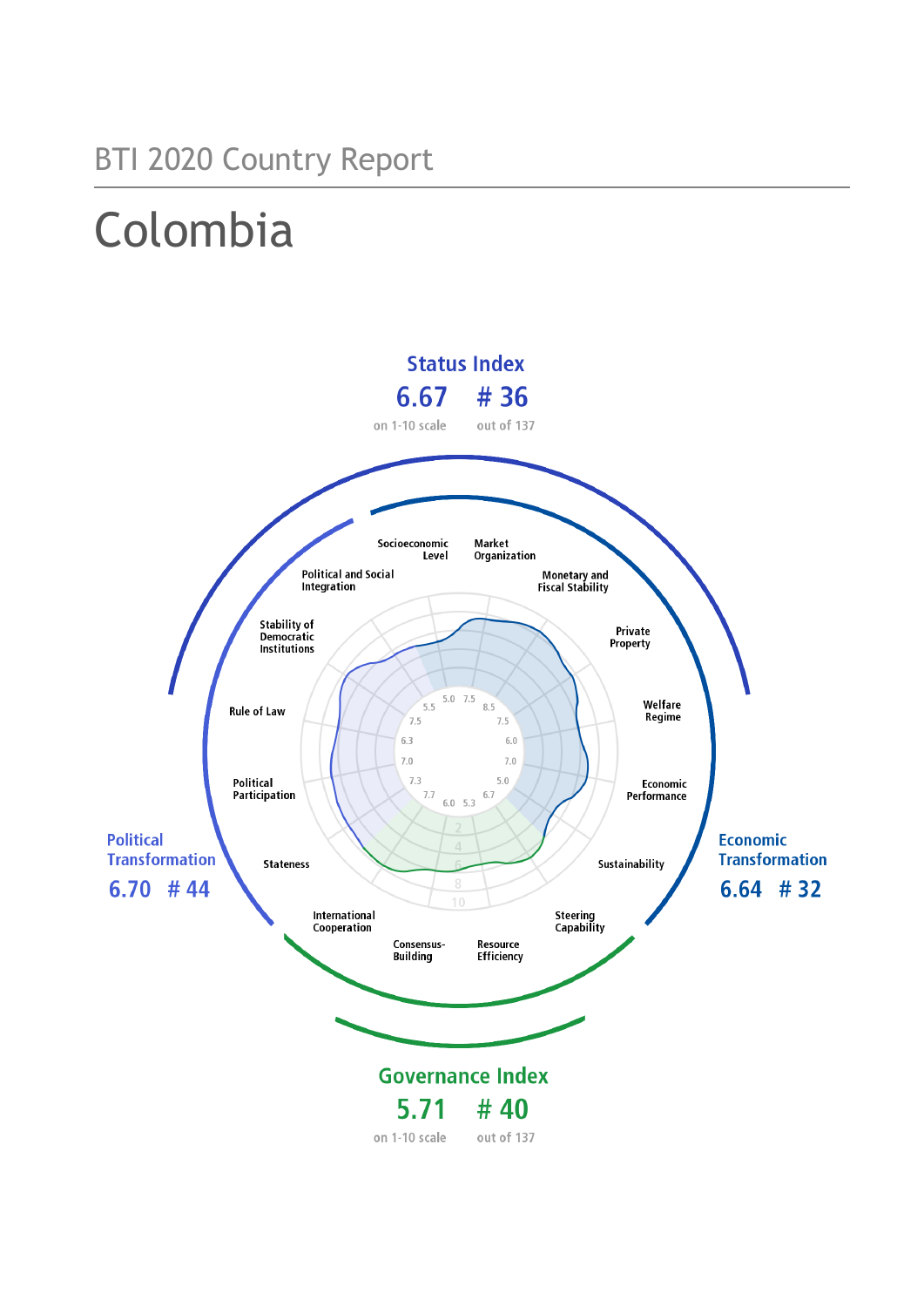This report is part of the **Bertelsmann Stiftung's Transformation Index (BTI) 2020**. It covers the period from February 1, 2017 to January 31, 2019. The BTI assesses the transformation toward democracy and a market economy as well as the quality of governance in 137 countries. More on the BTI at [https://www.bti-project.org.](https://www.bti-project.org/)

Please cite as follows: Bertelsmann Stiftung, BTI 2020 Country Report — Colombia. Gütersloh: Bertelsmann Stiftung, 2020.

This work is licensed under a **Creative Commons Attribution 4.0 International License**.

#### **Contact**

Bertelsmann Stiftung Carl-Bertelsmann-Strasse 256 33111 Gütersloh Germany

**Sabine Donner** Phone +49 5241 81 81501 sabine.donner@bertelsmann-stiftung.de

**Hauke Hartmann** Phone +49 5241 81 81389 hauke.hartmann@bertelsmann-stiftung.de

**Robert Schwarz** Phone +49 5241 81 81402 robert.schwarz@bertelsmann-stiftung.de

**Sabine Steinkamp** Phone +49 5241 81 81507 sabine.steinkamp@bertelsmann-stiftung.de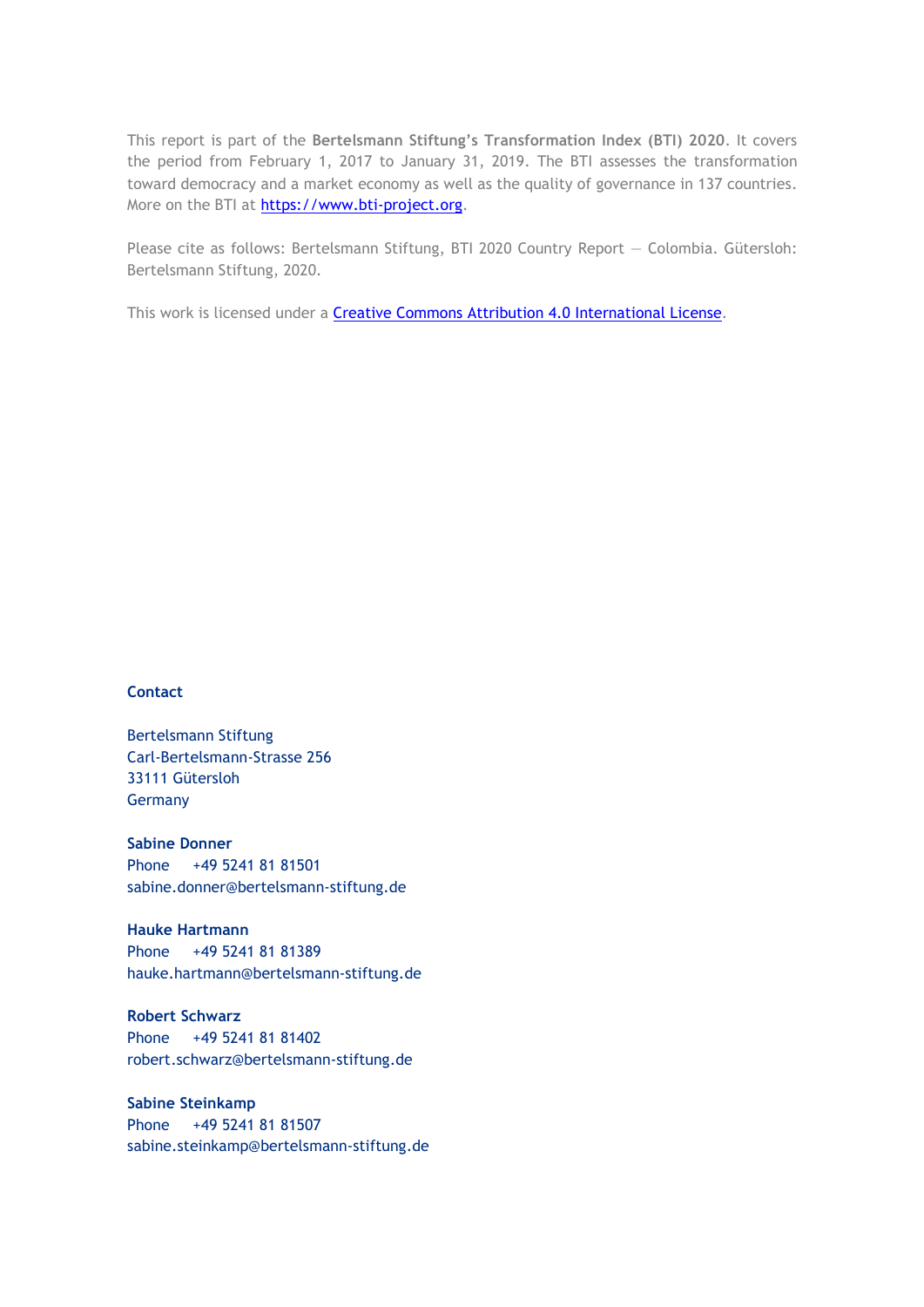#### **Key Indicators**

| Population               | M      | 49.6 | HDI.                           | 0.761 | GDP p.c., PPP 9           |      | 14999 |
|--------------------------|--------|------|--------------------------------|-------|---------------------------|------|-------|
| Pop. growth <sup>1</sup> | % p.a. | 1.5  | HDI rank of 189                | 79    | Gini Index                |      | 49.7  |
| Life expectancy          | vears  | 76.9 | UN Education Index             | 0.683 | Poverty <sup>3</sup>      | $\%$ | 10.8  |
| Urban population %       |        | 80.8 | Gender inequality <sup>2</sup> | 0.411 | Aid per capita $\sqrt{5}$ |      | 17.3  |
|                          |        |      |                                |       |                           |      |       |

Sources (as of December 2019): The World Bank, World Development Indicators 2019 | UNDP, Human Development Report 2019. Footnotes: (1) Average annual growth rate. (2) Gender Inequality Index (GII). (3) Percentage of population living on less than \$3.20 a day at 2011 international prices.

## Executive Summary

During the period of review, the Colombian government established the path to transition from the longest internal armed conflict in Latin America to a peaceful society. This transition faces major challenges, from political polarization in Colombia's society to insufficient financial resources allocated to the implementation of the peace agreement's projects and proposals. Still, the negotiated peace was a major achievement left by the government of Juan Manuel Santos (2010-2018). The political participation of the oldest guerrilla group in Latin America, the Fuerzas Armadas Revolucionarias de Colombia (FARC), in Congress and its disarmament have been a significant advance in the recent history of Colombia toward ending its long-standing conflict.

However, the post-agreement scenario has not necessarily translated into a post-conflict environment, since violence is still present in various areas of the country, especially rural areas disputed by the Ejército de Liberación Nacional (ELN) guerrilla group, dissidents from the FARC and urban criminal gangs known as Bandas Criminales (BACRIM). The exacerbation of violence against human-rights activists and so-called social leaders during the period under review signals an important backlash on the road toward a more peaceful country where respect for human rights, civic engagement, and the defense of just causes is guaranteed.

Iván Duque, from the Democratic Center Party, won the presidential election in June 2018 with 53.9 % of the votes. Diverging notably from former president Santos, he has raised substantial concerns regarding the implementation of the peace accord with the FARC. Duque has stated that he would promote changes to the peace accord, thus generating widespread uncertainty about the future of the peace process.

Colombia has been able to recover from the major oil price shock in 2014 but must continue to pursue an economic model that does not rely only on mineral and oil extraction and takes into account more diverse sources of economic growth. The country has improved in various macroeconomic indicators such as GDP growth, while the inflation target has been maintained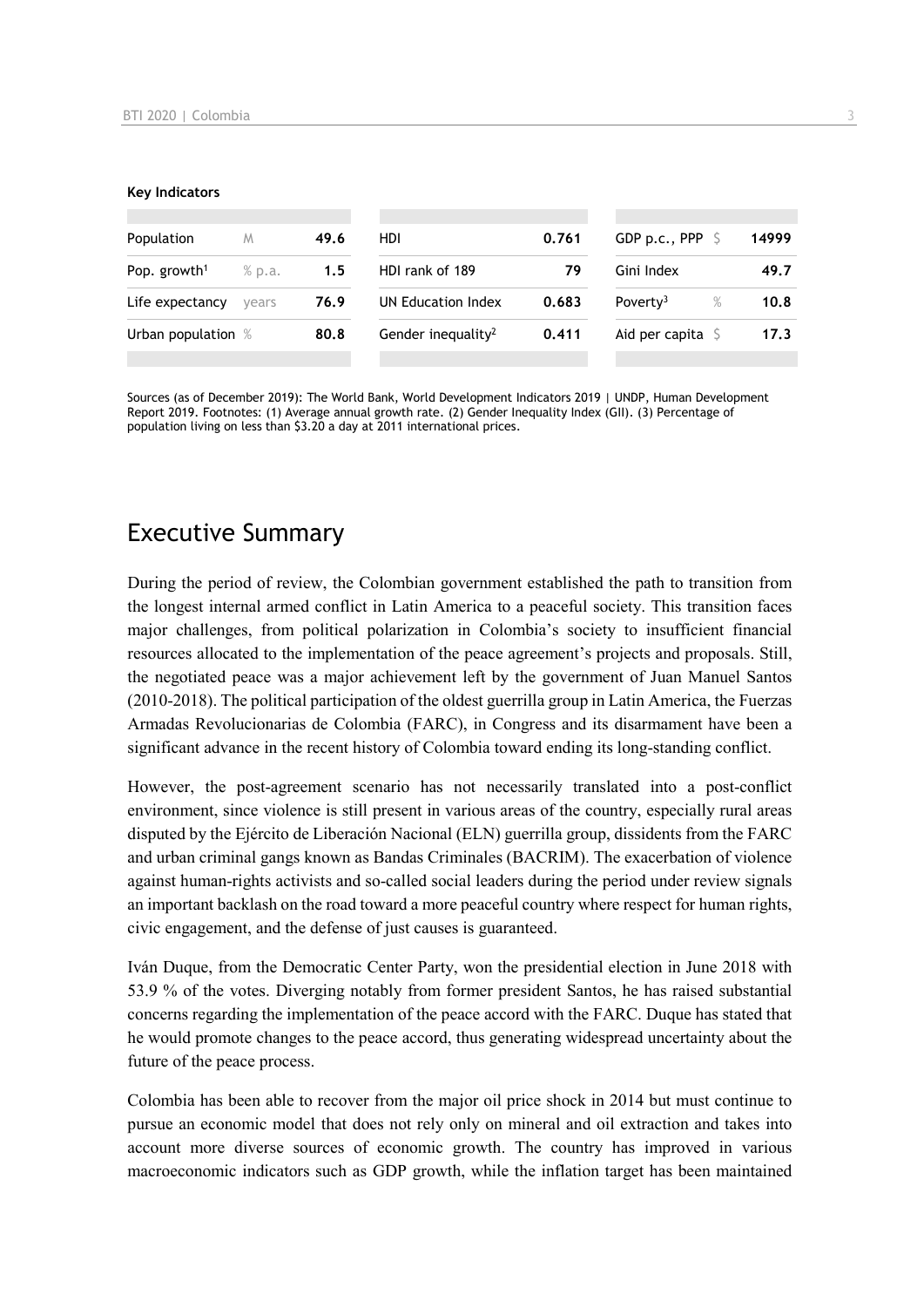within its agreed limits. Colombia has been mostly resilient to declining prices for commodities, which resulted in a strong depreciation of the exchange rate. According to the Organization of Economic Cooperation and Development (OECD), low competitiveness levels, high inequality and informality hold back larger economic growth. Colombia became an OECD member in May 2018 after a total of 23 committees gave their approval.

However, major corruption cases have been discovered, which represent a constraint and source of risk to the legitimacy of political institutions and to resource management processes. Discontent with traditional politics has been felt in Colombia and has manifested itself in the results of the presidential elections in 2018, in which the left-wing candidate Gustavo Petro won an unprecedented number of votes, and also in the relatively high turnout in the so-called anticorruption referendum in August 2018. On other hand, general discontent with traditional politics has not translated into a larger civil movement that is able to speak with a unified voice demanding specific changes, and thus able to overcome the current polarization of the political sphere in Colombia.

Taken together, Colombia currently faces challenges regarding 1) the full implementation of the peace accord, 2) pressure from social movements, especially students, indigenous groups and farmers, 3) high levels of corruption, 4) the Venezuelan migration crisis, and 5) the remaining non-state actors that contest the state's control of territory.

## History and Characteristics of Transformation

Colombia's current political and economic trends are shaped by events beginning with the period of "La Violencia" in the 1940s and continuing until the signing of the peace accord with the FARC guerilla group in 2016 and its ongoing implementation.

From 1958 to 1974, the political elite of the Liberal and Conservative parties established a system of power alternation known as the "National Front" as a response to the wave of rural political violence. The Revolutionary Armed Forces of Colombia (FARC) guerrilla organization consolidated their presence during those years. Economically, the years between 1958 and the 1980s were characterized by a "soft" protectionist model of economic growth: the importsubstitution industrialization strategy.

Even though the country showed reasonable economic growth and a stable macroeconomic environment during that time, income distribution worsened, the dependency on coffee exports increased, and the success of infant industries did not come to pass. Structural economic reforms began in the late 1980s and were deepened and extended by the liberalization reforms of President César Gaviria (1990-1994), whose so-called "apertura," or opening policies, effectively internationalized the country's hitherto fairly isolated market. However, the economy did not grow as fast as expected, and several economic sectors, such as agriculture and manufacturing, were negatively affected by Gaviria's reforms.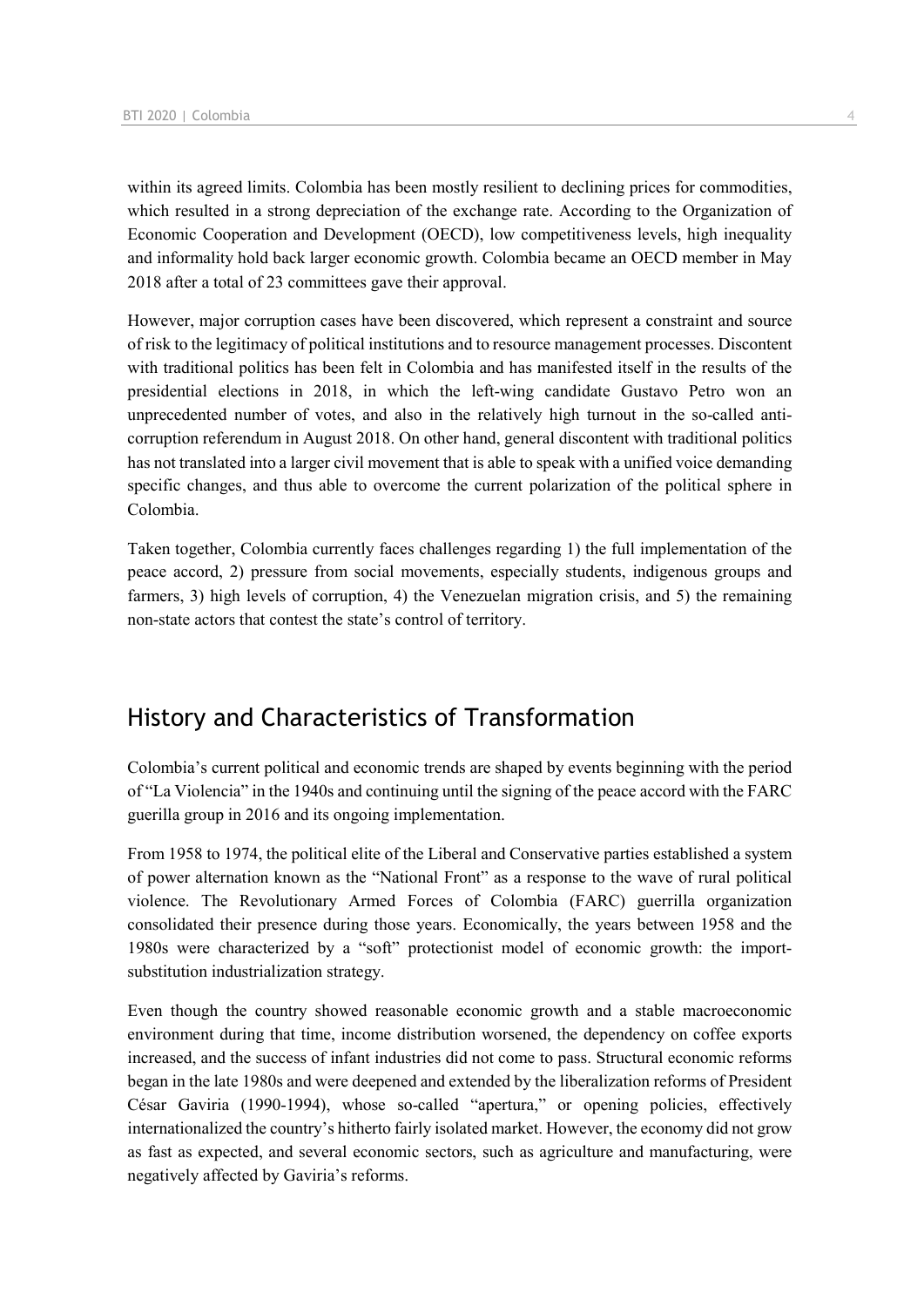Even though the country's security situation deteriorated during the 1990s due to the emergence of paramilitary groups and the burgeoning illegal drug trade, the 1991 constitution represented a major advance in the process of democratization and political transformation of the country. It created crucial institutions such as the Attorney General's Office, the Constitutional Court, the democratic election of governors, and it spelled out several human rights and proclaimed Colombia as a constitutional state.

In the late 1990s and early 2000s, the Pastrana government (1998–2002) conducted an unsuccessful peace process with the FARC, which led to the radicalization of the political discourse. Alvaro Uribe (2002–2010), who was elected president on a strict anti-FARC agenda, reformed the armed forces with financial support from the United States under the "Plan Colombia" and allowed the army to deliver historical blows to the FARC. Uribe's so-called "Democratic Security Policy" was aimed at the recovery of territory for the state and the elimination of illegal armed actors. Economically, GDP grew at an average of 3.7% between 2003 and 2008, and foreign direct investment was made a centerpiece of the country's economic strategy.

Juan Manuel Santos (2010-2018) embarked on a new attempt of a peace process with the FARC in 2012. The significant efforts undertaken by the Santos' administration ended with the final peace agreement ratified by Congress and the international recognition of the president's commitment to peace by awarding him the Nobel Peace Prize, both in December 2016. In terms of the transition to a post-conflict scenario, the FARC achieved political representation in Congress and the Special Jurisdiction for Peace (JEP in Spanish) was established. There has been an increase in attacks against and assassination of social leaders and human rights activists in recent years and since the signing of the accord. According to the NGO Fundación Paz y Reconciliación, in the areas where FARC had control, criminal structures derived from FARC dissidents and the subsequent expansion of the ELN guerilla group have taken advantage of the power vacuum.

While Colombia has made important advances to end the political violence and strengthen democracy, issues such as sustainable growth, inequality, poverty and corruption have remained major challenges.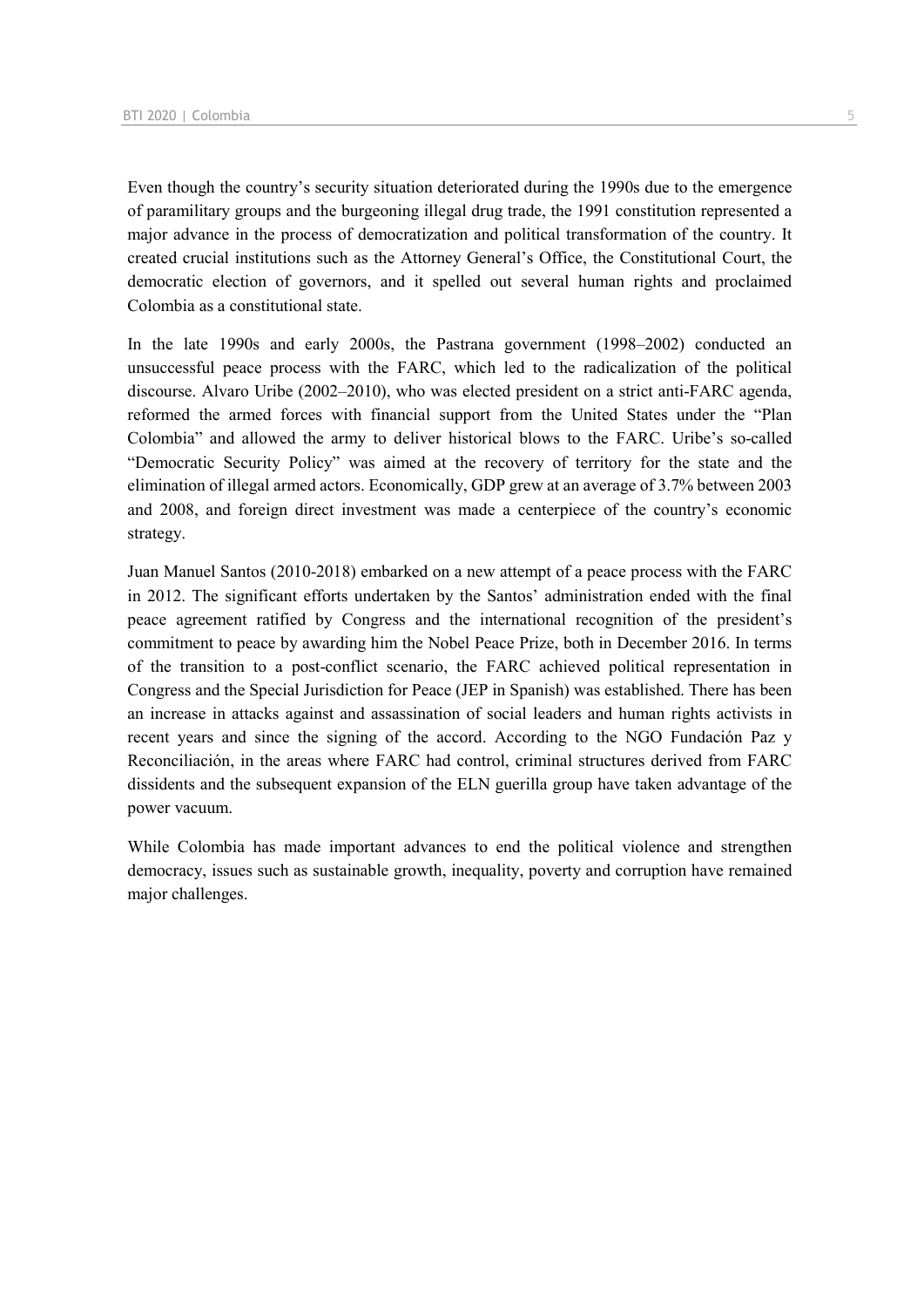The BTI combines text analysis and numerical assessments. The score for each question is provided below its respective title. The scale ranges from 1 (worst) to 10 (best).

## Transformation Status

## I. Political Transformation

#### **1 | Stateness**

Far from having an effective monopoly on the use of force, the Colombian state shares the capacity to impose order with various non-state actors with military capabilities and interests in territorial control.

Major efforts have been made during the last decades to diminish the power of guerrillas, paramilitary groups and other illegal armed actors. Presidents Alvaro Uribe (2002-2010) and Juan Manuel Santos (2010-2018) strengthened and expanded the presence of the state in remote areas of the country, using either force or the window of opportunity opened up by the peace accord with the FARC. Due to the demobilization of the FARC, there have been violent confrontations among illegal armed actors, gangs and clans that seek to benefit from the power vacuum left behind by the FARC. In the departments of Córdoba, Guaviare, Nariño, Meta and Norte de Santander, violence has increased as illegal armed actors pretend to gain control over drug-trafficking (both routes and crops) and illegal mining activities.

Two years have passed since the signing of the peace accord, a period that has been characterized by the reduction of violent deaths, but also by the increase of other types of violence. According to the Defensoría del Pueblo, the interests of illegal armed groups located in 325 municipalities of the country have endangered the lives of social leaders and human rights advocates. In the region of Catatumbo, crossfire and constant hostilities between the remains of the Ejército Popular de Liberación (EPL) and the Ejército de Liberación Nacional (ELN) guerillas have turned this region into one of the most dangerous in the country. Similarly, organized armed groups, of which the so-called "Clan del Golfo" is the most notorious, control a significant share of the drug trade and illegal mining and have a strong presence in roughly 20 of Colombia's 32 departments. Apart from the guerrilla forces, criminal gangs and other armed groups benefit from the weak presence of state institutions. They profit from the control over illegal economic activities, through which they have undermined the property and human rights of peasants and other minority groups.

#### **Ouestion** Score

## Monopoly on the use of force 7 $^{\prime}06$  $\frac{20}{10}$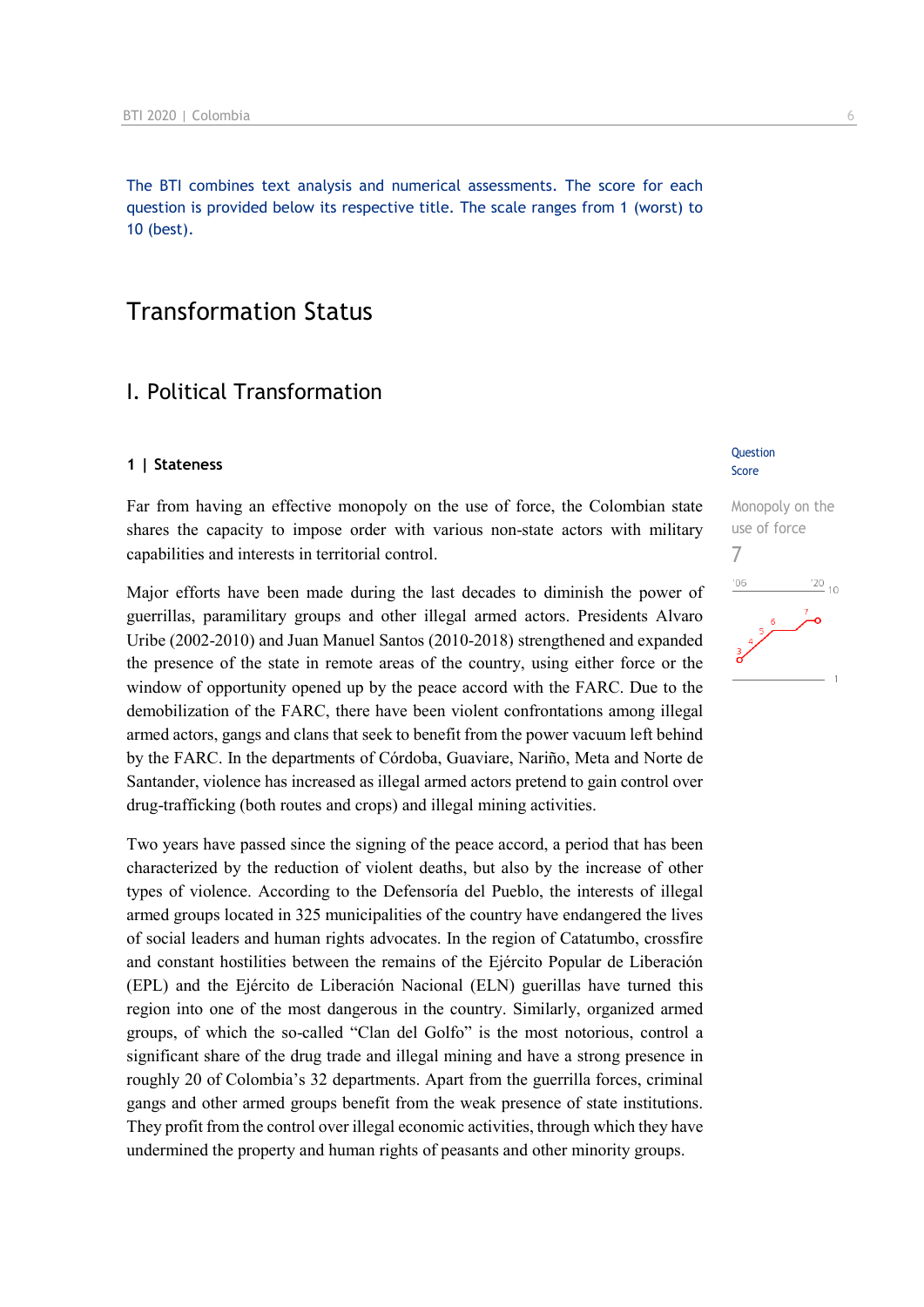The peace accord with FARC has been a step toward the strengthening of the legitimacy of the Colombian state, as one of the leading groups that have defied the Colombian state laid down their weapons and became a political party.

Characterized as a complex and heterogeneous country, Colombia remains a regionalized country where peripheral territories suffer from the direct consequences of the internal armed conflict, the ongoing territorial and power disputes between non-state actors and the state's lack of interest in them. In those territories, some groups, especially peasants, afro-Colombians and indigenous people, have been repeatedly ignored and neglected by the state. This situation created the opportunity for non-state actors to be perceived as the visible authority in some areas and generated widespread uncertainty regarding the state's commitment to and effective role in these areas. The disenfranchisement of these minority groups has become visible by some of President Duque's decisions, especially his revision of the peace agreement with FARC and his priority for the consolidation of the rule of law, which signals a major shift from the momentum of the peace agreement where rural development and reconciliation were the main priorities.

The 1991 constitution defines the Colombian state as secular, where there is freedom of religion and discrimination based on religious motives is banned. The ministry of interior provides legal recognition to churches, religious cults and religious associations and it keeps a public record of religious entities. Until recently, there was no obvious interference of religious dogmas in the design of political institutions or in terms of public policy.

However, in recent years issues such as same-sex marriage and the possibility for same-sex couples to adopt children, which were approved by the Constitutional Court, prompted the emergence of an opposition movement inspired by religious dogma. The terminology used in the peace accord that referred to a gender approach was debated between the LGTBI and women's organizations on the one hand, and Christian churches on the other. As a result of the rejection of the original peace accord by the population in October 2016, modifications to the final accord were adopted. Some religious groups continue to argue that the defense of women's rights should be worded as the respect for human rights instead of using the gender terminology that was included in the final accord since it might be confused with the so-called "gender ideology" that these groups firmly oppose.

Legal changes in favor of same-sex couples and sexual and gender minorities, among other aspects, have also motivated the participation of Christian Evangelical churches in electoral politics. Thus, the Christian and Evangelical forces were able to gain more political visibility in the 2018 legislative elections. The new Christian political party called Colombia Justa Libres managed to win three seats in the Senate and one seat in the House of Representatives. Additionally, the "Movimiento Independiente de Renovación Absoluta," a Christian political party, won 3.3 % of the votes, a 0.5 %



No interference of religious dogmas 8 $\frac{20}{10}$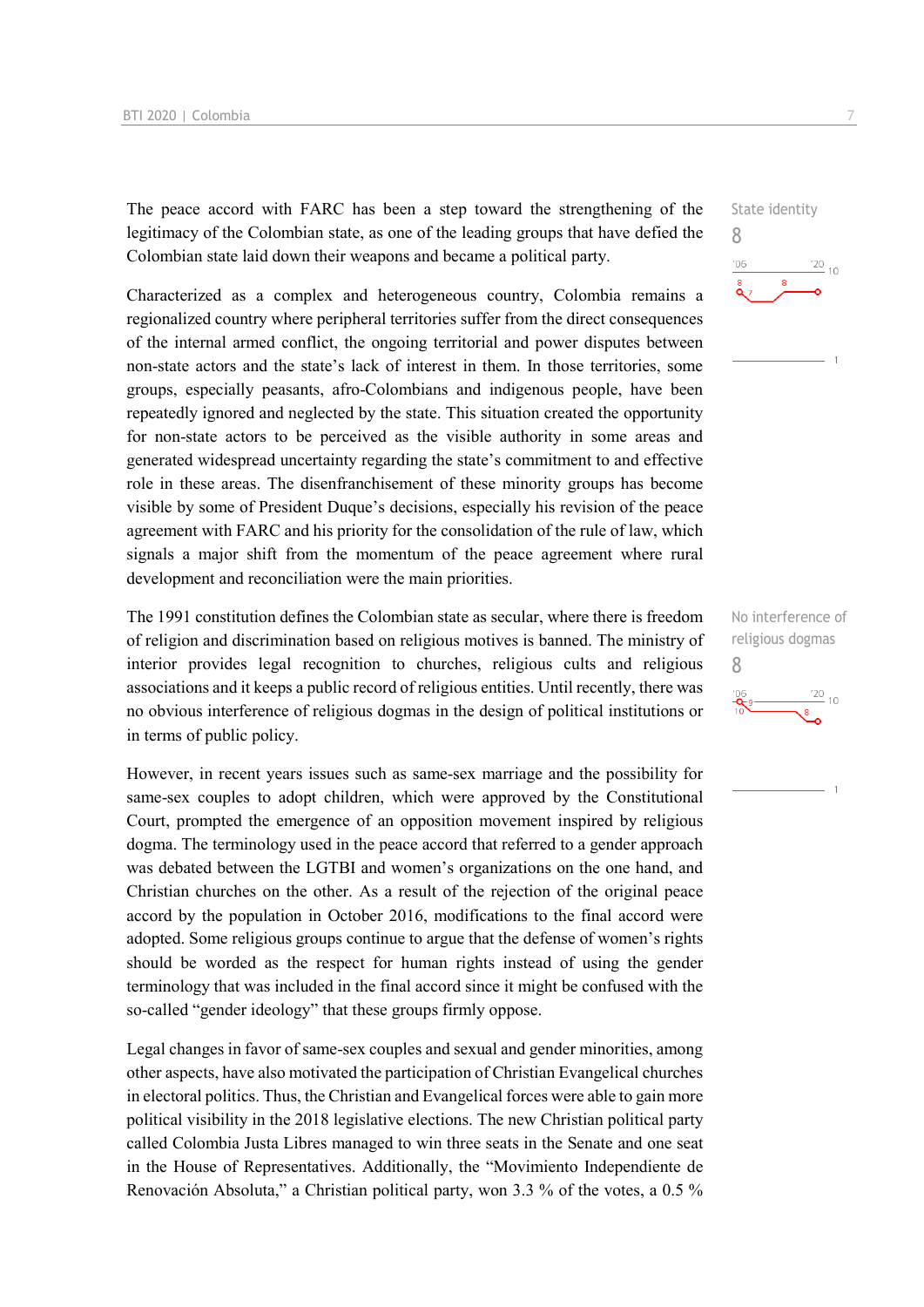increase compared with the 2014 elections. In addition, candidates who are members of other political parties but ran on a conservative platform supported by Christian churches were also elected.

Since 1991, when the new constitution established an administrative decentralization, the Colombian state has widened its offer of administrative structures. Even though some academics and experts argue that administrative decentralization increased the level of armed conflict and corruption, others argue that without it the central state would not have been able to cover the basic needs of the population in the peripheral parts of the country.

Justice institutions cover 99% of the population, but other services such as water and sewage systems do not reach the entire population, and the difference is even larger when rural and urban areas are compared. According to the housing ministry, water systems cover 92% of the urban areas, while only 74% of rural areas have these systems. Sewage coverage is present in 92% of urban areas while it only covers 75% of rural areas. Colombia has made investments in broadening the provision of health and education, although that has not necessarily translated into the improvement of the quality of these services.

The construction of so-called fourth generation roads has been of great importance to overcome the burden of geographic discontinuity across Colombia. However, the advances of the road plan received by the new government of Ivan Duque in August 2018 are minor, with only three projects out of 30 advanced at more than 50% and 21 less than 10% developed. Corruption scandals and budgetary problems have contributed to the lag in road construction.

#### **2 | Political Participation**

Colombia has held regular, free and fair elections for almost half a century. In general, there are no serious restrictions on voting rights, party competition or election campaigns, and political posts were filled according to election outcomes. However, notable exceptions exist. According to the Electoral Observation Mission (MOE in Spanish), significant constraints and obstacles were present in the congressional and presidential elections of 2018. The MOE received 2,119 reports of irregularities in the presidential election related to voter constraint, corruption and illegal propaganda. 2,482 reports were submitted concerning irregularities in congressional elections related to corruption, extemporary use of propaganda, voter constraint, insufficient electoral material and improper political participation during election time. The departments that reported the most irregularities were Bogota, Santander, Antioquia, Valle del Cauca and Tolima for the presidential election and Bogota, Antioquia, Nariño, Tolima and Santander for congressional elections.

Basic administration 6  $06'$  $\frac{20}{10}$ 

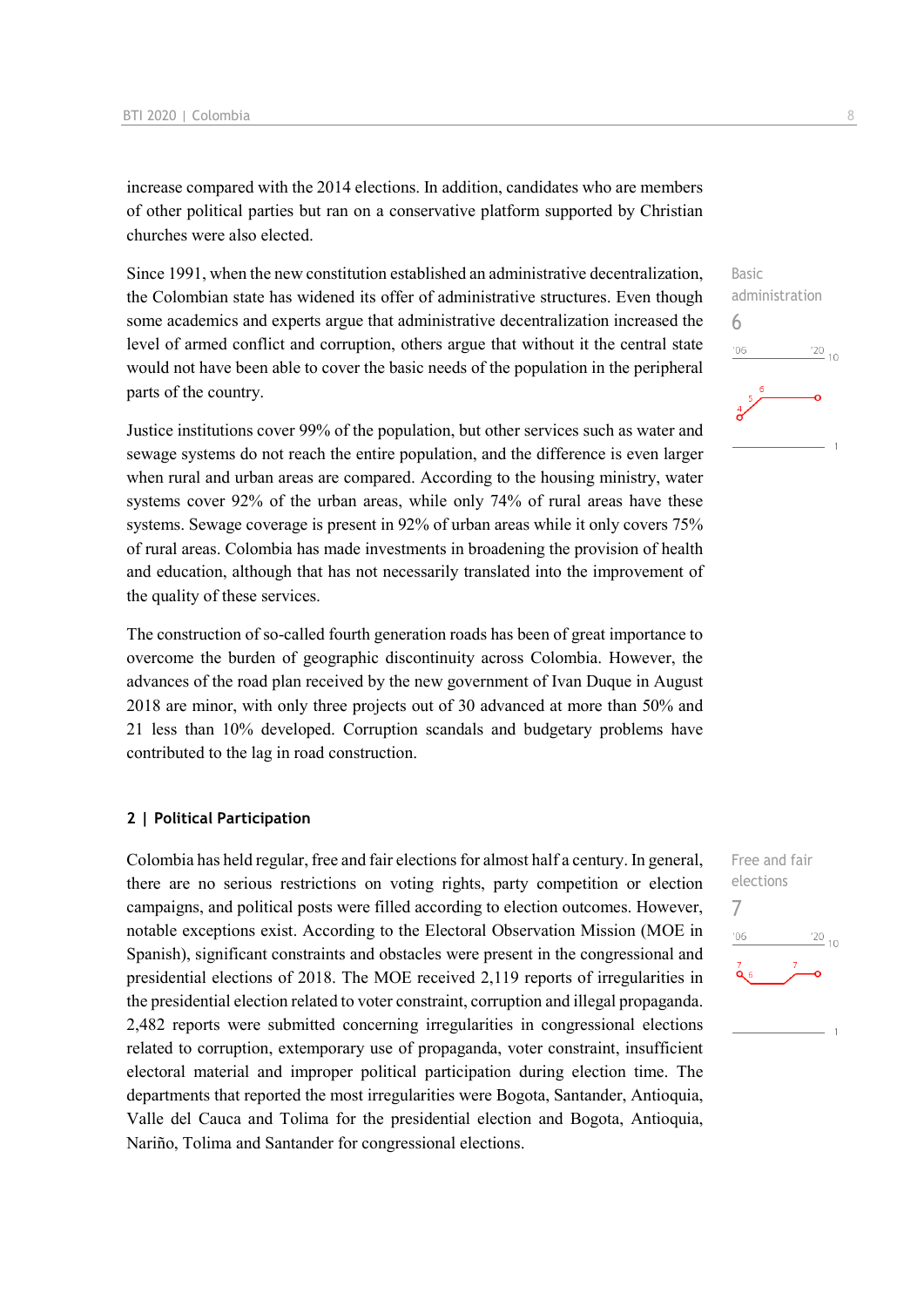One of the most recent electoral scandals was the investigation against Aida Merlano, a politician from the Caribbean coast running for Senate. As the district attorney stated, she ran a vote-buying network that included the use of QR codes to follow the political leaders in charge of buying the votes. In her electoral residence, copies of IDs, guns and electoral documentation were found. More than \$2 million was used during her campaign to buy votes in the city of Barranquilla.

In the departments of Caquetá, Nariño, Chocó, Guaviare, Cauca, Arauca, Norte de Santander and Vichada – where illegal armed groups and criminal gangs are more consolidated – the abstention rate for the congressional elections was reduced compared to 2014 records. According to the MOE, violence and intimidation are among the reasons why people do not report more irregularities during electoral times.

In formal decision-making, democratically elected rulers have the power to govern. There is an effective subordination of the military to civilian political leadership. However, the influence of economic groups and business interest over political decisions is a matter of concern. In some rural areas, powerful elites hold influence in local governments and institutions. The election of some ministers and other public figures of the current government has been criticized, since it is used as a channel to reward political allies and the business elite. This practice is not exclusive to Duque's government, given that it has been used by other governments and it exists at other levels of the public administration. Even if rewarding political allies is not a veto power itself, it does, however, benefit groups, especially from the business elite, by better positioning specific people who align with their agenda and interests.

The 1991 constitution guarantees association and assembly rights. There are no legal restrictions on the conformation of political parties, NGOs or interest groups, and the Constitutional Court upholds the exercise of these rights. The peace agreement signed by the government and the FARC includes a political reform that increases state protection of independent political and civic groups. Demobilized former FARC members, not convicted of human-rights violations, are encouraged to participate in politics and run for public office. In fact, a new political party called Voices of Peace (Voces de Paz, in Spanish) has been created by citizens and ex-members of FARC.

Yet, human rights advocates and indigenous, Afro-Colombian and other community activists are being threatened by paramilitary groups, FARC dissidents and criminal gangs. Despite an interior ministry program to protect human rights defenders, trade unionists and journalists, the OHCHR documented the murder of 53 prominent activists from January to September 2018. Even though investigations have been undertaken in cases of homicides of human rights advocates, according to the International Federation of Human Rights, 90% of the cases resulted in impunity, and in only around 5% of the cases that the General Attorney's office investigated, an accusation was leveled in court.



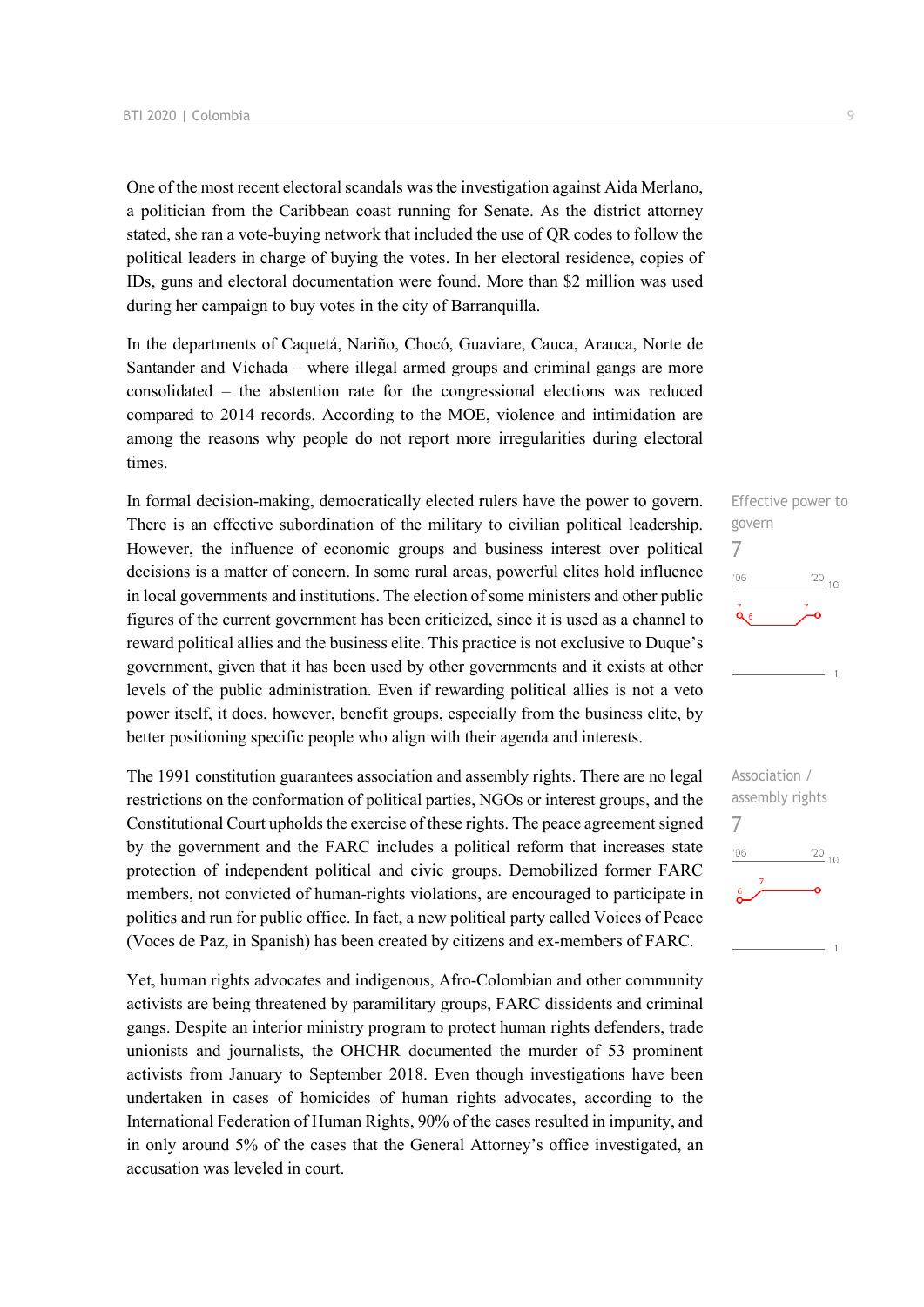Freedom of expression is guaranteed by the 1991 constitution, but its enforcement is still suboptimal. Even though the systematic harassment and violence against journalists and left-wing political activists that was characteristic of the 1990s has ended, attacks and violations against the press are constant in Colombia. According to the Foundation for the Freedom of Press (FLIP in Spanish), in 2017 there were 310 cases of freedom of expression violations that affected 368 journalists. The organization claims that journalists in remote areas are in a vulnerable situation due to the increase in violence by illegal armed groups. Regarding the expression of opinions by citizens it is necessary to have media coverage, but according to the FLIP, the departments of Caquetá, Nariño, Antioquia, Cauca, Sucre and Vichada have more than 30% of their territory "silenced," meaning that there is no local media coverage.

On a general basis, opinion plurality is respected, although some civil associations are concerned about the possible threats due to the ongoing project in Congress to modernize the information and communication technologies. The political and power independence of the proposed unified authority included in the bill is a subject of concern since two out of five of the proposed board members of the authority – which seeks to unify the internet, television and phone services under one authority – are going to be indirectly named by the president. One of them is the minister of information, technologies and communications and the other is designated by the president himself.

#### **3 | Rule of Law**

The 1991 constitution grants the principle of the separation of powers. Public branches work independently and serve as a check on each other, but they also can work together and cooperate. However, the degree of balance between these branches varies according to the political group in power. While former President Juan Manuel Santos had support from a majority of the Congress and therefore there was a strong balance favoring him, the current President Ivan Duque has a fragile pro-government coalition in the legislative, hindering his capacity to govern and forces him to continuously bargain with different political forces.

In 2017, the Opposition Statute was adopted, a mechanism that grants political groups operating in legal opposition to the government with financial assistance, the possibility of controverting the governments' statements as voiced by the president in the media and the chance to set the agenda of the plenary session of Congress and of permanent commissions.

During the review period and after the signing of the peace agreement with the FARC guerrilla, the Supreme Court as well as the Constitutional Court have been harshly criticized by the opposition. Namely, former president and current senator Álvaro Uribe and his political party called "Centro Democrático" (also the party of the current President Duque) have questioned many of the High Courts' decisions, which



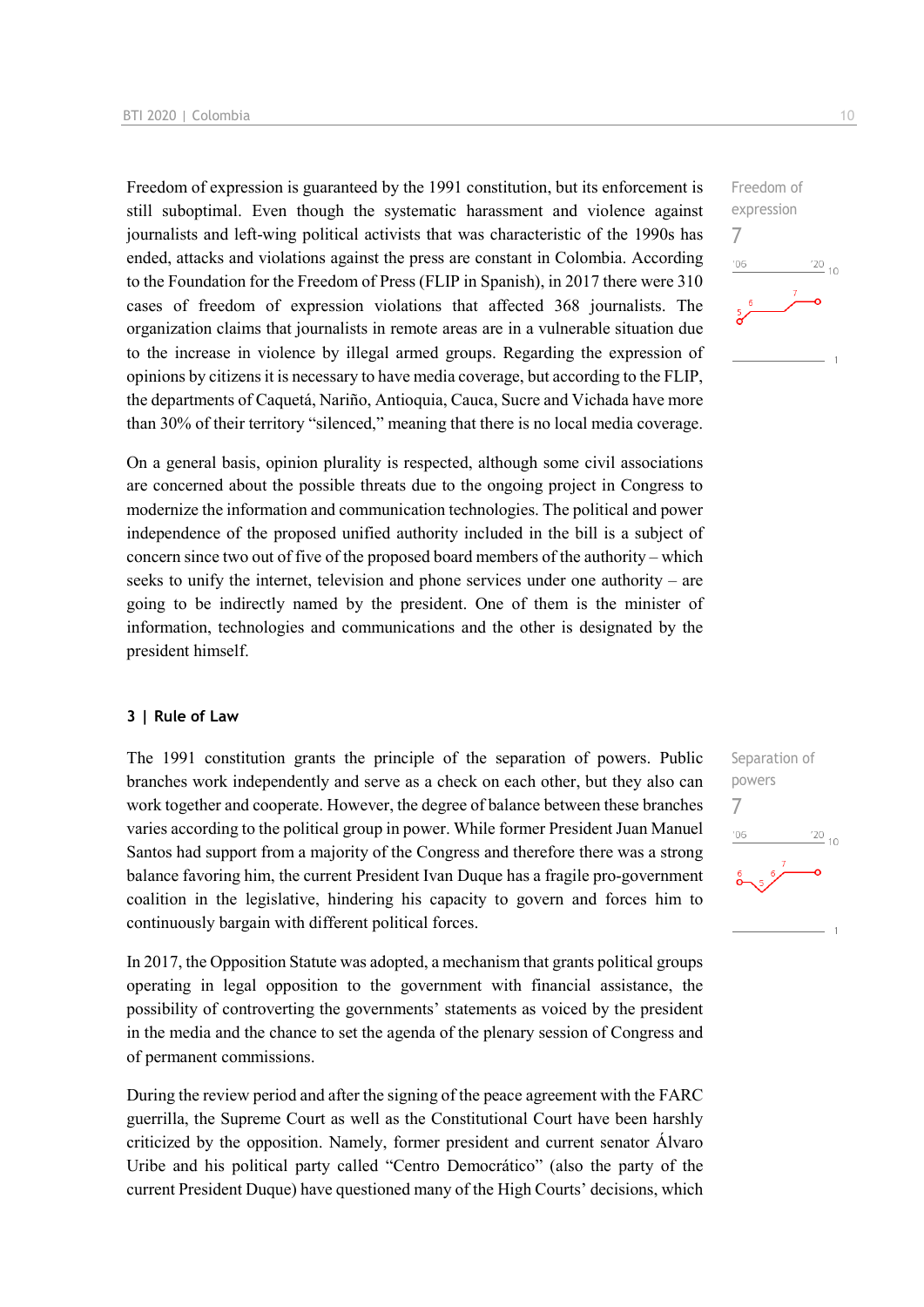have paved the way for the legislation and implementation of the accord. The debate further intensified as a result of the presidential objections presented by Ivan Duque to the Special Peace Jurisdiction in the peace agreement. The objections have been criticized given that the peace accord was already verified and approved by the Constitutional Court. Duque's actions have been received negatively since they contradict the institutional power division under which the Colombian state operates, and they place the executive power above the judicial and legislative one. The divisionary line gets even more contested in the so-called "Paz con legalidad" presidential plan vis-à-vis the post-conflict situation of Colombia. The presidential statement to "respect the independence of the judicial power" becomes delegitimized when the president's discourse and actions indicate how the Special Peace Jurisdiction must allegedly operate.

The judicial power in Colombia, as stated in the constitution, is an autonomous branch that takes independent decisions. Every citizen has the right to access the administration of justice and the judges' decisions should be guided by the law. The judiciary is composed of the Constitutional Court, the Supreme Court and the State Council.

In recent years, Colombia has faced various cases of corruption, which has touched the judicial branch. One of the most notorious cases was the so-called toga cartel that began in June 2017, when the anti-corruption prosecutor was captured and extradited to the United States. He was accused of asking a former governor for money in exchange for interfering in the investigations of misused royalties. Subsequently, further cases were brought to light in which lawyers were paid under the direction of two former presidents of the Supreme Court to refer cases to certain judges, who also were members of the cartel.

Corruption scandals and a lack of efficiency have hurt the credibility and trust in the judiciary. In the 2018 Latinobarómetro opinion survey, only 23% of respondents trusted the judicial sector, whereas 39% had no confidence in it. President Duque promised during his campaign that he would eliminate the plethora of courts and replace them with a unified court. Duque argued that corruption would be reduced as a result, due to an improvement in overseeing the judges' work. However, this controversial proposal has not been implemented yet.

Independent judiciary 6 $\frac{20}{10}$  $'06$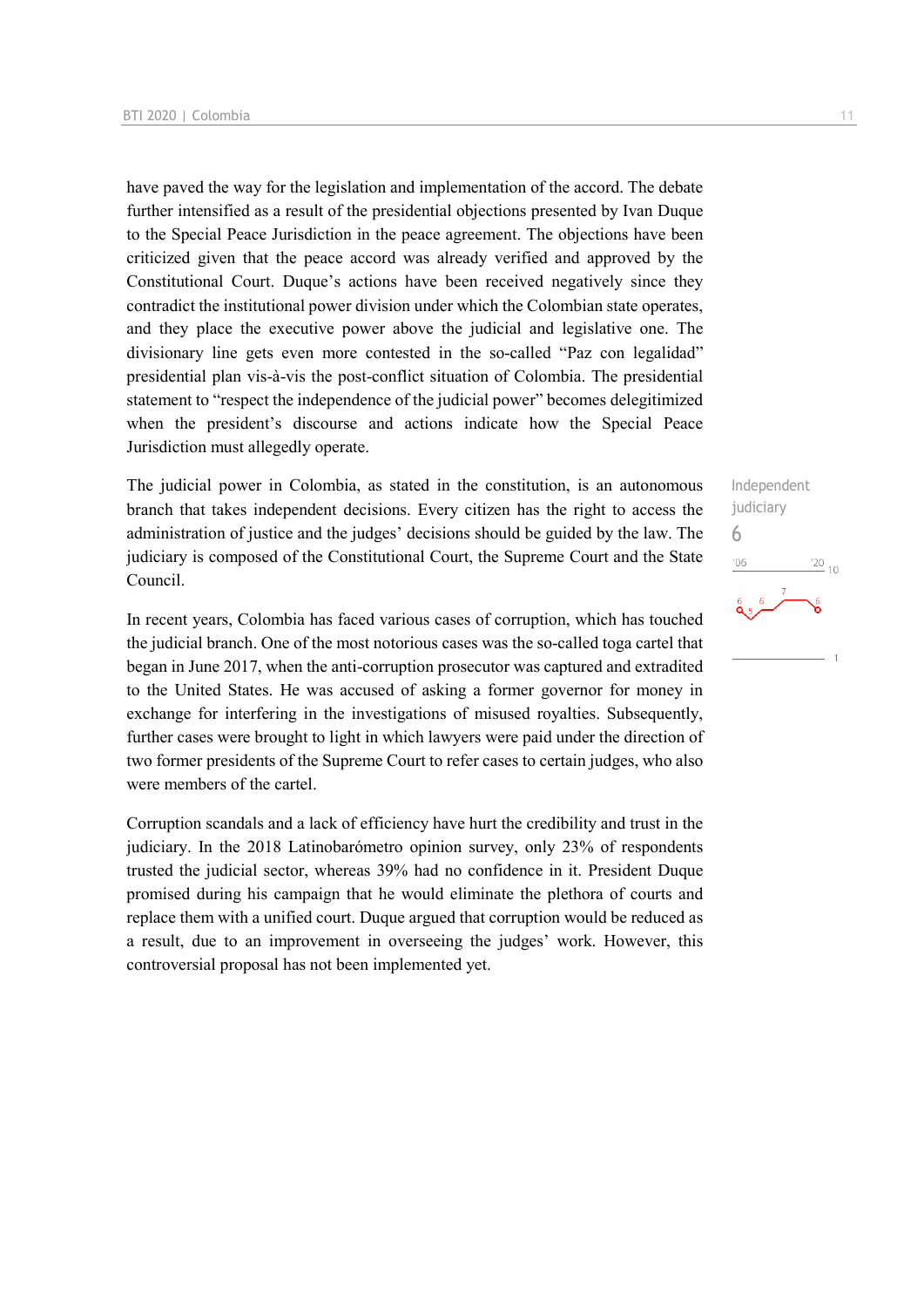The prosecution of office abuse is a generally respected principle. Nonetheless, corruption is a resilient attribute of Colombian politics. According to the Latinobarómetro 2018 results, Colombian citizens believe that the most important problem of the country is corruption. Some state agencies are plagued by corrupt practices, the mishandling of resources and nepotism, among other issues. Moreover, many local politicians employ illegal means to ensure election to public office. The Santos government struggled to address these abuses, and entities such as the Supreme Court have been especially proactive during the period under review. Some opposition members and public opinion in general raise concerns when considering sentences for office abuse, arguing that the sentences tend to be too lenient in comparison to the crimes committed.

Officeholders who abuse their positions and engage in corruption are generally prosecuted, yet they sometimes are able to slip through political, legal or procedural loopholes to avoid prosecution. For instance, as part of the Odebrecht corruption scandal, Attorney General Nestor Humberto Martínez has been accused of conflict of interest. Martínez served as a legal adviser to the Aval Group, a business conglomerate that partnered with Odebrecht. For this reason, he had to recuse himself from the investigation against Odebrecht, and a special prosecutor was appointed. Many civil society groups and some political actors have held protests in several cities to demand Martinez's resignation.

The Colombian constitution and corresponding laws codify and safeguard civil rights and provide the channels to enforce them. The Constitutional Court allows individuals to demand protection against the violation of constitutional rights through the "Tutela" mechanism. From a historical perspective, the Constitutional Court has firmly defended the rights of ethnic, sexual and gender minorities. Constitutional and institutional guarantees notwithstanding, in practice, violations of civil rights persist, particularly in peripheral areas of the country where the state's presence is rather weak.

Issues regarding the protection of civil rights are present in varied forms depending on the area in question. In areas where the FARC used to have control, the threats against and homicides of human-rights advocates have increased at the hands of illegal armed groups. In other parts of the country, such as Bogota, the rate of violence against women increased by 17% in the first trimester of 2018 compared to the same period in 2017. Even if institutional efforts have been undertaken to condemn the attackers, every three days a woman is killed in Colombia.

According to Human Rights Watch, indigenous communities face harsh limitations in terms of their economic and social rights. In areas such as the department of Guajira, children die due to malnutrition and hunger. In addition, the NGO Colombia Diversa reported that 465 homicides of LGTBI people occurred between 2013 and 2018, of which 148 allegedly were motivated by prejudice due to sexual orientation.

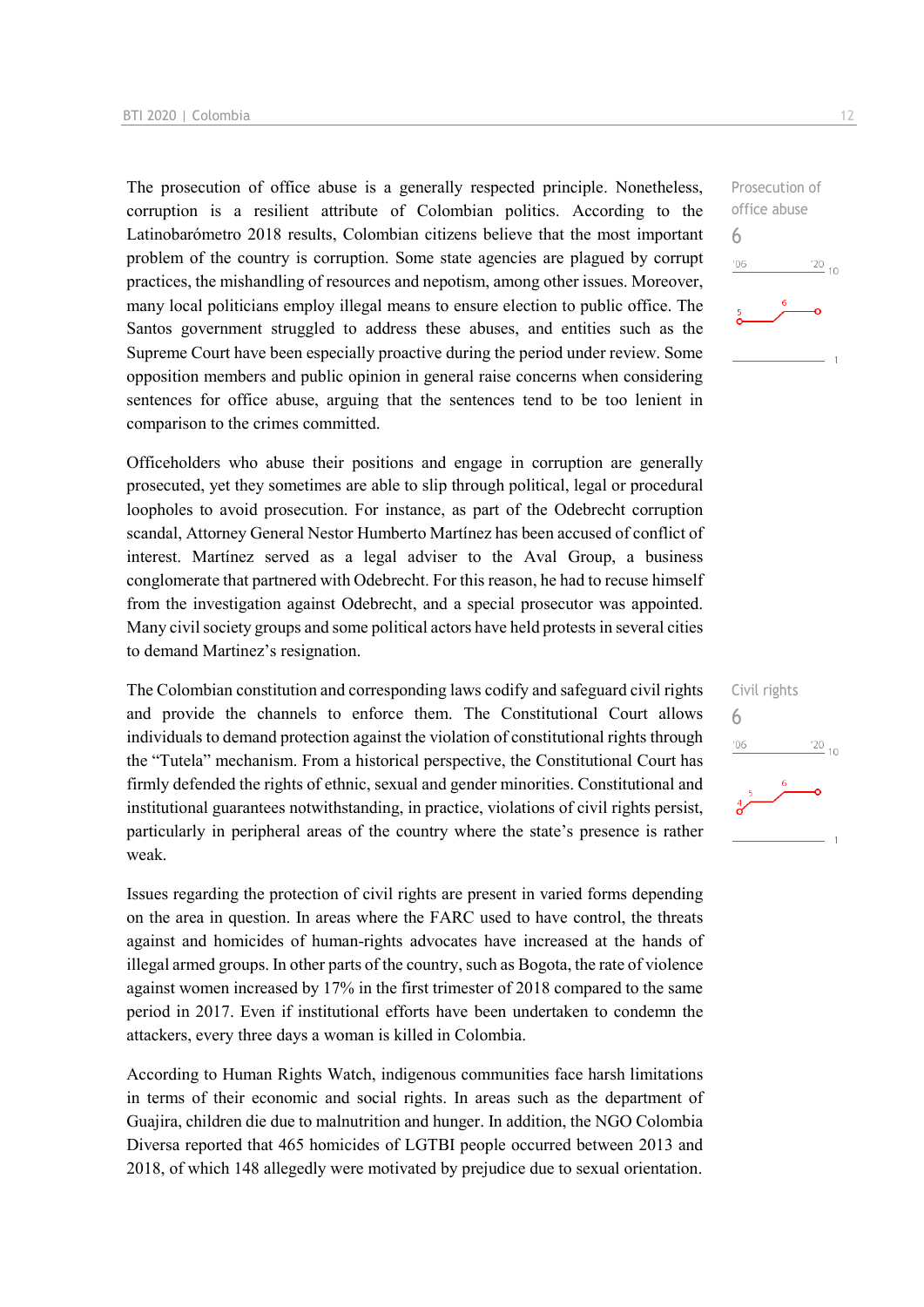#### **4 | Stability of Democratic Institutions**

Colombia's democratic institutions perform their functions in principle, but often are inefficient due to friction between institutions. The 1991 constitution established the administrative decentralization of the Colombian state, which allowed regional and local governments to formulate their own public policies under legal and constitutional terms. At first, this new form of local administration created frictions among the different levels of government and posed obstacles for control agencies which, in turn, hindered the performance of democratic institutions. However, more recently national, regional, and local levels of government started to perform in a more coordinated fashion.

The current relationship between President Duque and Congress is rather constrained. A lack of majority and very poor ability to bargain with the different parties in the legislature have affected the performance of the government. Complicating matters, President Duque has also had to deal with divisions and criticism within both his own coalition and his own party. Apart from that, the clash between different institutions around the implementation of the peace accord has fueled a sense of uncertainty regarding the future of ex-combatants and, even worse, the reliability of the Colombian state to uphold previously contracted agreed upon compromises.

A problem that undermines the effective work of democratic institutions – along with corruption – is the waste of public resources. According to the Inter-American Development Bank, 4.8% of the country's GDP is lost due to an inefficient use of public resources, most of it channeled as energy consumption subsidies from the regional governments' budget.

In principle, almost all relevant actors adhere to democratic institutions and regard them as legitimate. A step forward in this regard was the peace process with FARC. As a result of this, the former guerrillas obtained ten guaranteed seats in Congress. The 2016 peace agreement thus created the chance for the FARC to manifest their commitment to the legitimacy of the democratic institutions, which became manifest in July 2018 when the members of the new political party of the former guerrillas, now called People's Alternative Revolutionary Force, took their seats in Congress.

On the other hand, the remaining non-state armed actors do not adhere to the rule of law nor democratic institutions, which undermines the coverage of democracy in Colombia. Radical sectors of both right and left-wing political parties and some social movements hold anti-democratic views. At the local level, political institutions are frequently instrumentalized for particularistic – usually economic – interests.

Performance of democratic institutions 7  $\frac{20}{10}$  $06$ 

Commitment to democratic institutions 8 $\frac{20}{10}$  10  $06'$ 

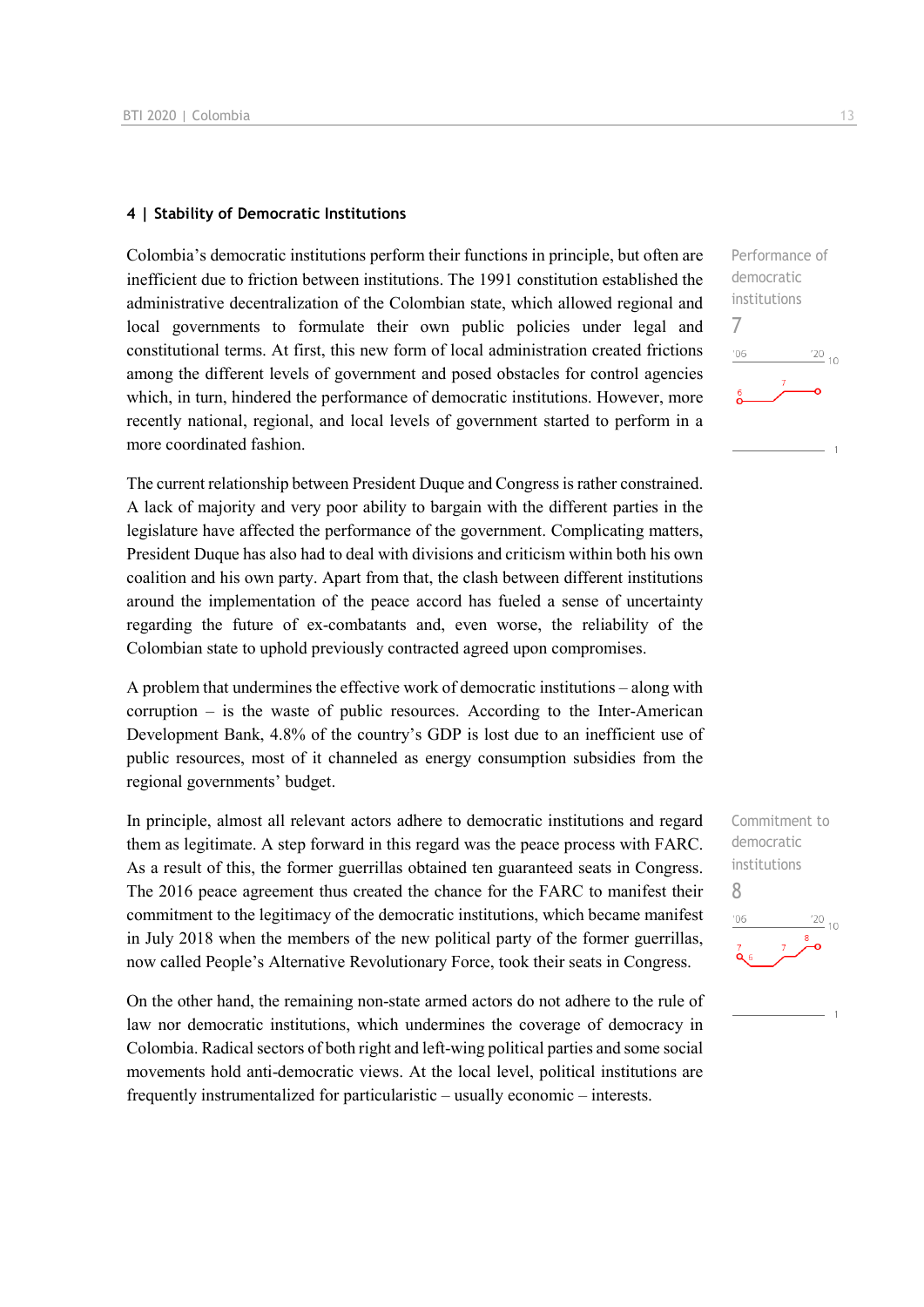#### **5 | Political and Social Integration**

During most of the political history of Colombia, only two political parties were in charge of articulating the demands of its citizens: the Liberal and the Conservative parties. This political structure was functional for politicians but not so much for the citizens who felt that they did not have any real influence on the decisions taken by the government. The 1991 constitution included a reform that allowed new parties and independent political movements to participate in elections for political offices. From 1991 until 2003, according to data from national authorities, the number of parties increased from 2 to almost 1,000. A series of political reforms after 2003 increased the requirements for the creation and participation of political parties, and by 2018 the number was down to thirteen parties and political movements in Congress (plus three Afro-Colombian and Indigenous seats), but still signaling a high fragmentation, the strongest party occupying just 21% of seats in the House of Representatives.

One of the main criticisms of the Colombian party system is its dependency on socalled caudillos (political strongmen) and accordingly weak social roots. One of the most important political parties is the Democratic Center (Centro Democrático in Spanish), which was created around the figure of ex-president and current senator Alvaro Uribe in 2014. The influence of Uribe remains intact, since many analysts argue that the support given by Uribe to Iván Duque was decisive for his presidential election in June 2018. The presidential elections of 2018 showed that the opposition parties vis-à-vis "traditional" politics have gained support in Colombia, since former presidential candidate and current senator Gustavo Petro obtained the unprecedented support of eight million votes.

The 2018 presidential and legislative elections, the anti-corruption referendum, among other relevant decisions in the period under review, exemplified different degrees of polarization in Colombia. The election of Ivan Duque as president clashed with some important projects of the Santos administration, especially regarding the peace agreement. Regarding this election, it is important to note that the political left and other non-traditional sectors of the population voted in unprecedented numbers. The results of the anti-corruption referendum show that a large part of society demands a solution to one of the worst problems in Colombia, but that it has not yet gained enough support due to traditional beliefs or skepticism.

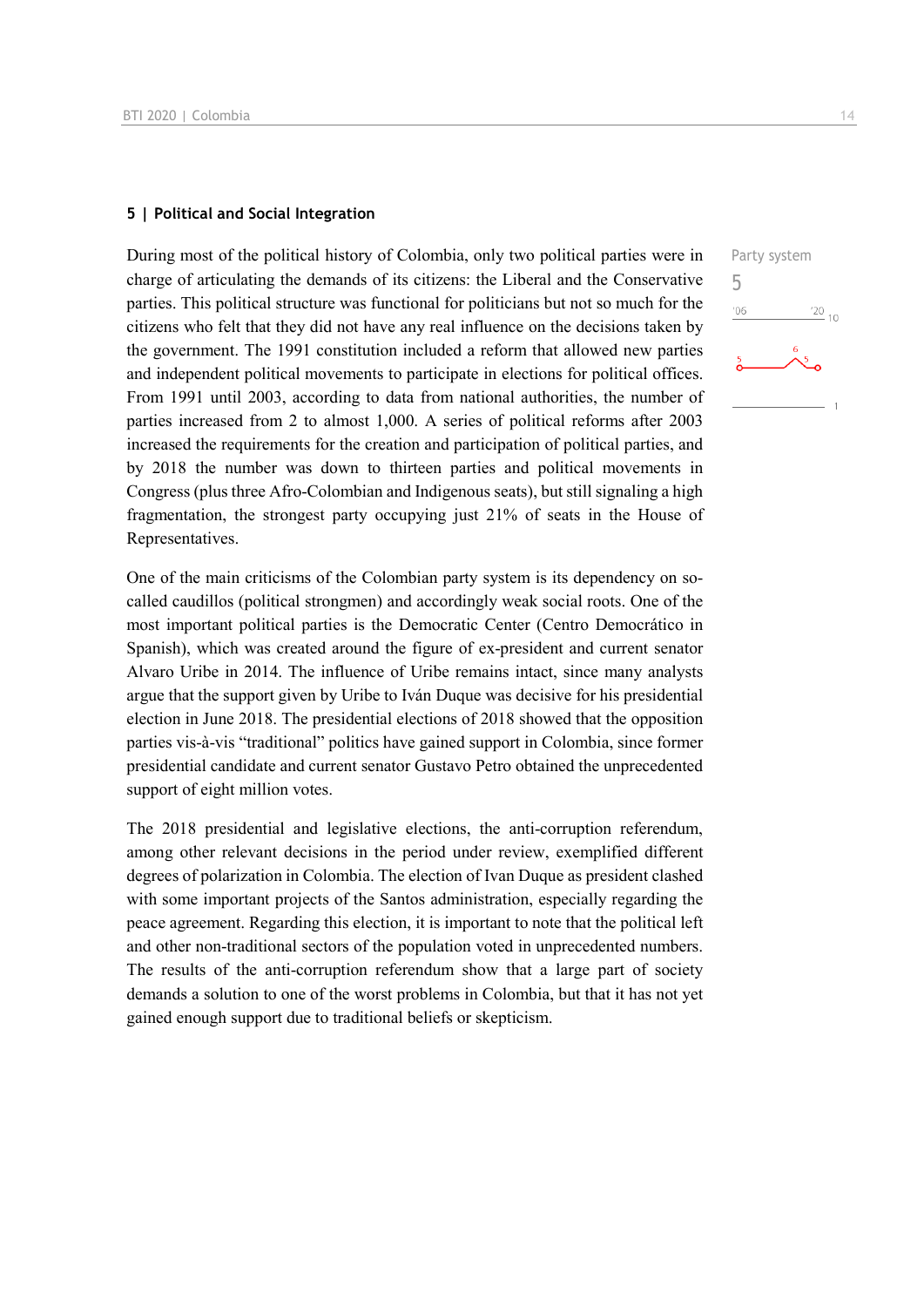There is a wide-ranging network of interest groups, from business and professional associations to unions to social and grassroots movements. However, business and private sector interests are dominant. The "Consejo Nacional Gremial" (National Business Council) gathers the leading industrial groups, agribusinesses, banks, commercial groups and landowners. This council is a crucial arena for the coordination of private sector interests. They have a strong impact on public decisionmaking and policies.

Since the 1950s, the Colombian political elite constructed and preserved a political system in which the only mediation between society and the state were (two) political parties. Cooperative associations such as labor unions and students' associations have been common but have had little impact on developing public policy and were mostly excluded from the political arena. With the changes introduced by the 1991 constitution, most of these associations became political parties – a transition that emphasized the idea that the legitimate link between society and the political system were parties.

The initial peace agreement between the government and FARC was subject to modifications because its adoption had not been approved. The modifications conceded by the government included proposals from many groups, though mainly on the political right. The final accord included a chapter that calls for an increase in the participation of cooperative associations, especially in the formulation of local and regional public policy. This was considered an important step to balance the influence that economic interest groups have in Colombian politics such as in Congress and the executive branch.

In the period under review, two main interest groups were especially salient and presented widely noticed claims to the government. Students mostly from public universities held several demonstrations in 2018 demanding an adequate, long-term budget for public education. For more than two months, the students constantly sought an agreement and a commitment from the Duque government to raise the financial resources of public universities. The agreement reached on 14 December 2018 constitutes an improved version of the agreement reached in the preceding months.

On the other hand, the victims of the armed conflict asked the Duque government to abstain from objecting to the Special Peace Jurisdiction (SPJ). A petition signed by 227 social organizations summarized the victims' concerns about the negative effects that a delay of the SPJ have on their vulnerable situation.

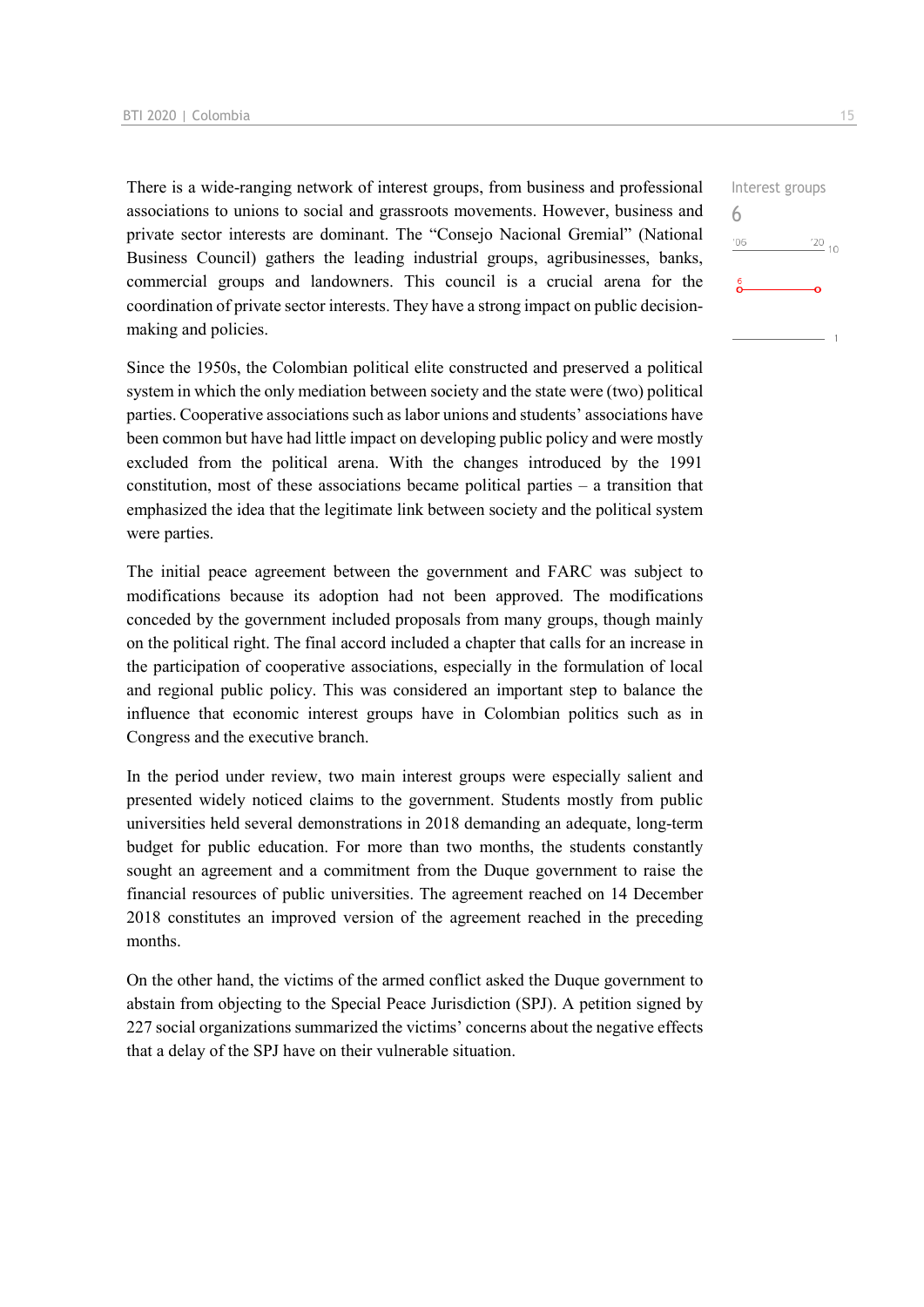According to the 2018 Latinobarómetro results, 54% of the Colombian population believe that democracy is preferable to any other political system and 81% believe that, although it has some problems, it is the best system. Although these results show a positive image of democracy in the country, just a quarter of the population is satisfied with it, which underlines the fact that people think that democracy can, eventually, solve their problems.

The 2018 results of the National Civil Perception Poll of the National Planning Department show that 62% of the people believe that public entities take public opinion into account, 62% trust public officials and 65% perceive coordination between public entities. These results present a positive and improving quality of the service provided by public entities in Colombia.

According to the 2018 Latinobarómetro, trust in specific institutions is rather low with the exception of the electoral authority, though mostly near the average of the Latin American countries surveyed: government 22% (LAC: 22%); election authority 48% (LAC: 28%); parliament 20% (LAC: 21%); judiciary 23% (LAC: 24%); political parties 16% (LAC: 13%). The most-trusted institutions are the Catholic Church with 69% (LAC 63%); and the military with 56% (LAC 44%). Somewhat inbetween are the police (47%) and the media (43%).

Interpersonal trust in Colombia is still very low. In the 2018 Latinobarómetro survey, only 20% of respondents stated one could trust most people. Meanwhile, according to the fourth measurement of social capital by the NGO Contrial, there has been an increase in the consciousness of the population in terms of the political reality, but civil and political participation is still weak, which in turn endangers the proper functioning of democracy.

The previous government of Juan Manuel Santos emphasized the importance of the construction of social capital, especially in the peripheral parts of the country, in order to stimulate the consolidation of democracy and economic development. Current President Duque promised that he would create more jobs in the rural areas to increase social capital, which would have to be confirmed in the years to come. These goals were contained in several chapters of the peace accord that consider the integration of citizens in the formulation of local and regional policy. One of the main features of the peace agreement is that it gives paramount importance to rural problems and tries to fix them by restoring communal property rights. This is deemed an important step in the (re)construction of social capital, especially among those communities that suffered the most from the consequences of the armed conflict.

Approval of democracy 6  $\frac{20}{10}$ 

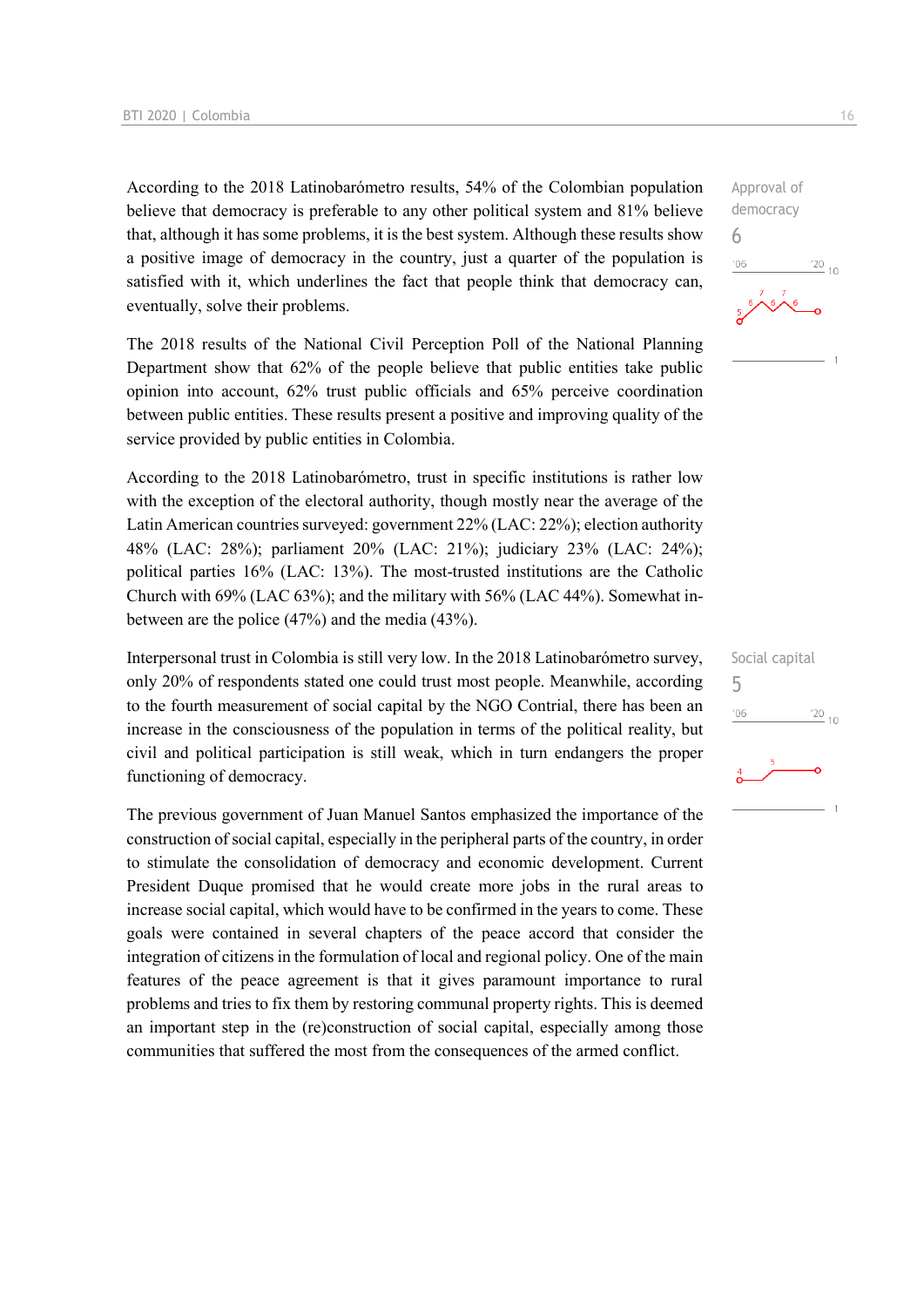### II. Economic Transformation

#### **6 | Level of Socioeconomic Development**

In 2017, Colombia's Gini coefficient was 50.8, making it the second most unequal in Latin America. According to the Economic Commission for Latin America (ECLA), the richest 1% in Colombia accumulate 20% of the total income. These results show that the country still faces a significant challenge in reducing the gap between rich and poor. The same applies to gender inequality, as indicated by the score of the Gender Inequality Index (0.383), although Colombia is sits in the middle of the BTI countries in this respect.

Yet, at the same time, poverty rates are falling and inequality decreasing in Colombia, a trend that is present more broadly in Latin America generally. According to the ECLA, poverty decreased in 40 years from 56.1 to 33.9%. This reduction is explained by the expansion of social spending, better distributive politics and economic growth. Rural poverty and extreme rural poverty are higher than urban poverty and extreme urban poverty. The Multidimensional Poverty Index calculated by the National Department of Statistics (DANE in Spanish) shows that the incidence of poverty is consistently higher in rural compared to urban areas.

According to the United Nations Human Development Report of 2017, Colombia's Human Development Index score was 0.747. The country is ranked 90 out of 189. For 2017, life expectancy at birth was 74.6 years, an increase of three years since the year 2000, and the expected number of years of schooling was 14.4 compared to 11.5 in the year 2000. Nonetheless, the loss to human development (HDI) due to inequality is considerable with 23.6%.

| <b>Economic indicators</b> |               | 2015     | 2016     | 2017     | 2018     |
|----------------------------|---------------|----------|----------|----------|----------|
| <b>GDP</b>                 | S M           | 293481.7 | 282825.0 | 311789.9 | 330227.9 |
| GDP growth                 | %             | 3.0      | 2.1      | 1.4      | 2.7      |
| Inflation (CPI)            | $\%$          | 5.0      | 7.5      | 4.3      | 3.2      |
| Unemployment               | $\frac{9}{6}$ | 8.3      | 8.7      | 8.9      | 9.1      |
|                            |               |          |          |          |          |

#### Question Score

| Socioeconomic |             |  |
|---------------|-------------|--|
| barriers      |             |  |
| 5             |             |  |
| '06           | $^{220}$ 10 |  |
| စိ<br>5       |             |  |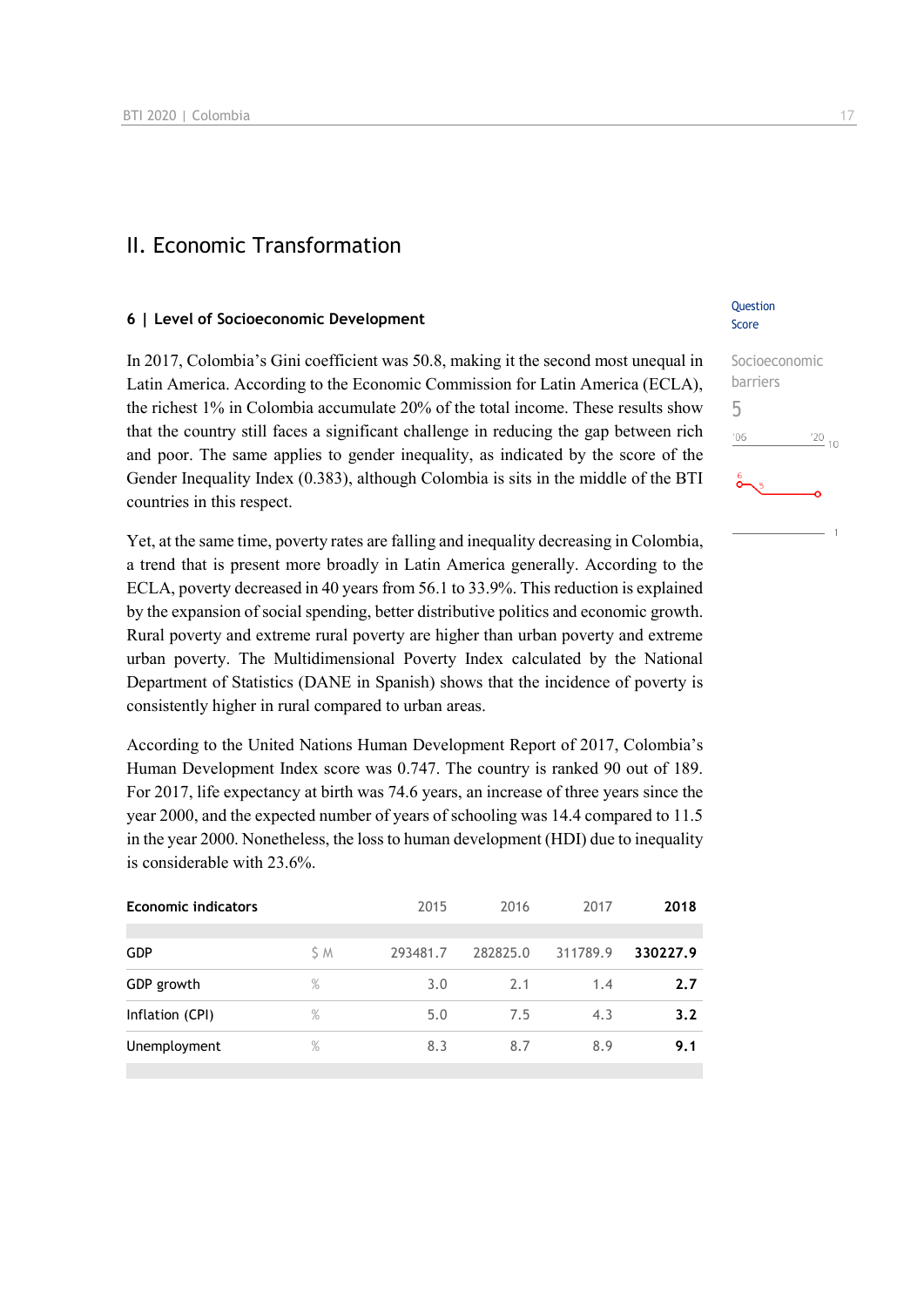| <b>Economic indicators</b> |          | 2015       | 2016       | 2017                     | 2018       |
|----------------------------|----------|------------|------------|--------------------------|------------|
|                            |          |            |            |                          |            |
| Foreign direct investment  | % of GDP | 4.0        | 4.9        | 4.4                      | 3.4        |
| Export growth              | $\%$     | 1.7        | $-0.2$     | 2.5                      | 1.2        |
| Import growth              | $\%$     | $-1.1$     | $-3.5$     | 1.2                      | 8.0        |
| Current account balance    | S M      | $-18563.5$ | $-12008.1$ | $-10341.4$               | $-12908.5$ |
| Public debt                | % of GDP | 50.4       | 49.8       | 49.5                     | 52.2       |
| External debt              | S M      | 114623.0   | 121950.9   | 127202.4                 | 134939.8   |
| Total debt service         | \$ M     | 14225.0    | 15821.7    | 22223.5                  | 24465.2    |
|                            |          |            |            |                          |            |
| Net lending/borrowing      | % of GDP | $-1.4$     | $-2.7$     | 0.2                      |            |
| Tax revenue                | % of GDP | 15.8       | 15.0       | 15.2                     |            |
| Government consumption     | % of GDP | 14.8       | 14.5       | 14.9                     | 15.3       |
| Public education spending  | % of GDP | 4.5        | 4.5        | 4.5                      |            |
| Public health spending     | % of GDP | 3.8        | 3.7        | $\overline{\phantom{a}}$ |            |
| R&D expenditure            | % of GDP | 0.3        | 0.3        | 0.2                      |            |
| Military expenditure       | % of GDP | 3.1        | 3.1        | 3.2                      | 3.2        |

Sources (as of December 2019): The World Bank, World Development Indicators | International Monetary Fund (IMF), World Economic Outlook | Stockholm International Peace Research Institute (SIPRI), Military Expenditure Database.

#### **7 | Organization of the Market and Competition**

The country is committed to free trade, business freedom, openness and maintaining macroeconomic stability. Several reforms following from the 1991 constitution onwards have created institutions that oversee free competition, such as the Superintendence for Industry and Commerce (SIC in Spanish) and a myriad of laws codifying economic practices. According to the 2017-2018 World Economic Forum report, Colombia has advanced on basic and higher education; and innovation and health have had a positive impact on entrepreneurial activities. On the other hand, the weakening of the macroeconomic environment, the impact of organized crime on market activities and the deteriorating management of public resources have had a negative impact on Colombia's investment environment.

According to the Heritage Foundation's 2018 Economic Freedom Index Report, Colombia scored 68.9 points out of 100, 0.8 points less than the 2017 results. Colombia needs more profound reforms to reduce corruption and strengthen the rule

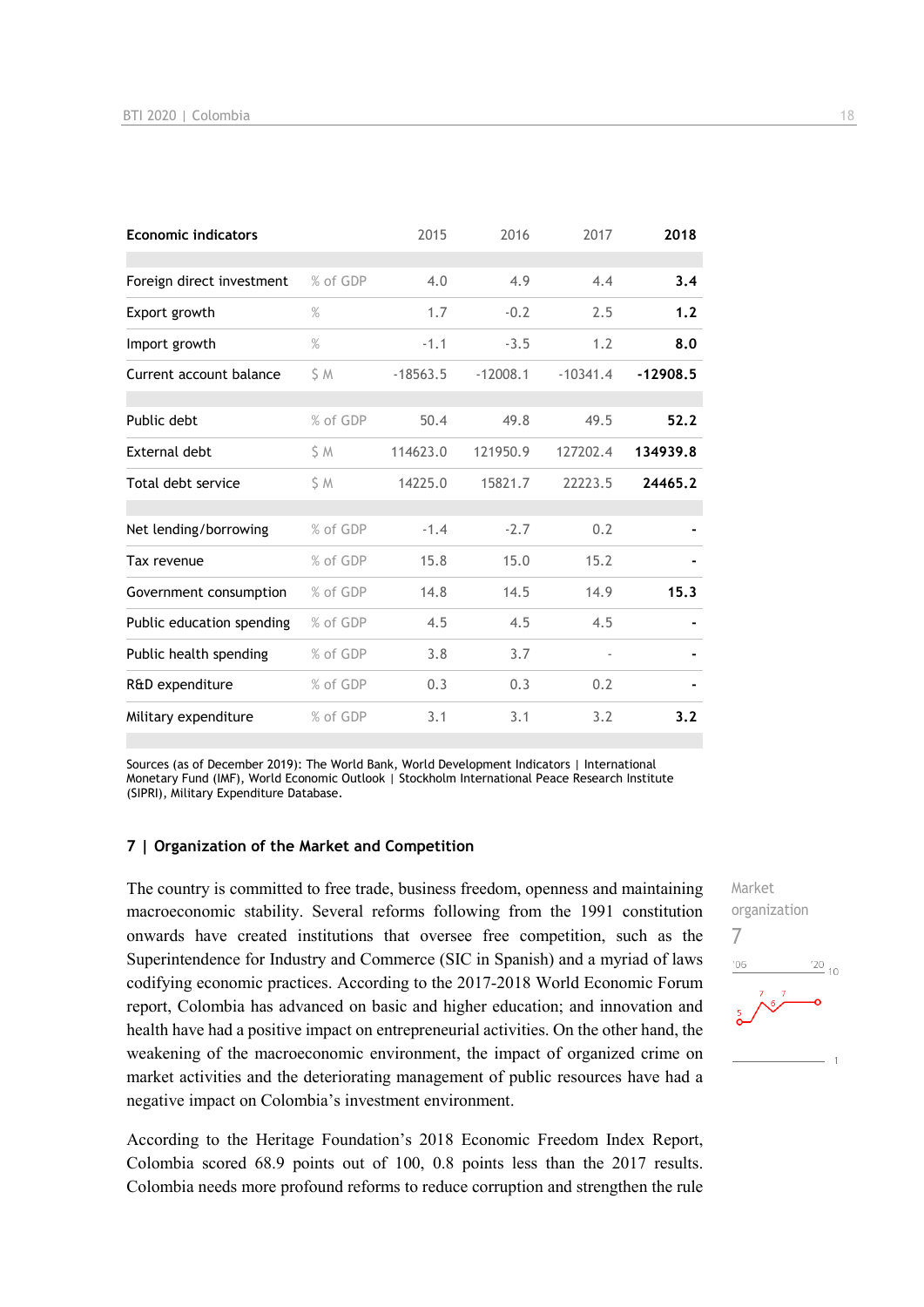of law since the biggest burden for economic freedom is related to judicial effectiveness and government integrity. According to the Doing Business 2019 report, it takes eight procedures, 11 days and 14% of per capita income to start a business in Colombia, having a rank of 100 out of 190 assessed countries. However, a subnational Doing Business study completed in 2017 also showed that there are very large differences between the regions. The 2019 report also highlights the importance that the Colombian government gives to the results of these reports when designing and evaluating business regulations and policy, such as forming a regulatory reform committee to ensure coordination of efforts across agencies, which are expected to have a positive impact on economic performance and competitiveness.

On the other hand, Colombia has traditionally had a rather large informal sector. Data from the ILO reported that roughly 60% of Colombia's population earn their livelihoods in the informal economy in recent years, though showing a slight decrease from 67.3% in 2010 to 61.1% in 2017. According to the National Department of Statistics (DANE), informal employment constitutes 47% of the labor force in 13 of the country's biggest cities. Informality is even larger in the cities of Cucuta, Sincelejo and Santa Marta.

The legal framework for Colombia's anti-monopoly policy is long-standing. It is based on law 155 of 1959 that regulates the antitrust regime. Likewise, article 333 of the 1991 constitution mandates that the state intervene in the economy to prevent practices such as unfair competition and anti-competitive conduct. Further developments in legislation have been established with the laws 446 of 1998, 962 of 2005 and 1341 of 2009. In this regulatory regime the Superintendence of Industry and Commerce (SIC in Spanish) has been established as the institution that oversees the prevention of monopolies, predatory pricing and the sanctions for unfair marketcompetition practices.

The SIC is committed to international competition policy norms, such as the OECD's Competition Committee and the International Competition Network (ICN). Other regulatory institutions focus on specific sectors, but pursue investigations jointly with the SIC. Broadly speaking, these institutions satisfactorily identify and prevent the uncontrolled expansion of cartelistic structures. Though the SIC has been strengthened over time, it is still not fully in line with international standards. For example, the SIC cannot review regulatory projects of public entities at a regional and municipal level or regulations already in force that may restrict competition.

In general, cartelization and market manipulation are practices that are firmly prosecuted, and benefits are offered to those companies that denounce the existence of cartels. The SIC investigated and dismantled a cartel of paper product companies such as "Kimberly Colpapel," "Familia" "Papeles Nacionales" and "Drypers" and, at the time of writing, is investigating a food cartel that was delivering to the military. In the period under review, the SIC raised charges against 23 enterprises for having Competition policy 7 $\frac{20}{10}$ '06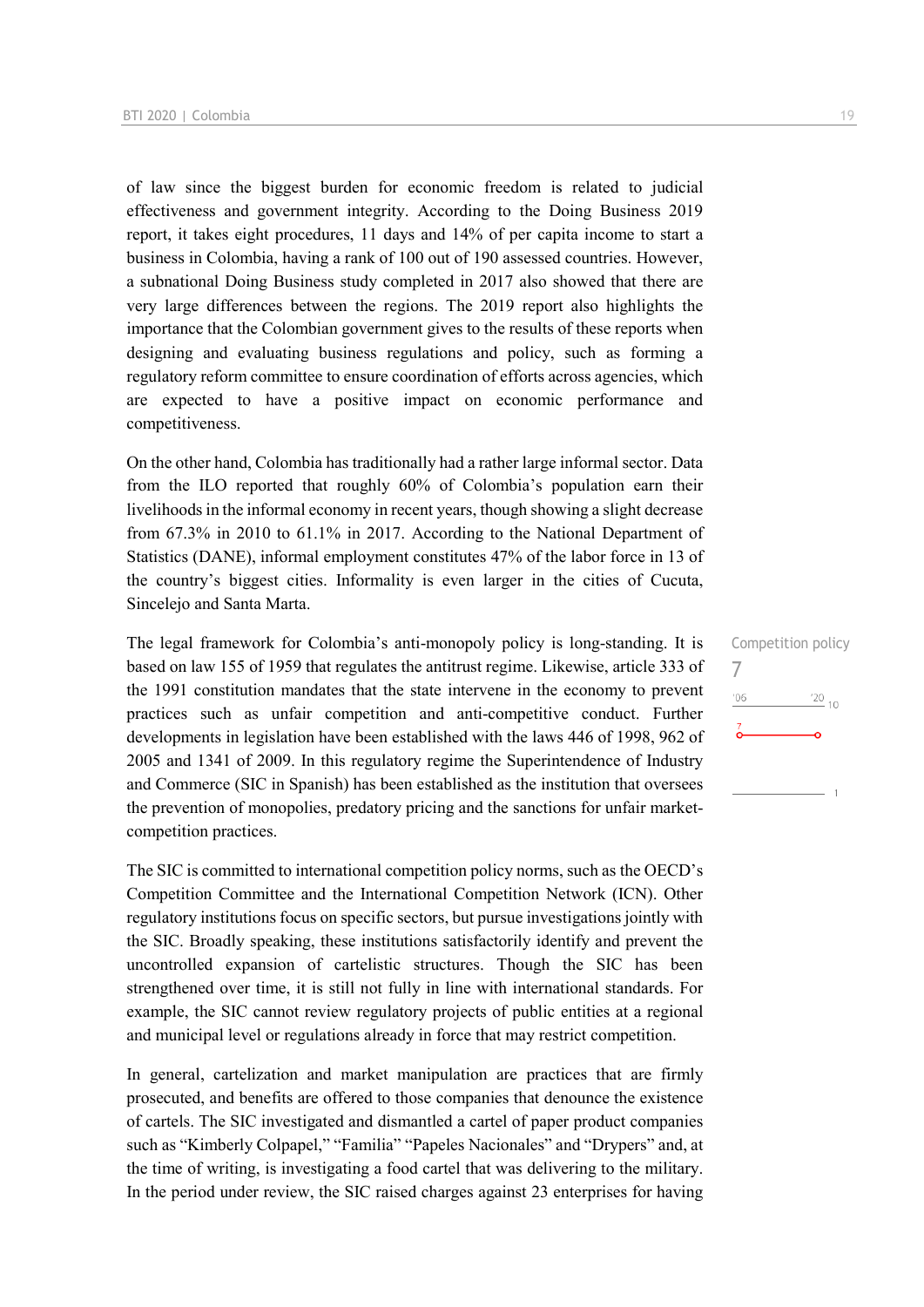systematically colluded in a cartelized fashion in 101 contracts with the state between 2014 and 2017.

The Global Competitiveness Report 2017 to 2018 ranks Colombia 71 out of 137 economies concerning the effectiveness of anti-monopoly policy with a score of 3.7. In its last report in 2015, the OECD concluded that Colombia is well-positioned, respecting compliance and competition rules.

The liberalization of foreign trade was the cornerstone of the economic reforms that began in the early 1990s and continued in the 2000s. Tariffs were drastically reduced and imports were largely liberalized, burdensome custom procedures were reduced and infrastructure and port operations improved. According to the World Trade Organization (WTO), the number of tariff lines in Colombia increased from 7,292 in 2012 to 7,708 in 2017. The average protection for agricultural goods is three times higher than for non-agricultural products. According to the WTO World Tariff Profiles 2018, the simple average applied most-favored nation tariff was 5.7%. Since Colombia has various multilateral and bilateral trade agreements, a product may be subject to different duties, a situation that generates tariff overlapping.

Non-tariff barriers, such as procedures, have a more negative impact on importers and exporters than strict regulations on trade. Procedures like the indefinite detainment of merchandise when documentation is missing or improperly filed, arbitrary interference of officials from the Colombian Tax Customs Authority (DIAN in Spanish) and the high cost of returning the merchandise, and finally the robbery of trucks transporting products for illegal markets, are among the most common nontariff barriers.

Banks are the most relevant financial intermediaries in Colombia, and the banking system consolidated at the beginning of the 21st century. The deepening of new financial instruments, specifically the ones contained in the IMF's 1999 Financial Sector Assessment Program, drove the banking sector toward modernization. There are several laws and institutions that regulate different banking activities. In 2005, Law 964 merged the Banking Superintendence with the Stock Exchange Superintendence and gave birth to the Financial Superintendency of Colombia (SFC in Spanish) which, according to an IMF assessment, effectively supervises all financial institutions.

The bank capital-to-assets ratio has increased in the last years, from 14.2 in 2010 to 16.1% in 2017. There has been an increase in the non-performing loans ratio, from 3.1 in 2016 to 4.2%, which indicates a slowdown in credit provision. Banks usually perform well, are constantly supervised and the deposits are larger than the loans, which decreases exposure to risks.

8

 $-06$ 

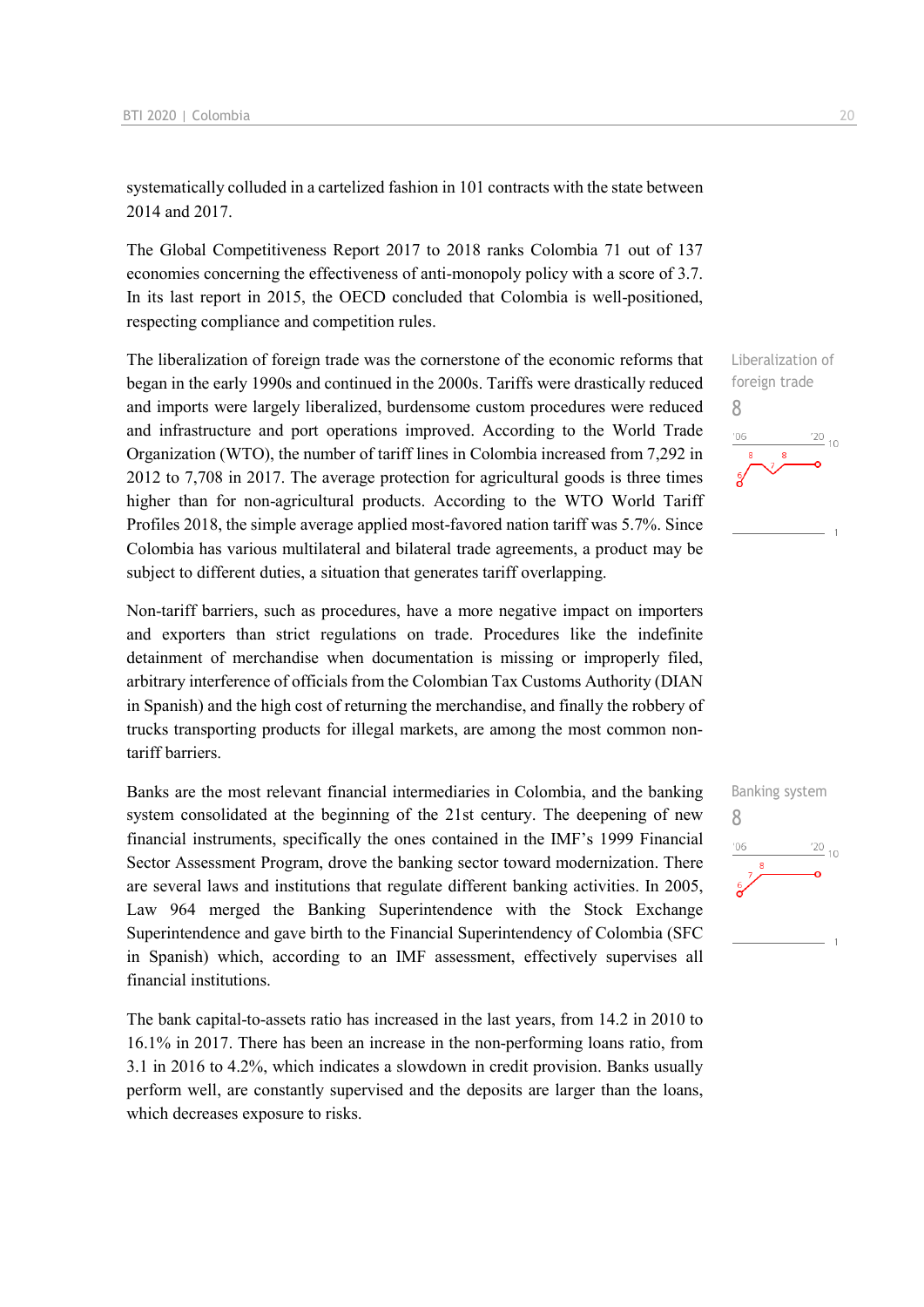#### **8 | Monetary and fiscal stability**

The 1991 constitution established the inflation control as the main priority of the central bank (Banco de la República) and provided it with administrative autonomy. The directive board of the central bank is the monetary authority and the institution is independent from the three branches of power. The independence of the central bank constitutes a significant characteristic that enables the stability of monetary policy without the effects of subordinating it to government plans.

In 1999, Colombia adopted the inflation-targeting scheme by which the country's history of (moderate) inflation was divided in two periods: somewhat high and volatile inflation up to the end of the 1990s and low and stable since 2000. The inflation-targeting scheme consists of a public announcement of the yearly inflation goal, which started being met from 1999 onwards, thus contributing to GDP growth close to its potential capacity. Inflation showed an increase since 2012 (2.0%) until 2016 (7.5%), reaching 4.3% in 2017 (according to World Bank data). According to ECLAC data, inflation amounted to 3.3% in 2018, after 5.7% in 2016 and 4.2% in 2017. The directive board of the central bank sets the inflationary target based on the projected inflation rate on consumer prices, seeking to align price stability with growth and employment.

According to the central bank of Colombia, the country faced two shocks in its recent history. The 2008/09 financial crisis was considered a transitory shock, while 2013/14 was a persistent shock that decreased exports and affected the current account balance. Since the country has a floating exchange-rate system, the latter shock was faced mainly by the devaluation of the Colombian peso, which lost 60% of its value. Compared to 2010, the real effective exchange rate index remained stable until 2014 (96.2), but then rapidly declined (65.1 in 2017). Due to the flexible exchange-rate regime, the country was able to respond faster to the shock. Policy intervention regarding interest rate modification was implemented and inflation was closer to the 3% target, GDP growth began to recover, and the current account deficit went back to the level held before the shock.

Historically, Colombia has been very committed to macroeconomic stability, and several governments have contributed to the country's remarkable record in this regard, at least within the Latin American region. However, negative international economic conditions have repeatedly affected the stability of the Colombian economy.

In 2011, Colombia adopted the 1473 law by which the fiscal rule was created. The fiscal rule seeks the reduction of the deficit to reach 1% in 2022. The fiscal rule has been modified to deal with contraction periods of the economy. In 2018, the Consultative Committee of the Fiscal Rule modified it to allow the level of a 2.4% deficit in 2019 (previously 2.2%). Net borrowing declined from high levels (-6.9% Monetary stability 9  $\frac{20}{9}$ - 10  $06'$ 

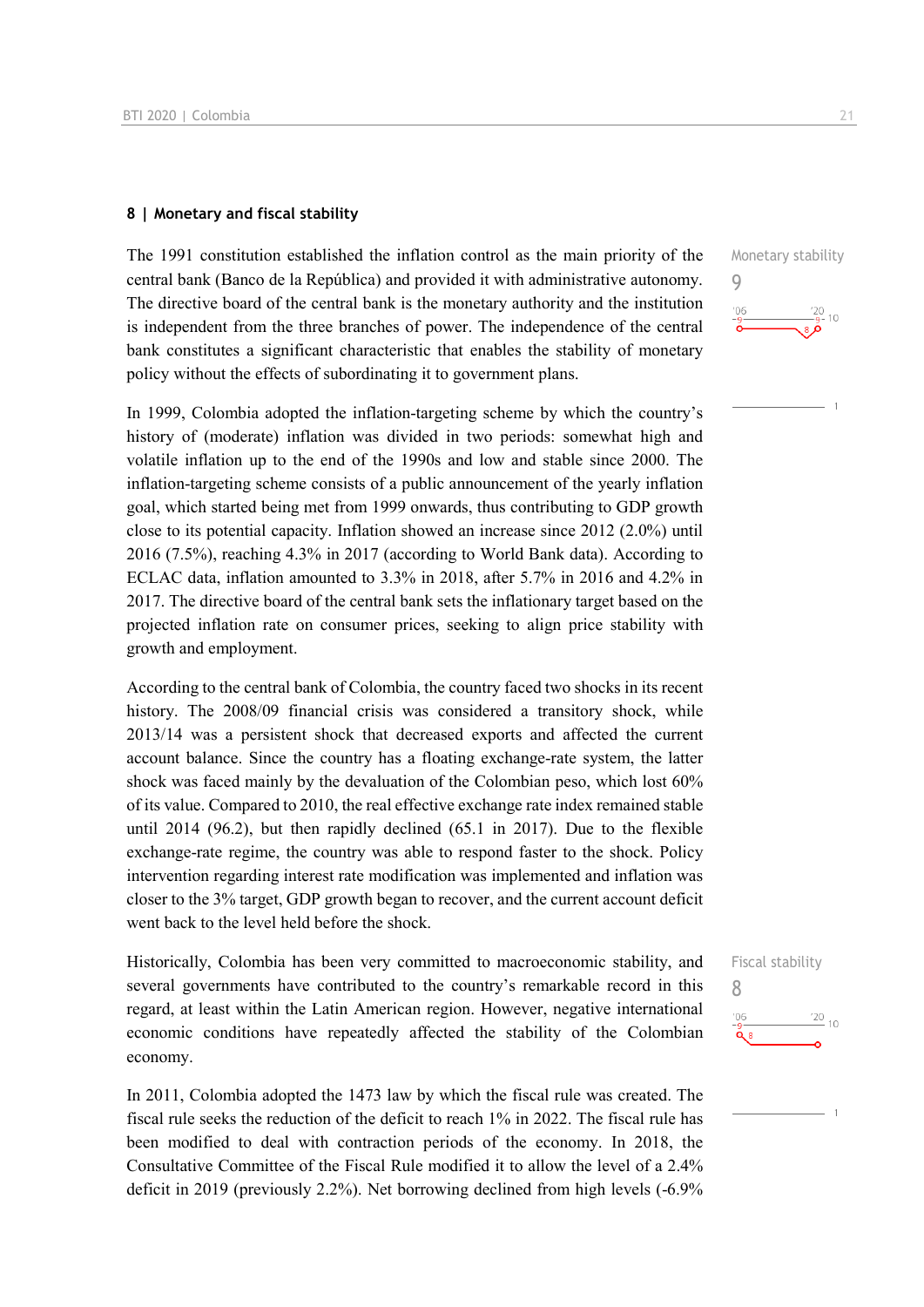of GDP in 2014) to -2.5% in 2016 and -2.4% in 2017. CEPAL reports a primary fiscal balance of -1.1% of GDP in 2017 and -0.5 in 2018.

Fiscal stability and the respect for the fiscal rule are given paramount importance, since they are related to the investment grade the country is given. The central government debt (CEPAL data) increased slightly, but steadily since 2012 (34.6% of GDP), reaching 45.3% in 2017 and 48.6% in 2018. The country is rated by Fitch a BBB stable, a Baa2 negative by Moody's and a BBB- stable by S&P.

#### **9 | Private Property**

There are two defining features of property rights in Colombia: property rights in cities and property rights in rural regions. In urban areas, the acquisition, benefit, use and sale of these rights are generally well-defined and properly enforced by government authorities. In rural areas, however, the internal conflict has deteriorated the protection and usufruct of property rights. There have been around four million displaced people due to land dispossession generated by illegal armed groups. Land dispossession, in turn, is closely related to the use of violence and assassinations, contributing further to internal displacement. According to the Land Restitution Agency (Unidad de Restitución de Tierras), there have been 116,866 land restitution requests out of which 8,221 were solved. This situation shows the challenge the state faces vis-a-vis land restitution to the victims of the internal armed conflict. This is particularly acute with regard to resource-rich areas, where the large-scale production of narcotics occurs.

Recently, President Duque's "Centro Democrático" political party introduced a bill to modify the victims' restitution law. This proposal has been widely criticized due to the requirement it includes to fully clarify the dispossession as a sine qua non condition in order to issue a decision by the judges.

In principle, private companies are viewed institutionally as the primary engines of economic production, but are at times insufficiently protected by existing legal safeguards.

The 2017 World Bank Doing Business report highlights the fact that the Santos administration continued the trend of reducing regulatory complexity and costs, while strengthening legal institutions for the creation of private businesses. However, the report states that most of the entrepreneurs that were consulted about the ease of opening a private business in the country have identified corruption and legal insecurity as the main obstacles for private sector growth. The 2019 report confirms this somewhat erratic picture. While Colombia ranks far above average concerning the protection of minority investors (15 out of 190), resolving insolvency (40) and registering property (59), it performs poorly on enforcing contracts (177).



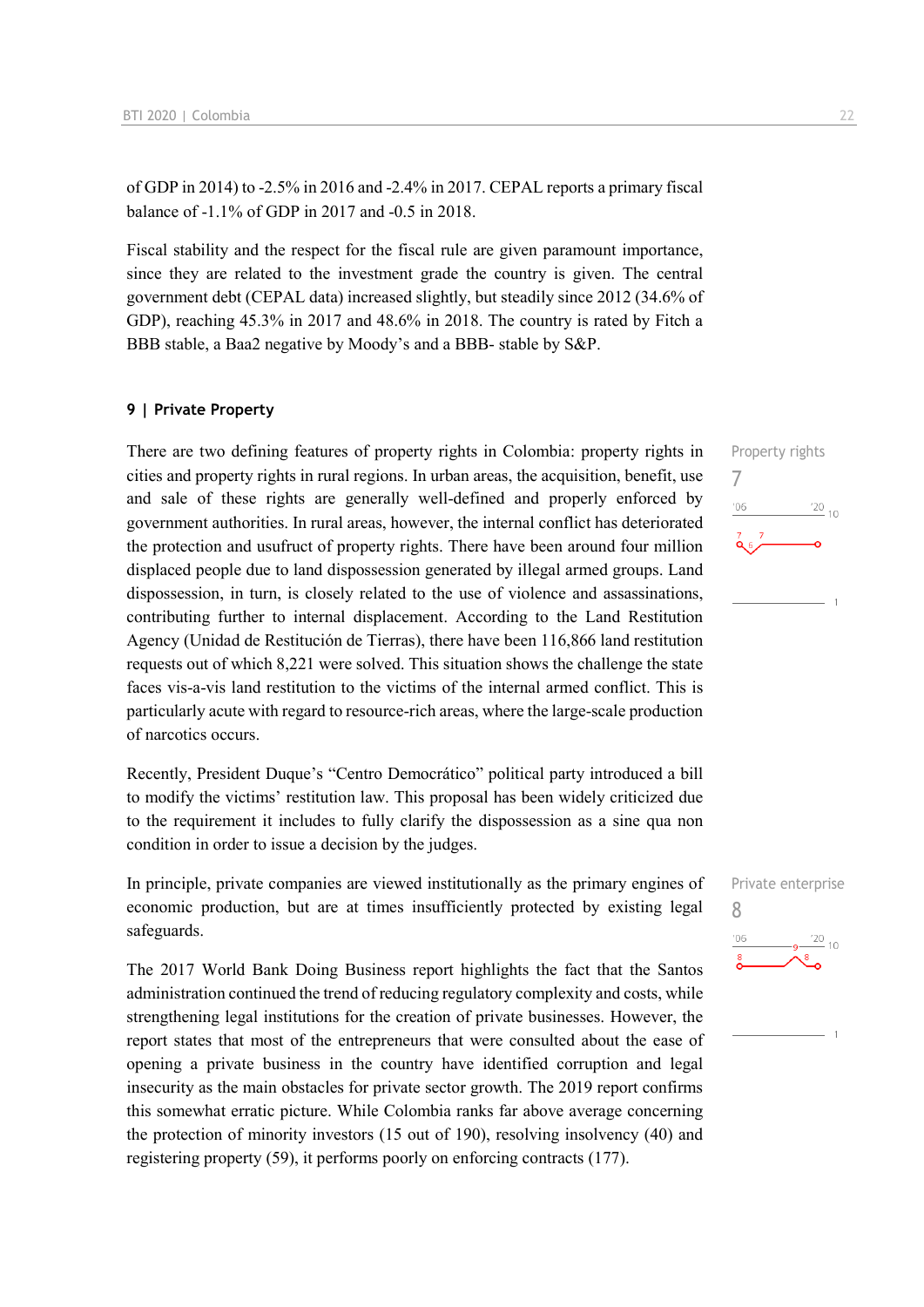Regarding privatization processes, article 60 of the Colombian constitution authorizes the state to sell its shares if legislative approval is granted. Various privatization processes have been conducted. The ISAGEN privatization case in 2016 encountered political opposition due to the lack of proper market competition among interested enterprises. The most recent privatization process was the sale of 20% of Bogota Energy Enterprise stocks (EEB in Spanish) from which the city is expecting to receive resources to invest in competitiveness, renewable energies and debt payment for EEB.

#### **10 | Welfare Regime**

The Colombian state created a wide social safety net with the 1991 constitution. In order to impose some coherence among all the different programs, the government created the SISBEN (Sistema de Identificación de Potenciales Beneficiarios de Programas Sociales, in Spanish). SISBEN operates by assigning every citizen a score that made him or her eligible to participate in programs such as Familias in Acción (a conditional cash-transfer program).

Safety nets focused on health services are regulated by Law 100 of 1993, which established a scheme for private health care entities (Entidades Promotoras de Salud, EPS) and divided the welfare system into subsidized and contributory regimes. The contributory regime is made up of people who are able to afford, through their work income, the costs of health care provision. The subsidized regime, on the other hand, is made up of poor and disadvantaged people, and is funded by the government through the Administradora de los Recursos del Sistema General de Seguridad Social en Salud (ADRES) and those in the contributory regime.

The current government has received a weak health system that is in a financial crisis. The ADRES has an estimated debt of nearly \$850 million with the EPS, which have faced resource constraints that have reduced the quality and quantity of service provision. In 2017, 94.9% of the total population had health security (from both contributory and subsidized regimes), but many people do not have true access to services. This is reflected in the three-month period it takes on average for a patient to be diagnosed with cancer in Colombia or the 367,000 complaints registered during 2018, most of them motivated by the lack of access to the health services patients require.

Regarding unemployment, the state provides unemployed people with a six-month insurance to cover health and pension costs. Old-age handicaps are regulated by the pension regime that also has the contributive and subsidized division. Within the contributive division there are two major systems whose main difference is the requirement of accumulated capital (in the Individual Savings Regime) and the time required (in the Average Premium Regime). Discussions about pension reform, Social safety nets

 $\frac{20}{10}$ 

6

 $'06$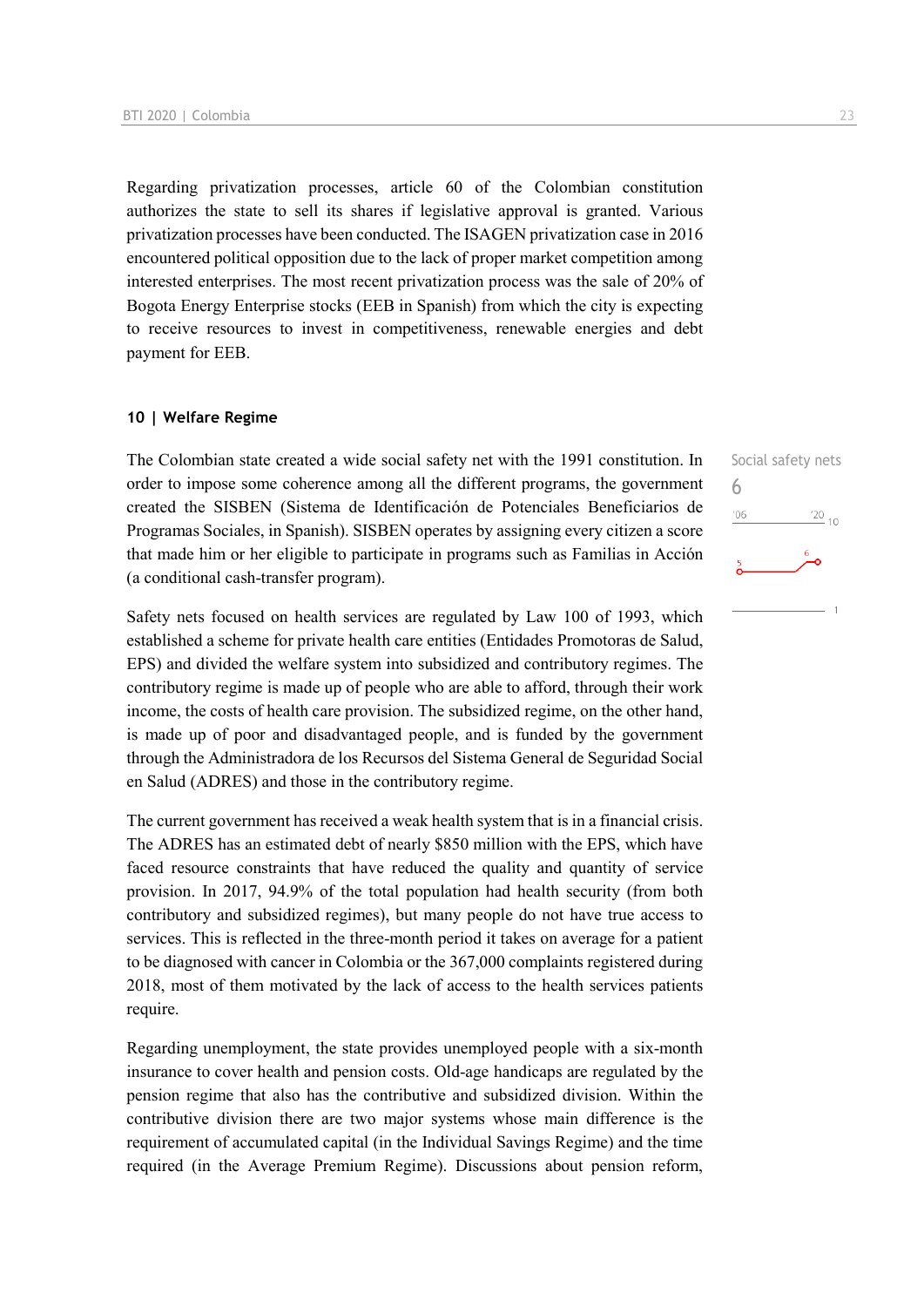including increasing the age of retirement, are currently underway and a proposal from the government is expected during the remaining tenure of President Duque.

One of the main limitations for social safety net coverage related to unemployment insurance and pensions is that it excludes the roughly 60% of the population working in the informal sector.

Even though recent Colombian governments have undertaken significant efforts to increase the equality of opportunities in a broad range of areas (economic, political, and social), the country remains one of the most unequal in the region and in the world. The 1991 constitution prohibits discrimination based on race, gender, religion, language, opinion and so on, and many other provisions seek to protect indigenous groups and Afro-Colombian communities from political and social discrimination. Nevertheless, the main issue is the enforcement of these specific laws.

Discrimination based on gender is present in various aspects of society. While Colombia ranges in the middle of BTI countries concerning female labor force participation (42.9%), according to the National Consultancy Center (Centro Nacional de Consultoria) 2017 report, only 23% of women have a full-time job, while 34% dedicate their time to household duties. In public office, only 21% of Congress and 17% of departmental assemblies are composed of women. According to the World Economic Forum 2018 Global Gender Gap Report, Colombia has improved discrepancies in areas such as education and health. In education, women even slightly outperform men concerning literacy rate (94.4 vs. 94.1), and secondary and tertiary enrollment (with a ratio of 1.1 and 1.2, respectively). However, overall there is a lack in political empowerment, economic participation and opportunity for women.

Access to equal opportunity is jeopardized by the insufficient coverage of basic services such as education and health. This is reflected in the Multidimensional Poverty Rate, which is 36.6% in rural areas compared to only 11% in urban areas.

The Venezuelan crisis, which resulted in massive migration in the last years, has generated immense challenges for Colombia. Some Venezuelans face discrimination and a xenophobic sentiment is present in some segments of society – a situation that endangers the respect for their rights and the provision of assistance due to the vulnerable situation these migrants endure.

Equal opportunity 6 $\frac{20}{10}$  $06'$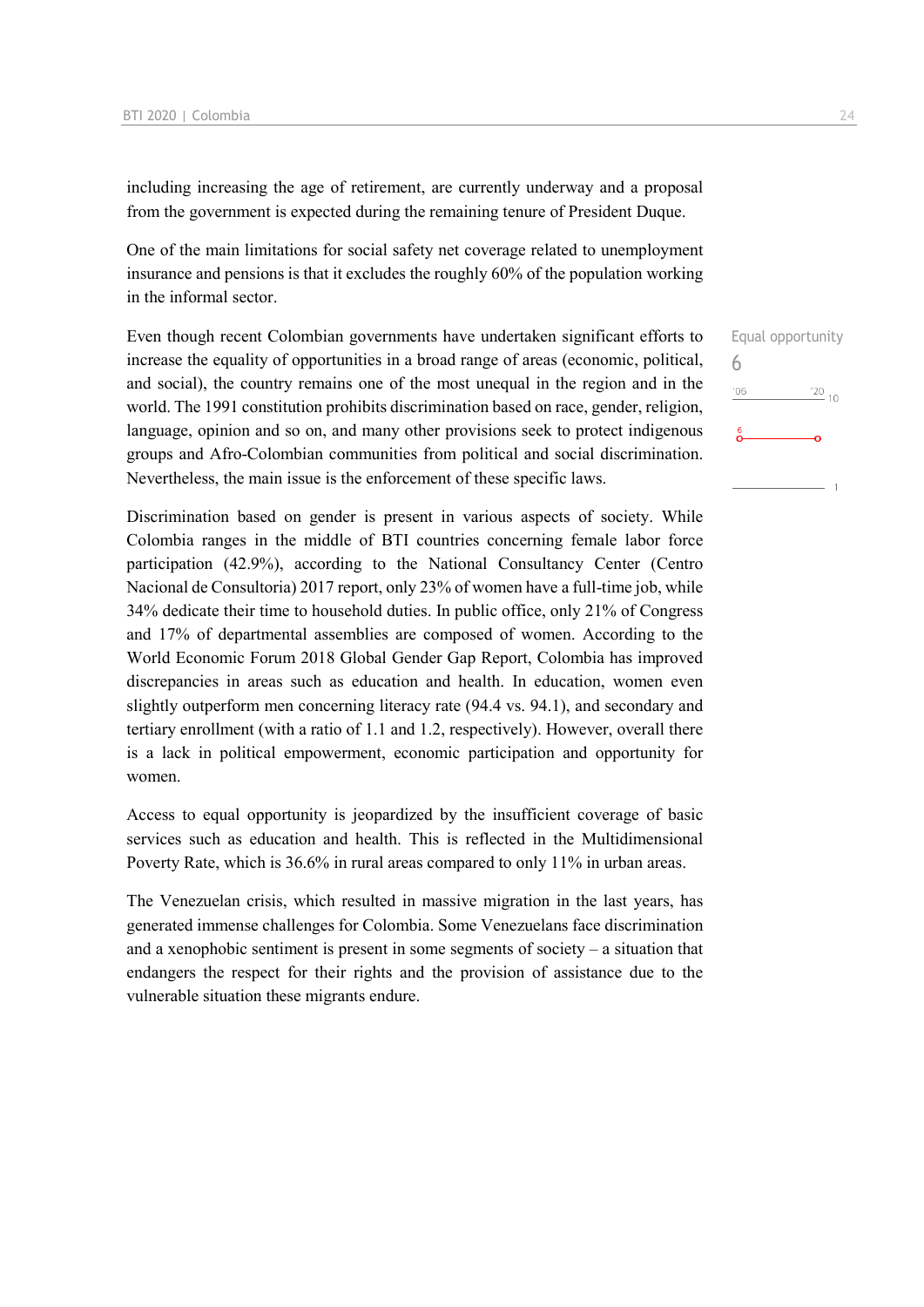#### **11 | Economic Performance**

During the period under review, Colombia's economic performance recovered somewhat from the weaker performance in the previous period. According to the OECD, the Colombian economy has been resilient to the negative commodities shock, which resulted in a strong depreciation of the exchange rate. However, low competitiveness levels, high inequality, informality and poor participation in global value chains hold back larger economic growth.

According to CEPAL, GDP per capita growth decreased due to the shock since 2014 from 3.4% to a mere 0.9% in 2017, but then recovered to 1.9% in 2018. GDP growth was mainly determined by public administration and defense and manufacturing industries. Overall, GDP per capita (PPP) reached \$14,552, indicating a steady increase over the last decade.

Inflation has decreased over the last two years. In 2017, inflation was 4.3% and in 2018 3.2%, which is close to the inflation target of 3% set by the central bank. According to the National Statistics Department (DANE, in Spanish), the unemployment rate increased from 8.4% in 2017 to 8.8% in 2018. The current account deficit increased from 8.850 in 2017 to 9.019 million USD in 2018.

Foreign direct investment stock as a percentage of GDP was 58.8% in 2017 according to UNCTAD. Inward foreign direct investment flows increased during the 2015 to 2017 period, and outward flows decreased in the same period. Colombia has been able to somewhat reduce its public debt as a percentage of its GDP during the period under review. While in 2015 public debt represented 50.2% of GDP, in 2017 it was only 48.5%. According to CEPAL, the global fiscal balance, which went up to -4.1% of GDP in 2016, recovered to -3.7% in 2017 and -3.1% in 2018.

#### **12 | Sustainability**

Colombia is a biodiversity hotspot, as the country's variety of topographic features enables the existence of a large diversity of fauna and flora. The state has made efforts aimed at the conservation of animals and plants, which are considered among the country's principal assets. In 1993, law 99 set the framework of the Colombian environmental policy. One of the most pressing environmental problems in recent years was the negative externalities caused by oil exploration. In order to tackle this problem, the government of former President Santos created the National Agency for Environmental Licenses (ANLA, in Spanish), which is in charge of approving new mining explorations in areas where diversity could be endangered, thus increasing the requirements for exploitation.



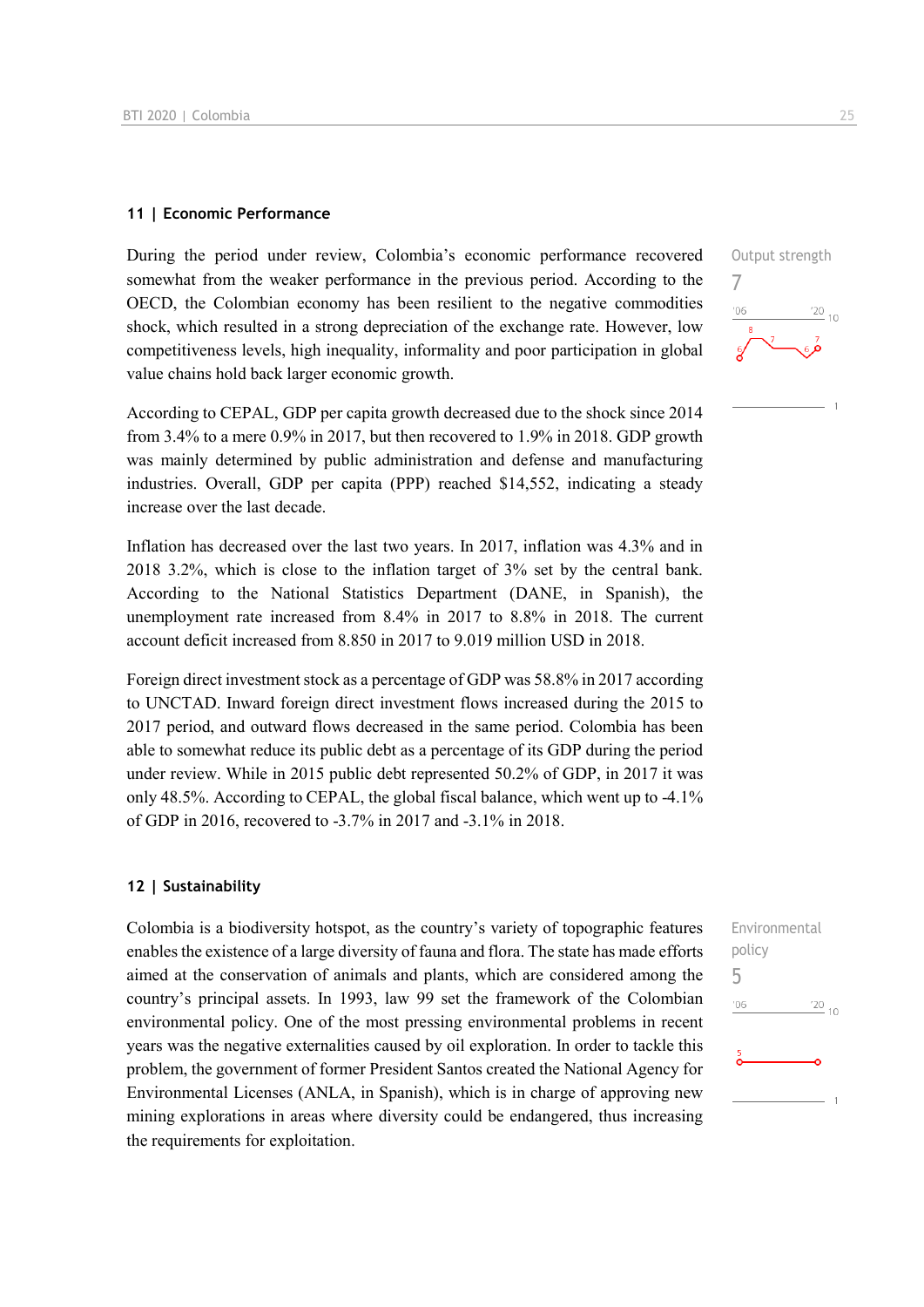However, the efficiency of these types of agencies is hindered by the subordination of environmental protection to economic growth, a weak institutional framework and the lasting impact of the internal conflict on the environment. Extractive projects have proved to be a source of contestation for local communities vis-à-vis the national government. A recent decision of the Constitutional Court ruled against public consultation of mining projects, which is one of the main participatory strategies that local communities have used to halt the development of mining and oil projects on their territory.

Deforestation in Colombia increased in the last two years. In 2017, around 219,000 hectares were deforested, and the number increased to 280,000 hectares in 2018. Although regulation prohibits deforestation, most is conducted by illegal groups.

On a yearly basis more than 30,000 tons of waste is produced in Colombia, from which only 17% is recycled. Proper and clear legislation on recycling is missing. Law 1801, which came into force in 2017, established sanctions on violations of its dispositions, which seek to protect fauna and flora and hydric bodies. One of the most recent measures adopted by the state was the creation of a tax on the use of plastic bags. The tax was motivated by the need to reduce contamination and environmental damage caused by the widespread consumption of plastic bags.

The 2018 Yale University Environmental Performance Index ranks Colombia 42 worldwide with a score of 65.55, which is a major improvement compared to 2014 when Colombia was ranked 85 worldwide with a score of 63.

Under former President Santos, Colombia has set a goal for 2025: to be the most educated country of Latin America. There are both persistent qualitative and quantitative problems associated with educational policies in the country. On the one hand, even though enrollment rates are at acceptable levels, people living in rural areas often do not have sufficient access to education. On the other, despite increased enrollment in both primary and secondary education institutions, relatively few people have access to tertiary education. Public expenditure on education has been 4.3% of GDP in 2017 according to World Bank data, which showed a slight decrease of the budget allocated to education compared to 2016. According to the education ministry, one of the biggest challenges is sustainable resources for science and technology improvement.

The government recognized that the country has a 60% deficit in education infrastructure, which the state is seeking to cover with the implementation of the Education Infrastructure National Plan. Other plans such as the Professors Excellence Scholarships seek to provide resources to improve teachers' profiles.

Education completion rates are heavily influenced by the background of the students. Primary, secondary and tertiary completion rates are lower for the poorest segments, compared to the wealthiest ones. Completion rates are also influenced by territorial Education policy / R&D 5 $06$  $\frac{20}{10}$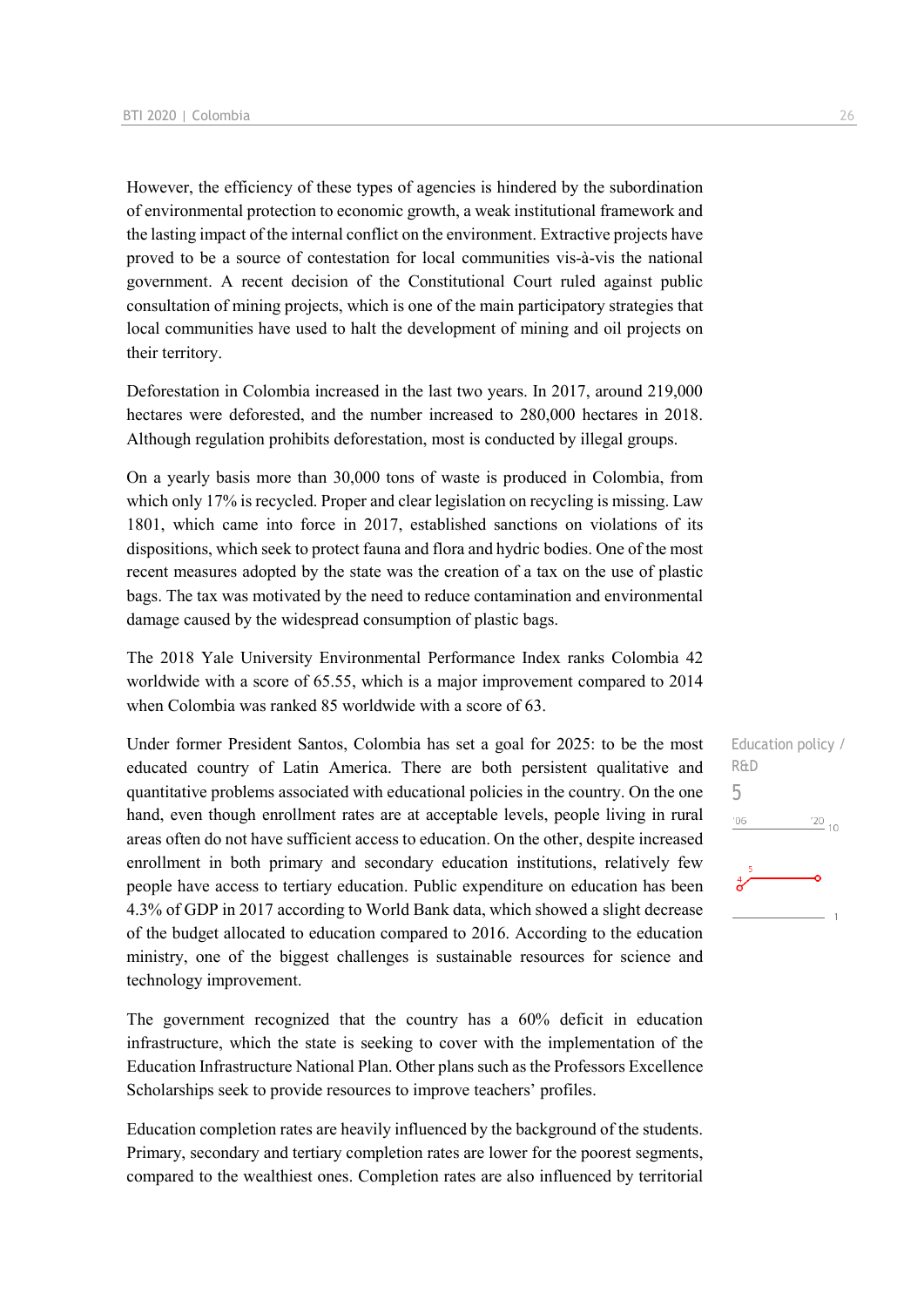divisions, since rural students' rates of completion are lower than for urban students. According to the most recent results of the Global Education Monitoring Report, the dropout rates for youth are 24% for the poorest and only 4% for the richest. Colombia ranks 56 out of 133 in the U.N. Education Index, with a score of 0.676, 15 in the region and at a similar level as Mexico (0.678) and Brazil (0.686), but with comparably modest progress throughout the last decade.

One of the crucial challenges faced by Colombia is increasing resources for science and technology. Far less than 1% of Colombia's GDP (0.2% in 2015 according to the most recent World Bank data) is used to finance research and development. At the beginning of 2019, the creation of a new ministry for research, science and technology was approved by Congress. The goal of this new institution is to boost research and innovation. Higher education coverage rate increased from 37% in 2010 to 52% in 2017.

At the end of 2018, due to sustained public pressure led by university students, the government of Ivan Duque agreed to commit more resources to cover the financial deficit faced by public higher education institutions. It was agreed that more than \$14 billion will be spent on public education at the university level during the period from 2019 through 2022. These resources are going to be used to improve public universities' infrastructure and equipment, finance postgraduate scholarships and improve the research capacities of public universities, among other areas. However, the challenge remains to ensure that the administration and distribution of these resources are done properly.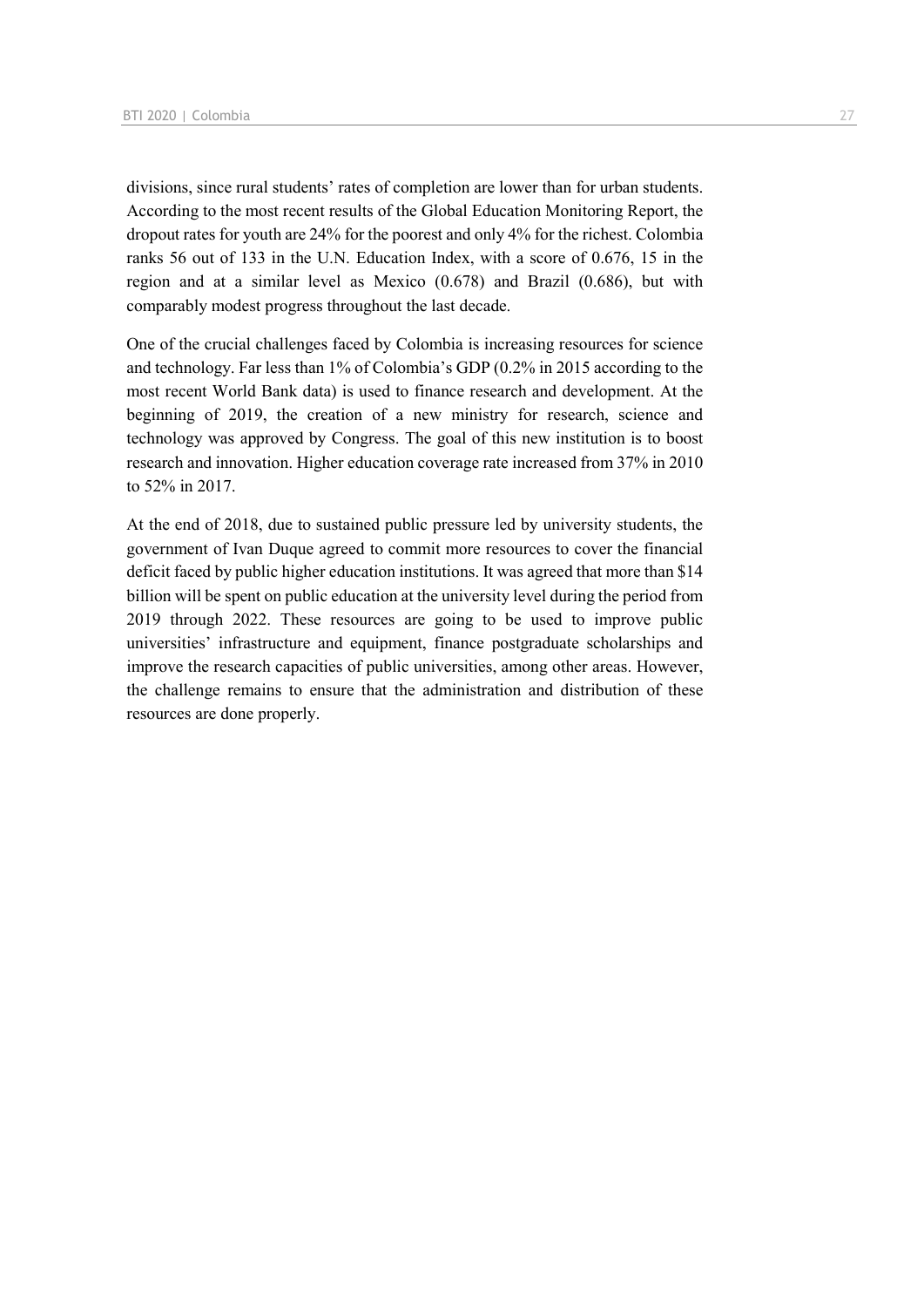## Governance

## I. Level of Difficulty

Colombia has several structural constraints, including social inequality, poverty, informal employment, and poor education and health care services, especially in rural areas. Even though the former government of Juan Manuel Santos made significant efforts to resolve the long-standing internal conflict, which has been considered the biggest structural constraint, many of its effects such as the emergence of FARC dissidents, and the continued strength of former paramilitary and mafia groups persist, particularly in rural areas. The state's response to illegal armed groups and a sustained vision on how violence should be addressed is also considered a structural constraint since it has been managed as a (fluctuating) government policy, which varies from period to period and has not been considered as a state policy. This is reflected by the different approaches taken by former President Uribe, characterized by a primarily military and confrontational response to the guerrillas, as opposed to Santos, who opted for the negotiation of a peace agreement, and finally current President Ivan Duque who broke the negotiation process with the ELN in January 2019, which may impede the continuous advancement to solve this long-standing structural constraint for good.

Illegal activities permeate both public and private administrations and are characterized by an unregulated patronage system and widespread corruption. The recent scandals related to bribes paid by the Brazilian infrastructure company Odebrecht to high-level functionaries and congressmen have demonstrated two major problems: public resources are easily captured, and the punishment of high-level officials related to corruption has been insufficient. Natural disasters, such as earthquakes and floods, coupled with the political polarization of society further complicate good governance and the steering capacity of political, economic and social elites.

**Structural** constraints 7 $\frac{20}{10}$ ng.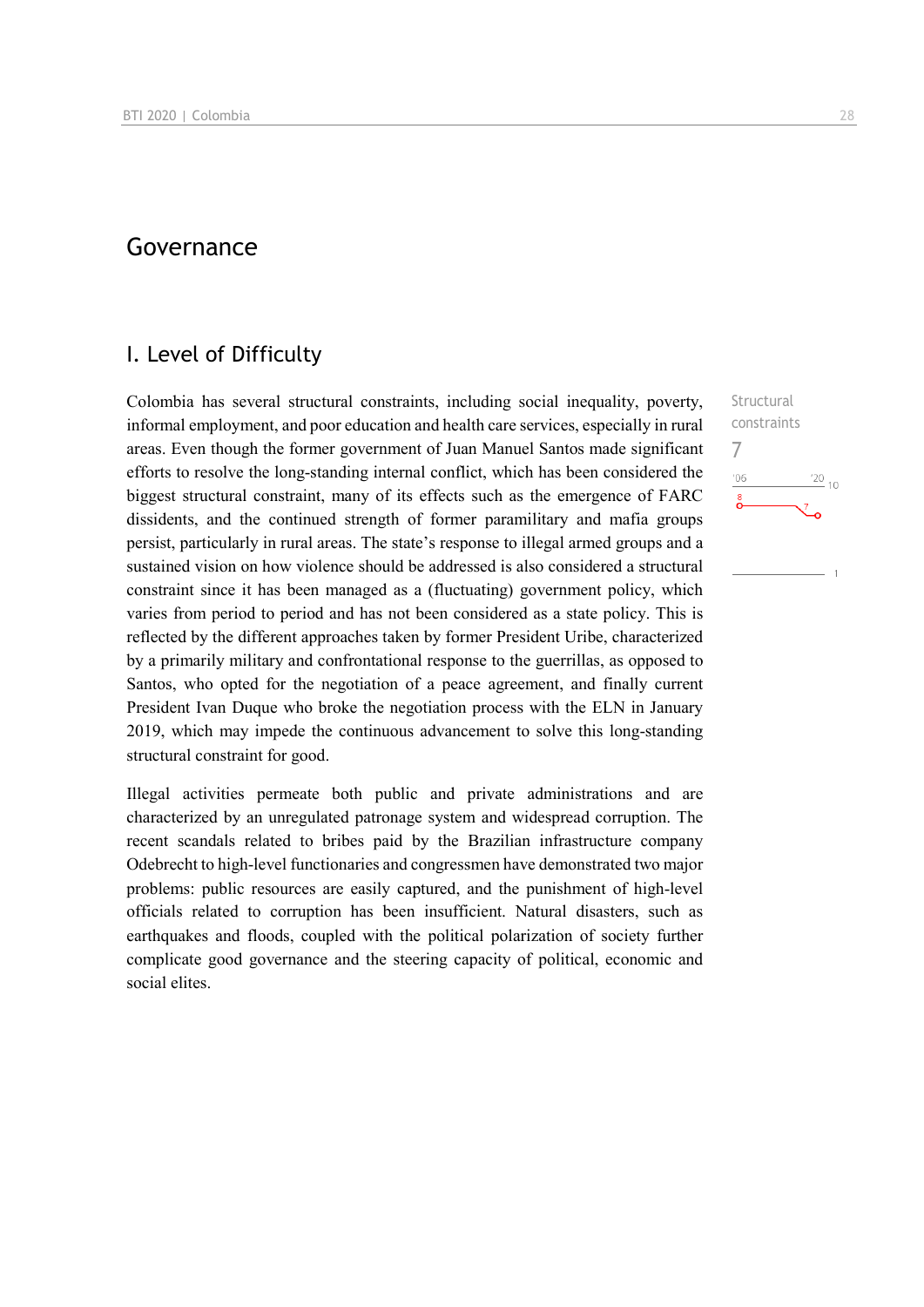Colombian citizens do not possess a strong tradition of public engagement. The political landscape of the country was traditionally shaped by the Liberal and Conservative parties, which in turn were dominated by national and regional political elites. In that scenario, citizens were consistently excluded from participation in public life. During the 1980s and 1990s, the rise of drug cartels led by kingpins Pablo Escobar and the Rodriguez Orejuela brothers, and the relationship between politicians and drug-traffickers and other illegal actors, worsened the country's situation. Even though the 1991 constitution led to the formation of new civic groups defending several aspects of the constitution, the notion of civil society as such was not strengthened due to societal polarization and a general discontent with political parties.

During the period under review, social organizations have started to galvanize different political agendas into a civic movement. Various social mobilization for increased financing of public university education and the widespread support for the anti-corruption referendum in August 2018 demonstrate civic engagement with issues that affect society as a whole. However, safety conditions of social leaders and human rights activists have significantly deteriorated, which imperils civic engagement especially in the rural areas of Colombia.

Accordingly, social trust has been and remains low. The 2018 Latinobarómetro Survey states that only 20% of respondents considered that one could trust most people. Lamentably, however, this is even the Latin American top position, along with Uruguay and Guatemala – which overall bears questions if the "trust" asked for is interpreted as bridging (across groups) or bounding (only within groups).

Colombian armed conflict ravaged the country for the past 70 or so years. Despite the reduction in homicides and kidnappings during the Santos administration, violence is still one of the country's most characteristic features. In addition, inequality creates a noticeable cleavage between the richest and the poorest strata of the population. The benefits of improved economic performance still lack equal distribution, and extreme poverty is concentrated in rural areas.

Despite the peace agreement with the FARC and the related reduction in the number of violent deaths, conflict-related issues have somewhat worsened due to the confrontation of illegal armed groups in multiple zones of Colombia. From the departments of Putumayo to Antioquia and from Nariño to Norte de Santander armed confrontations, motivated mainly by territorial and illicit drug market control, have displaced groups of peasants, indigenous people and social leaders. According to the United Nations High Commissioner for Refugees in Colombia, there were more than 30,517 internally displaced people in 2018, which adds to the already 7.7 million of displaced people by the internal armed conflict since 1985.

The government of former President Juan Manuel Santos acknowledged the importance of the armed conflict as a significant constraint on economic



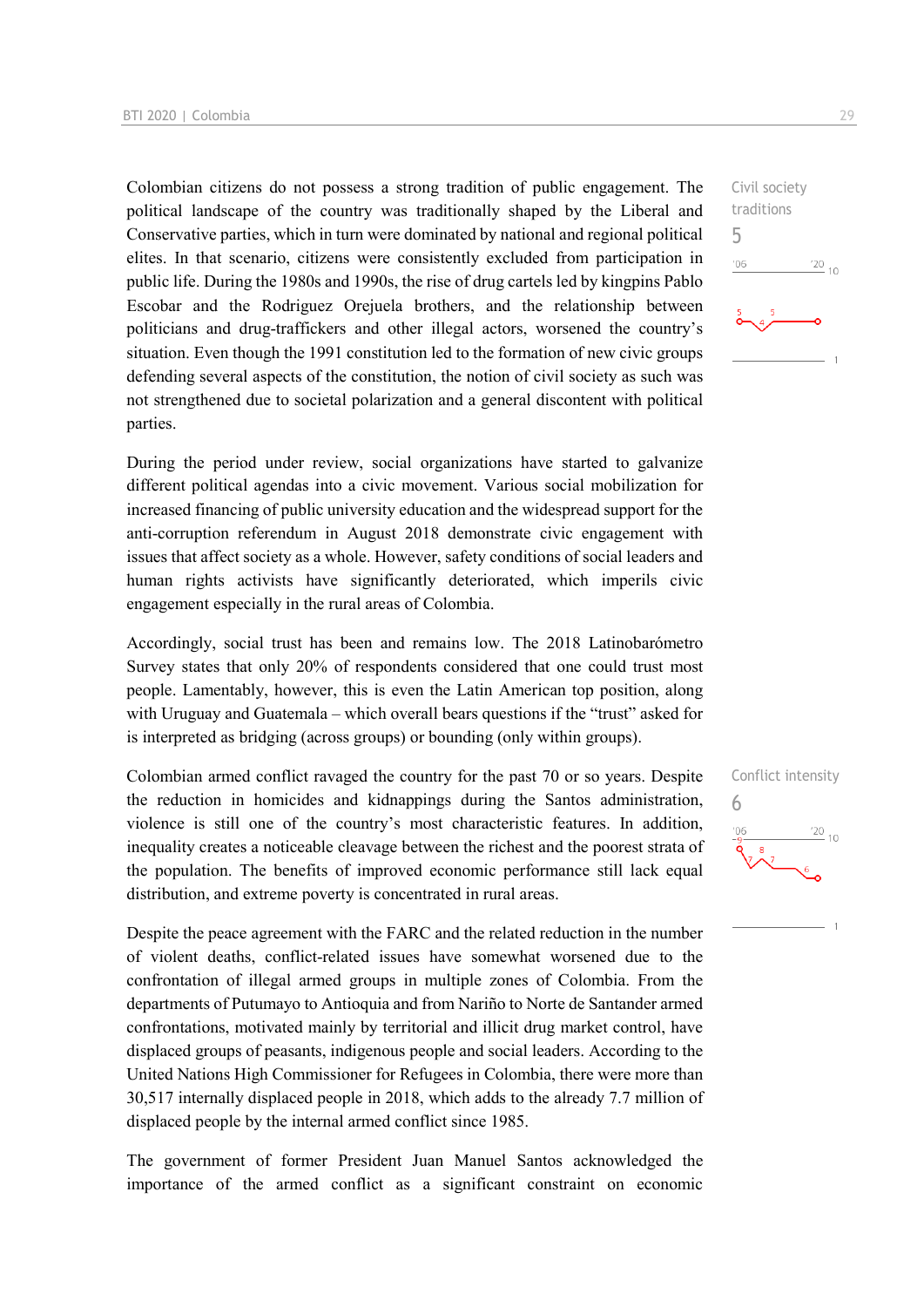development, and in 2012 embarked on a peace process with the FARC guerrilla, by then the largest and most powerful of the guerrillas still active in Colombia. By the end of 2016, the process reached an agreement that was finally ratified by Congress. Even though the accord is naturally not perfect, it dramatically diminished the number of violent deaths. However, due to the presence of FARC dissidents and remaining guerrilla groups such as the ELN, armed confrontations continue.

Even after integrating the FARC guerrillas into the realm of legal politics, Colombia still has a long way to go in order to eliminate the use of violence for political or economic ends. This is relevant since the FARC was not the only illegal armed group that challenged the state monopoly of force in Colombia. The ELN is another armed group that the previous government also negotiated with but did not reach an agreement. President Ivan Duque broke the negotiation process as a response to the bomb attack on the police academy General Santander in Bogota on January 17, 2019. The ELN was blamed for this attack by official state institutions and four days after the attack the ELN accepted responsibility for it.

## II. Governance Performance

#### **14 | Steering Capability**

The administration of former President Santos (2014-2018) defined an overarching strategic priority: the peace process with the FARC guerilla. Since the negotiations went public in the middle of 2012, Santos stated that all other aspects of government, such as macroeconomic stability or infrastructure development, were subsumed under this priority. The government demonstrated a remarkable ability to pursue its priorities given that the political opposition, led by former president and current senator Alvaro Uribe, sought to derail the peace process by all available means.

Upholding the peace agreement but introducing significant modifications was a presidential campaign promise of Ivan Duque. He has repetitively stated that changes to the agreement have to be made, but precision and specificity is still lacking in terms of the government's position toward the peace agreement. On the other hand, Duque has prioritized the fight against drug trafficking, an issue on which the government, among other things, has enacted a new policy to confiscate the minimum amount of drugs in public areas.

President Duque has maintained his presidential promise that his government would have toward the armed groups and violence in the country. The current government has launched and strengthened military operations that seek to capture "high-value targets" such as the leaders of dissident and other illegal armed groups. The

#### **Question** Score

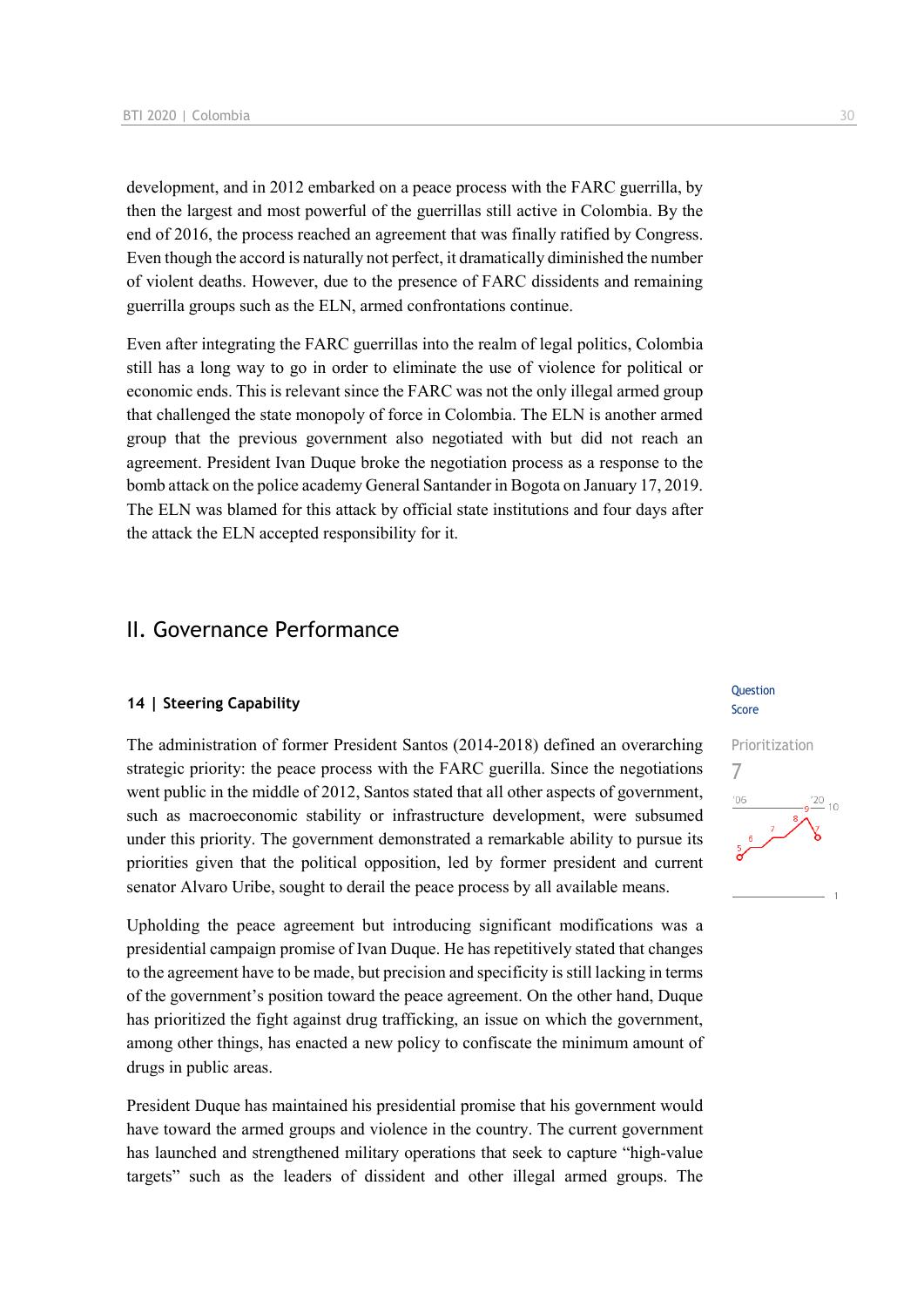assassination of a prominent FARC dissident named "Guacho" was one of the most successful military operations of the Duque government so far.

On the other hand, President Duque has shown a hardline stance in his dealing with the ELN guerilla group. He declared that the liberation of all kidnapped people and the suspension of armed confrontations were necessary conditions in order to reactivate the negotiations with the ELN after he took office in August 2018. Following the bomb attack committed by the ELN in Bogota in early 2019, Duque declared the end of the negotiation process in Havana and asked the Cuban government to extradite the ELN representatives from the island to Colombia. Duque also stated that Colombia would denounce states that support or allow the presence of members of the ELN. This position is related to Colombia's accusations regarding Venezuela's support for ELN members on its territory.

In terms of the economy, the Santos administration set a secondary priority at the beginning of 2016 to institute a structural tax reform in order to cover the public deficit. The government assembled a commission composed of experts that produced a document with several recommendations. However, the reform could not be presented to Congress for approval in the middle of 2016 since it would have created an unfavorable context for the ratification of the peace agreement with the FARC in October 2016. The reform was finally approved by Congress at the end of 2016, but the timing made it difficult for the government to maintain the consistency and coherence of the reform. According to the rating agency Standard & Poor's, the reform was not as structural as promised, but nevertheless showed the intentions of the Santos administration to tackle the arcane tax structure of the country.

The same is true for the tax reform put forward by President Duque in late 2018, since it also envisaged structural reform, but due to the success of lobbying efforts and political negotiations it did not include some of the initial proposals of the government, for example a tax on basic goods. Although the current administration has had some initial successes, such as forming a mostly technocratic cabinet, it has been criticized due to some communication problems and the lack of political support to create major structural reforms.

Another secondary priority of the Santos government was the development of public infrastructure. Former Vice-President German Vargas himself assumed the leadership of this project, fostering major investments in road construction and public housing. The current administration of Ivan Duque has made road and transportation connectivity a main goal too. The ministry of transport has created surveillance and auditing platforms for road project progress, which is precarious since only six out of 30 road projects have made considerable progress.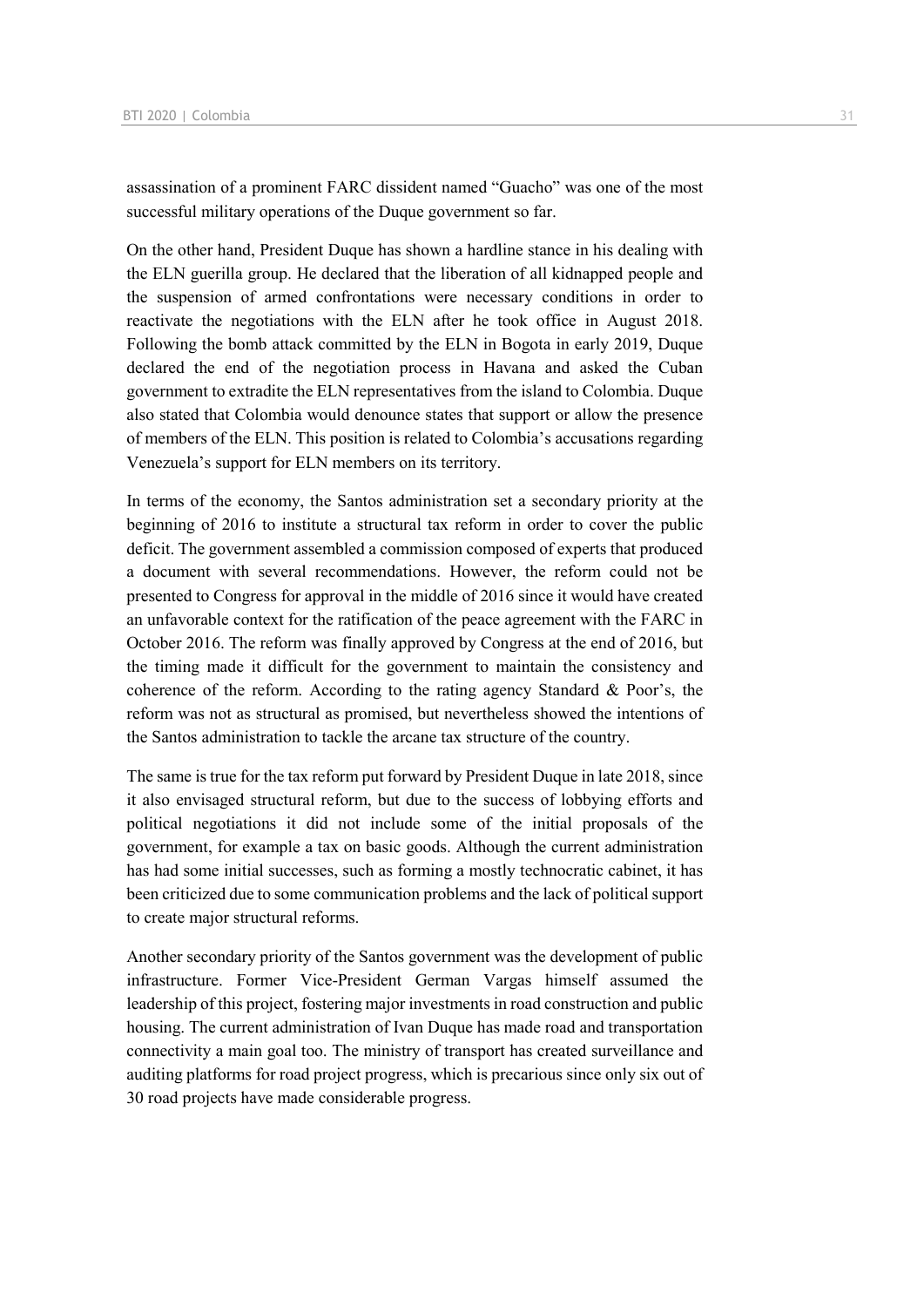The question whether the Colombian executive branch under former President Santos was able to achieve its strategic priorities is debatable. On the one hand, the peace process with the FARC, the flagship project of the government since 2012, did end with the signing of a final agreement in September 2016. However, the government committed itself early on to ratify the agreement via a popular plebiscite in order to increase its political legitimacy. In spite of the campaign that the government undertook in favor of ratification, the results of the referendum in October 2016 gave a close victory to the opposition under former President Uribe. The government then turned to Congress in order to ratify a revised peace agreement in December 2016. Even though the result in legal terms was the same, the political legitimacy of the new agreement is rather fragile and has thus been contested ever since.

In addition, the flagship project of the previous government has been threatened with possible modifications by the current administration since President Duque's position – under significant influence from his political mentor and former President Alvaro Uribe – on a negotiated peace characterized by skepticism. As a result, Duque's approach to security issues has focused on combating drug trafficking, capturing leading members of criminal groups and tackling illegal mining activities. The recently issued policy called "Paz con Legalidad," which refers indirectly to the peace agreement and presumes the lack of legality in the already existing peace accord, generates some uncertainty in terms of the accord's implementation since it creates specialized agencies on specific points of the agreement and thus undermines the comprehensive work of involved ministries.

Some political successes of Duque's administration have confirmed the overall determination of the executive branch for its goals. For example, this is reflected in the administration's position toward the Venezuelan regime. President Duque has recognized Juan Guaidó as the legitimate interim president of Venezuela in January 2019. This recognition is seen as one step forward for the executive in foreign policy goals since the Duque government, in bilateral and international matters, has stated that Colombia will continuously support a regime transition in the neighboring country.

Political elites try to adjust policies in light of new circumstances. Nevertheless, these changes tend to be slowly implemented and ineffective as a result of weak follow-up programs, an often-corrupt bureaucracy, financial constraints and the legacies of the internal conflict. As a result, learning from past experiences is not a predominant trait of the country.

In order to correct the policies' evaluation deficit, the government has created the Public Policies Follow-Up and Evaluation Unit, which is in charge of reviewing, evaluating and strengthening a results-based policy learning of the state. It focuses on the National Development Plan (Plan Nacional de Desarrollo, PND), the



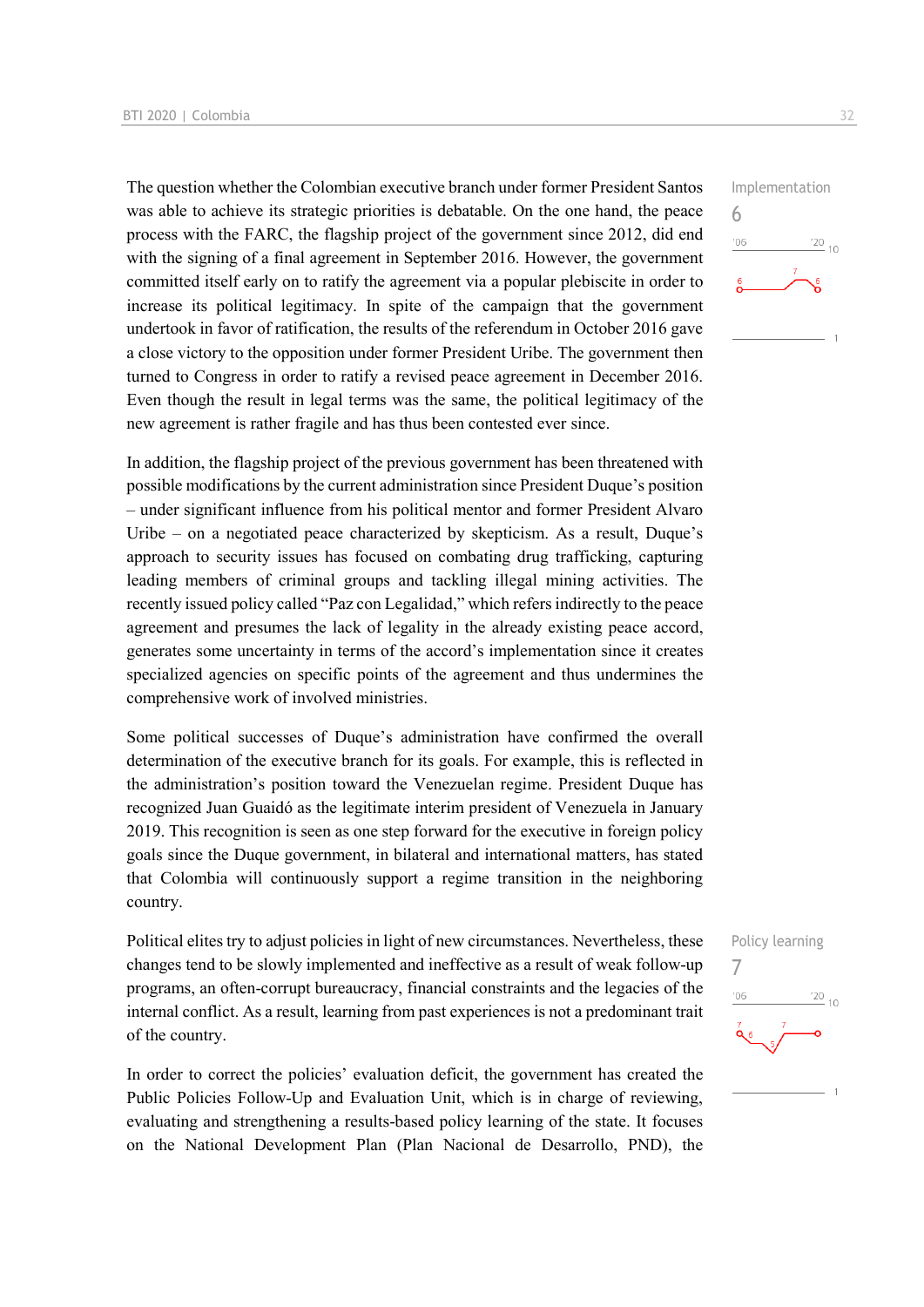Sustainable Development Goals, the National System of Management Evaluation and Results (SINERGIA) and the evaluation of strategic public policies.

Former President Santos' administration has shown some flexibility in terms of government policies. The shift from Uribe's "democratic security policy" to open peace talks with the FARC has demonstrated innovation in terms of policy learning. The asymmetry of military power created by the strategies of former President Uribe enabled Santos to start the dialog with the guerrilla. Current President Ivan Duque's position on a negotiated peace has again shifted the official position, allowing for the reemergence of previous, mostly military approaches to deal with illegal armed groups such as the ELN. This shift, complemented by the government's hesitation regarding the full implementation of the peace agreement with the FARC, has raised significant doubts on the continuity of state policies vis-à-vis the security situation of the country.

In terms of the tax reform adopted in late 2018, the tax reduction for private enterprises demonstrates the commitment of the government to provide a better environment for new businesses in the country. The intellectual framework for the economic platform of the Duque administration – coined the orange economy – seeks to create the public conditions for private innovation and the development of new technologies. However, the specific results of this new approach remain to be seen.

#### **15 | Resource Efficiency**

Despite former President Santos' efforts regarding the efficient use of administrative personnel, the Colombian government still tends to favor political expediency over meritocratic criteria. Recruiting procedures that are fully transparent and free from external influence are not a prominent feature, as seen, for instance, in the diplomatic service. This is evident in the appointment of several recent Colombian ambassadors by current president Duque, who named political allies such as Alejandro Ordoñez and Francisco Santos as ambassadors to the Organization of American States and to the United States of America, respectively.

As for the efficient use of budget resources, it is clear that Colombia still has a significant amount of debt and maintains a noticeable fiscal deficit. In fact, during the period under review, debt has increased. According to the Colombian central bank, debt has increased from \$123.9 billion in October 2017 to \$129.2 billion in October 2018. However, the debt burden is manageable due to the country's international credibility in terms of economic leadership, at both the local and the regional level.

Regardless, there is no circumstantial evidence of major improvements in the use of budget resources. The major concern is that these resources are frequently not invested for the improvement of infrastructure and human livelihood but to increase

Efficient use of assets 5 $\frac{20}{10}$  $06$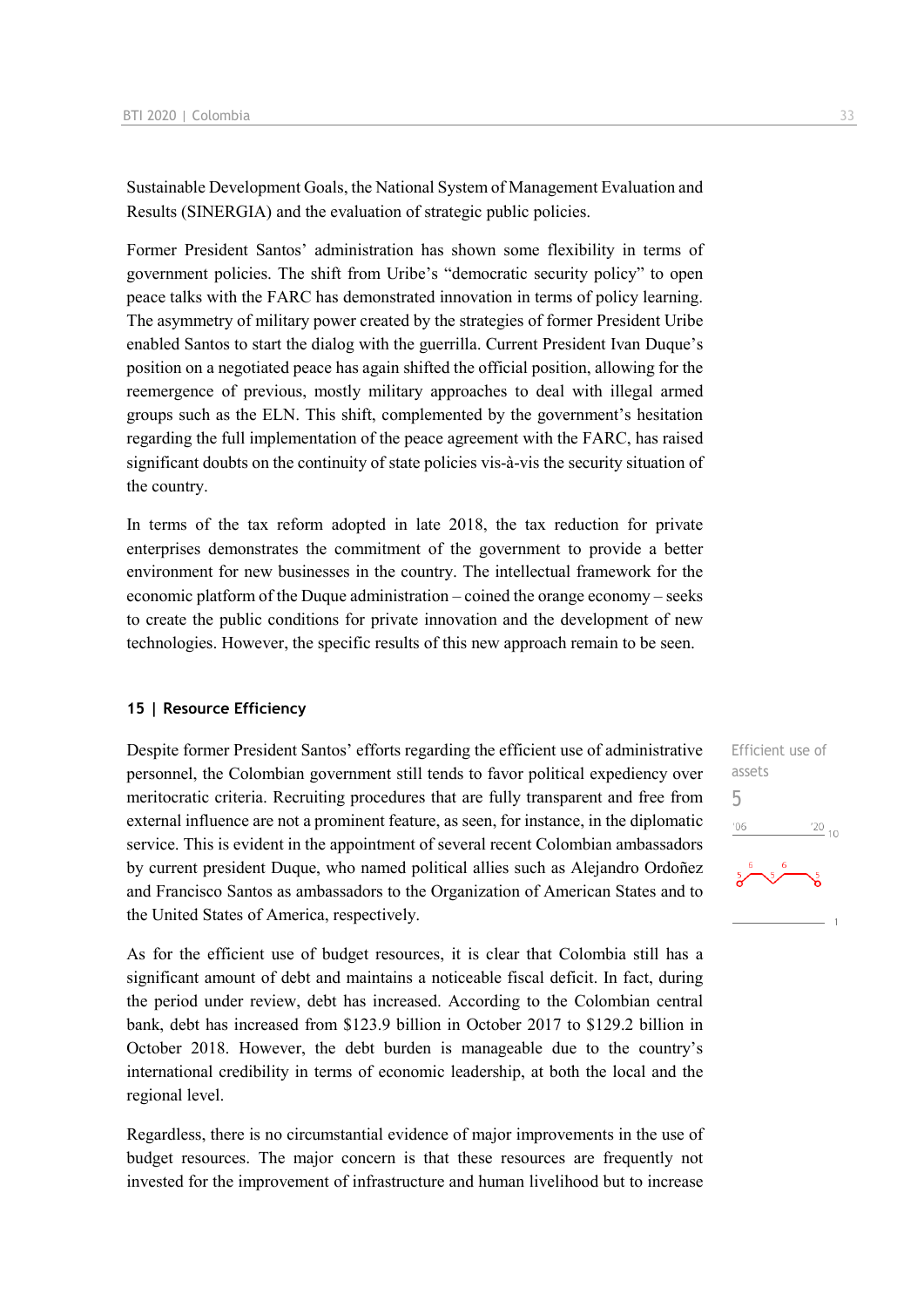political support in the regions. A colloquially used term to refer to this long-standing clientelist practice is "mermelada" (or marmalade in English), which refers to public resources that are transferred to regional elites in order to shore up their political support for the central government. In Colombia, the use of mermelada is not new – it was commonly used under the name of parliamentary assistance (auxilios parlamentarios) by which legislators received money transfers in return for interventions in the budget approval. In 2018, the Supreme Court opened an investigation against many congressmen for bribery and graft, among other accusations. The resources used in this type of clientelist exchange come from regional or national royalties and constitute another form of inefficient use of public resources. According to an IADB study of 2018, the mismanagement of resources amounts to 4.8% of Colombian GDP, which is above average for Latin American countries studied.

The current government of Ivan Duque has faced political confrontations that have forced it to revise its initial plans. This is reflected in the process that the tax reform faced in late 2018 due to the controversial proposal to tax basic goods, which are part of the so-called family basket. The proposal launched by the finance ministry had to be removed in order to set the tax reform on its legislative path.

In addition, two other major government initiatives have been widely criticized: first, the task given to the police to confiscate even the minimum amount of drugs allowed in public areas. President Duque has repetitively stated the determination of his administration to eradicate drug micro-trafficking and has enacted a provision for the police to confiscate minimum dose-possession that was previously legal. Some experts have argued that the penalization of drug possession is not successful, which may reduce the coherence and effectiveness of the policy.

Second, the response by the government to the bomb attack on the police academy General Santander that occurred in early 2019 was to break up the peace negotiation process with the ELN. This decision was followed by the government's demand to extradite ELN representatives from Cuba to Colombia, deliberately passing over and ignoring the protocol regarding the rules for the suspension of the negotiation. The subsequent debate has revived the confrontational positions on what the government should do to end the armed conflict with the remaining actors. In fact, some analysts fear that a return to an open military confrontation between the government and the ELN is now likely and that the achievements of the peace agreement with the FARC in terms of reduced violence could quickly evaporate.

Resource mismanagement makes effective coordination of policies more difficult. Additionally, corruption has long plagued several governmental agencies and they are simultaneously regarded as inefficient by the central government.

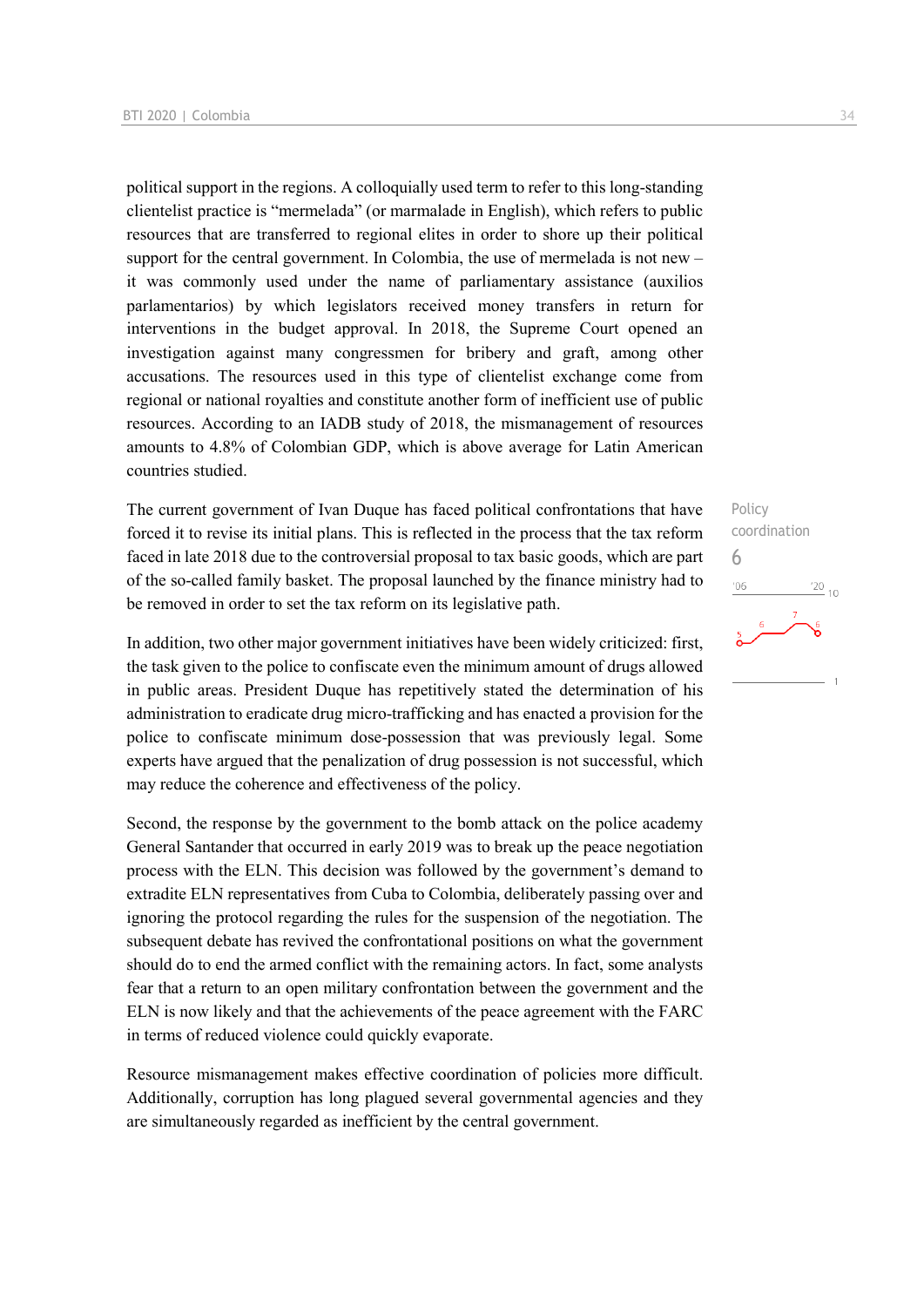There is a variety of legal and institutional mechanisms to contain corruption. Law 1474 (2011), known as the anti-corruption statute, encompasses a wide range of provisions against corruption in both the public and the private sector. Along this line, law 1778 (2016) provides tools to combat transnational corruption. According to the OECD's 2018 Phase 2 Follow-up Report, Colombia has made considerable progress in its anti-corruption framework, with 28 of its 50 recommendations fully implemented. The agencies that are supposed to control corruption are the general comptroller, in charge of auditing public spending, the Attorney General, in charge of the disciplinary control of public employees, and the National Electoral Council, in charge of controlling political parties, including their campaign spending. However, these agencies suffer from several problems mentioned earlier and, even though they try to do their job properly, there are several obstacles that prevent corruption from being effectively controlled.

Overall, corruption is rampant in Colombia's public sector. Somewhat ironically and telling at the same time, the former anti-corruption prosecuting state attorney, Luis Moreno, was sentenced to prison and later extradited to the United States for committing money-laundering to pay bribes to political actors. Related corruption scandals such as the notorious Odebrecht case, the so-called toga cartel in the judicial branch, or the hemophilia cartel, built around the false provision of health services in the department of Córdoba since 2015 to patients that were healthy but reportedly to be hemophilic, are prominent examples of the culture of corruption present within many Colombian public institutions.

The so-called anti-corruption plebiscite in August 2018 did not pass due to abstention, and although the current administration has declared its strong commitment toward the implementation of certain anti-corruption measures contained in the plebiscite, specific and lasting actions have not yet been taken. A part of the anti-corruption plebiscite, the proposal to make officeholders' asset declarations public has not been implemented.

In the period under review, the Colombian National Audit Office (Contraloria) emphasized inadequate resource management regarding specific unfinished projects in various regions of the country. It also signaled the need to improve the allocation of resources to projects and subsidies that are received by the least favored part of the population. In addition, the institution noted the existence of corruption in the Sistema General de Participaciones, which is meant to transfer national resources to territorial entities to finance the services for which the latter are responsible.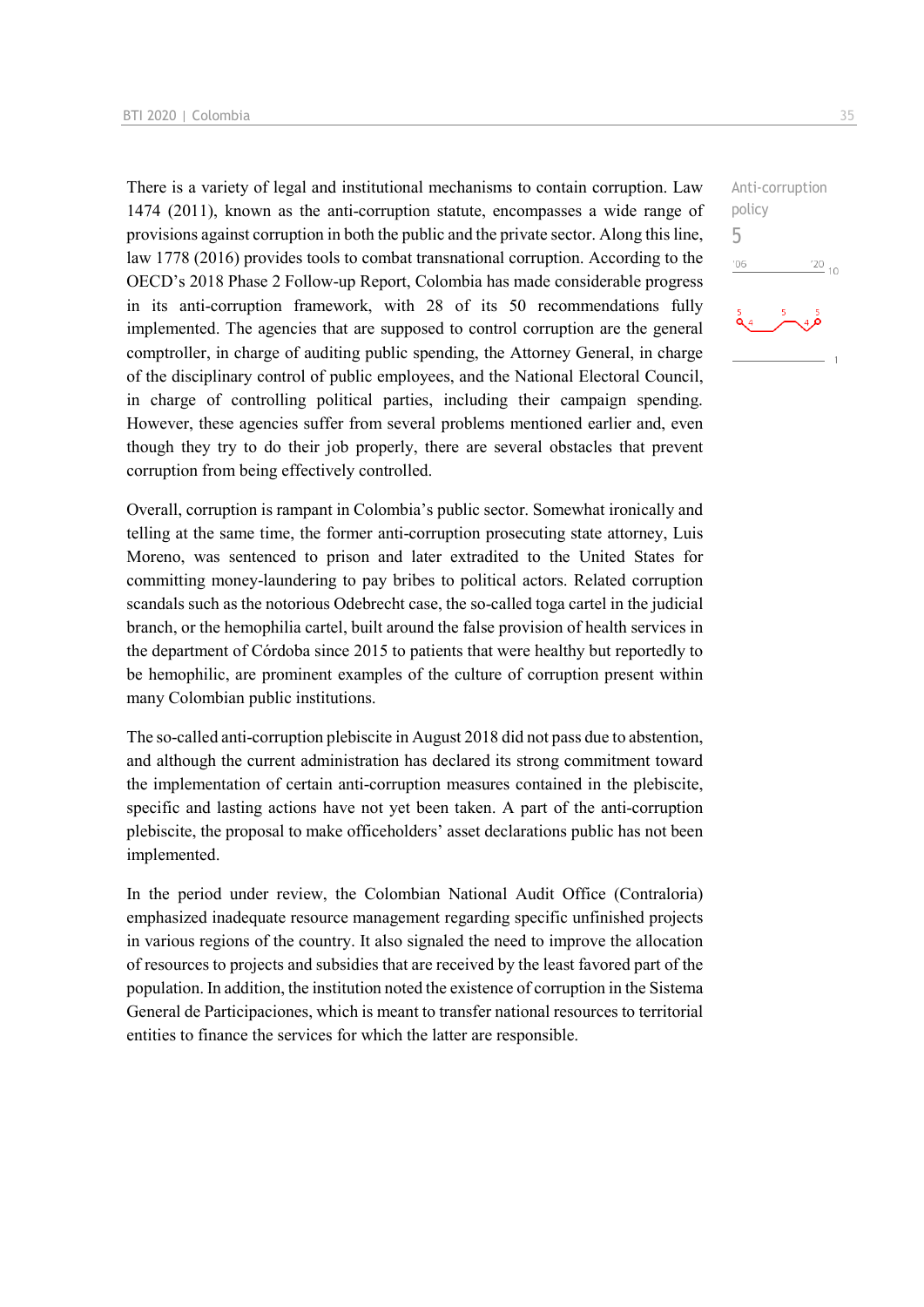#### **16 | Consensus-Building**

Colombia's major political and economic actors generally agree on the consolidation and improvement of liberal democracy as a strategic, long-term goal. Except for the remaining guerrilla and paramilitary forces, political actors agree that democratic procedures are the most revered principle of Colombian politics. However, in the case of political parties, there are significant divisions regarding specific issues, especially in terms of social policies such as education and health.

The market economy is widely considered an ideal framework for achieving both economic growth and development goals. However, political parties hold somewhat different notions on both concepts. As a result, there is a sharp division between leftwing, right-wing, and center-leaning parties. In economic terms, the country's largest economic organizations, most politicians and political parties agree that the law of supply and demand provides the tools that most efficiently drive the process of economic growth. Nonetheless, there are some contrasts concerning the use of the market. On the one hand, many think-tanks and economic groups believe that the government should allow the market to operate without major state intervention. On the other hand, trade unions and left-leaning political organizations claim that neoliberalism plays an important role acting against the interests of the poor and other excluded groups. Thus, they believe that government should play a more proactive role in providing relief and opportunity to those left behind by the logic of the market.

The most prominent anti-democratic actors in Colombia are illegal armed forces, such as the remaining paramilitary and guerrilla groups. Despite the demobilization of various guerrilla groups and, more importantly, paramilitary combatants, several of their former members have since rejoined the so-called Emerging Criminal Groups (BACRIM in Spanish) and/or engaged in illegal activities, such as drug trafficking and criminal violence in urban areas. The FARC dissidents and the strengthening of the ELN presence in various places show that even if they do not have a clear political goal like the FARC did, they indeed contest the institutional presence of the state.

Former President Santos was able to induce the largest guerrilla group, the FARC, to comply with democratic rules through a peace agreement. The seats given to FARC representatives in Congress reflect the triumph of channeling their political demands through democratic institutions. It was expected that the ELN followed their example and concluded the negotiations with the government held initially in Quito and later in Havana, but as a response to the ELN bomb attack in January 2019, President Duque called off the negotiation process.

Landowners are a somewhat controversial group. Some of them can indeed be considered anti-democratic actors as they oppose land restitution for displaced people as a result of the peace agreement with the FARC, their long-standing enemy.



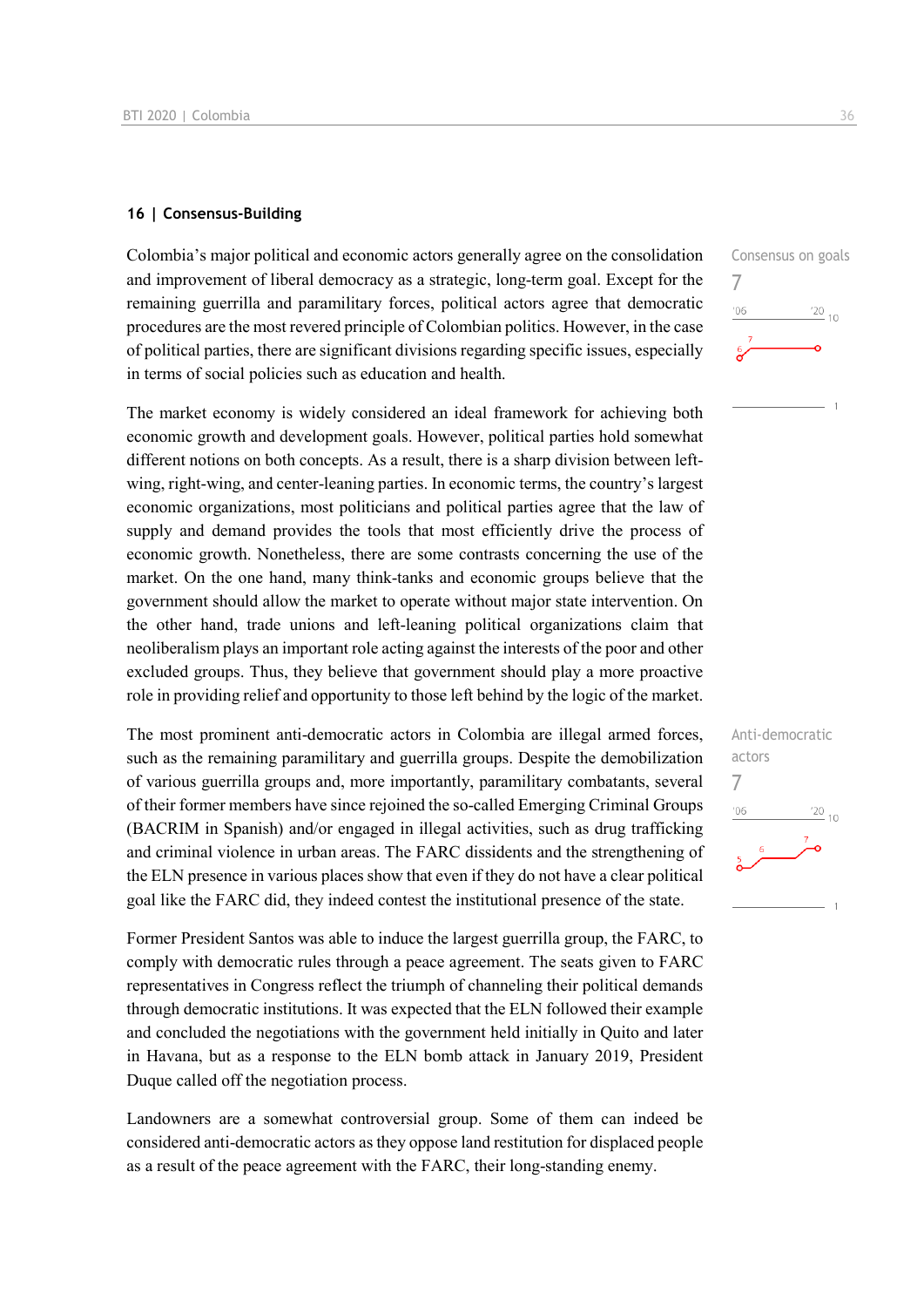The country's political leadership has been unable to depolarize structural conflicts, particularly in terms of drug-trafficking and political violence. Despite the demobilization process of the paramilitaries that started in 2006, the re-occurrence of violence through mafia groups and emerging criminal organizations (BACRIM) has led to a substantial rise in urban insecurity. In the post peace agreement situation, violence is characterized by the capture of the power vacuum left behind by the FARC and the spread of other guerrilla groups such as the ELN and former paramilitary forces.

Political polarization regarding the peace agreement with the FARC was heavily present in the 2018 presidential campaign and is still an issue in the current administration of President Ivan Duque. The return of the discourse of military response to end the conflict shows the government's urgency to reflect a strongminded mandate, similar to the administration of former President Uribe, which is supported by a significant segment of Colombians. The discussion around the legitimacy of the state and the approach the government should take toward armed confrontations with non-state actors represent a dividing line that has not been overcome by any government in Colombia.

Civil society participation in Colombia is not a prominent trait of the political and social scenario. Despite the existence of a vibrant range of organizations in many areas, there is a lack of freedom of association, and an active civil society runs the risk of physical danger due to the pressure of illegal armed groups, especially in rural areas where the presence of the state is still weak or even nonexistent. The situation of civil servants and human rights advocates have significantly deteriorated during the period under review, especially in rural areas, as a result of the fight for territorial dominance between several illegal armed groups.

The two main problems related to weak civil society participation and political influence are the regional and sectoral fragmentation of their organizations and the fact that resources are heavily skewed in favor of organizations representing the better-off sectors of society (business organizations, for example) who have a strong influence over government policy – as opposed to organizations representing workers, the poor or disenfranchised sectors of society.

Former President Santos' administration was mainly characterized by the negotiation of the peace agreement with the FARC guerrillas. The final agreement has at its core the construction of a peaceful future for Colombia based on reconciliation, transitional justice, and victims' reparation, among other principles. The Special Peace Jurisdiction (JEP in Spanish) and the Truth Commission are institutions that seek to generate the necessary provisions in order to recognize the historic armed conflict and the victims it generated, to clarify the crimes and to tell the truth about the conflict.

Cleavage / conflict management 5  $n6$  $\frac{20}{10}$ 



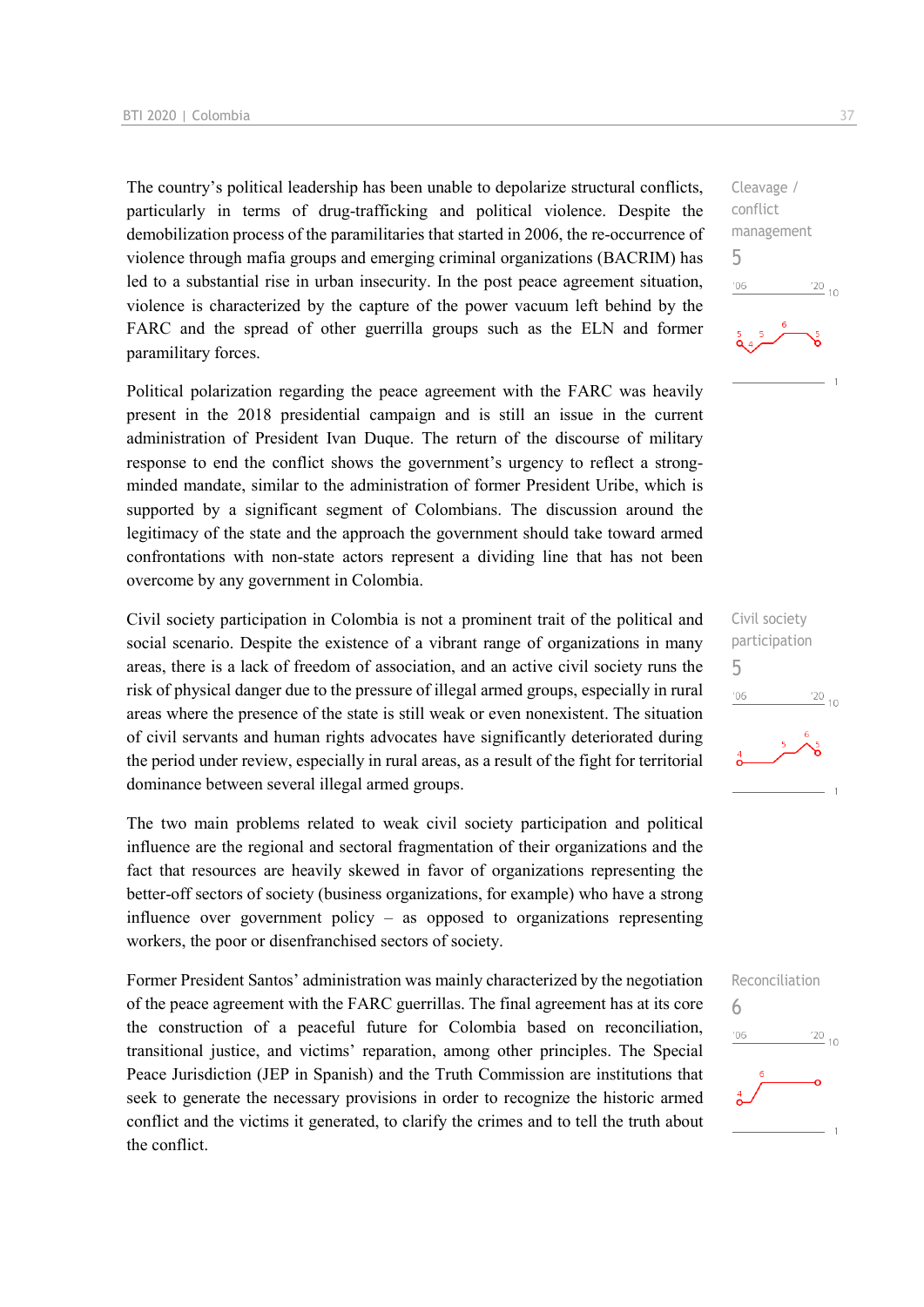Duque has stated that he recognizes the need for victims' reparation and truth clarification and has repetitively declared that he encourages procedures of reconciliation but would not tolerate injustice. The most recent developments regarding the "Paz con Legalidad" policy, the presidential objections to the Special Peace Jurisdiction, and the appointment of Rubén Dario Acevedo as the director of the National Center for Historical Memory (NCHM) reflect the government's position regarding the management of the peace process with the FARC. The objections to the SPJ on issues such as the lack of precision regarding procedures, the lack of criminal prosecution against leading members of the former guerilla, among others will delay the implementation of the SPJ by which the victims' rights are to be addressed. The appointment of Acevedo in March 2019 was highly criticized since he has publicly denied the existence of an armed conflict in Colombia. As a result, some victims' associations decided to remove their historical files from the custody of the NCHM.

#### **17 | International Cooperation**

International cooperation and assistance have been of great importance for development in Colombia. Strategic partners such as the United States, several European countries and South Korea have continuously provided technical assistance and, due to the commitments reached in the peace agreement with the FARC guerilla, international cooperation has played an even greater role in improving the domestic situation.

Under the National Development Plan and the 2015 to 2018 International Cooperation Route Map, the government prioritized the areas of peacebuilding, sustainable rural development and environmental conservation and sustainability. According to the Presidential Cooperation Agency (APC), in 2017 the country received foreign aid of \$664 million, which is the highest amount the agency has recorded since its creation in 2011. These resources are channeled to national and territorial organizations throughout the country and registered in the APC-Colombia information system. Of this amount, 30% was allocated to sustainable rural development, which meant increasing cooperation aligned to the implementation of the first point of the peace agreement; 48% was aligned to peace-building, which is the main reason and commitment of cooperation in Colombia; and 14% was aligned to conservation and environmental sustainability. In its Accountability Report for 2017, APC reports that 95% of the amount had been executed but does not refer to an evaluation of the projects.

However, concerning the effective use of the financial resources that the country received from abroad, the picture is somewhat mixed. While many peace-building projects would otherwise not have been feasible to realize, sometimes nontransparent mechanisms for the distribution of resources impede their success in the long run.

Effective use of support 8 $\frac{20}{10}$  $06$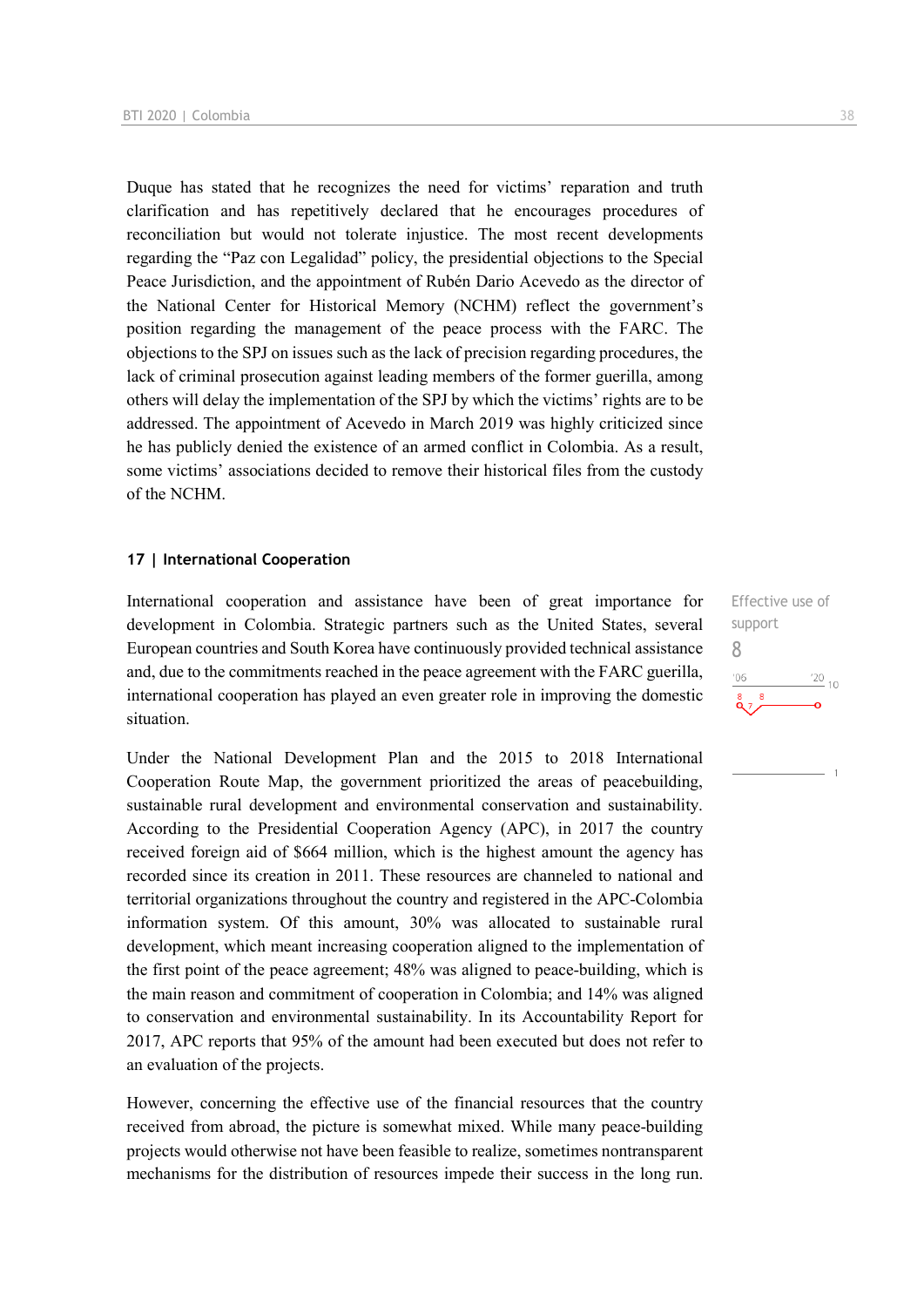Accordingly, in 2018, Norway, Switzerland and Sweden called the government for clarity in the management of the so-called post-conflict fund (Fondo Colombia Sostenible, FCS). They expressed a general concern about the management of the FSC and also called for the strengthening of the functioning of its governance and participation bodies.

The political, economic and social crisis in neighboring Venezuela has forced numerous Venezuelans to leave their country, which in turn has challenged the Colombian state's capacity to effectively manage these migrants within its territory. Due to the constraints the migration crisis has generated, Colombia has sought and received international support to adequately assist the Venezuelan refugees.

For the most part, the government acts as a credible and reliable partner. Former President Juan Manuel Santos set the accession of Colombia to the Organization of Economic Cooperation and Development (OECD) as a priority for his foreign policy agenda. In May 2018, Colombia was finally accepted into the organization, which was possible due to the credible reforms and changes adopted by the government to align with the recommendations and good practices of the OECD. With the announcement of its membership, Colombia's status as an investment destination has improved.

Due to its previous record of human rights violations, the Santos administration has – somewhat successfully– tried to "clean" the country's image on the international stage. The normalization of diplomatic relations with neighboring countries and above all the peace agreement with the FARC have enabled Colombia to regain political trust and credibility, though this situation has remained fragile. In March 2018, the Inter-American Commission for Human Rights urged Colombia to adopt urgent measures to protect human rights defenders and social leaders. The Inter-American Commission submitted the case to the Court's jurisdiction on 29 June 2018 in the understanding that Colombia had failed to comply with the recommendations held in the Merits Report and the violence against social leaders increased in the last two years.

International NGOs such as Amnesty International and Human Rights Watch have noted that violence in the post-peace agreement scenario has continued, endangering the lives of human rights advocates and so-called social leaders in disputed remote areas of Colombia. These non-governmental organizations are critical of the state's insufficient commitment and actions to protect human rights activists and to effectively implement the peace agreement with the FARC.

Due to the ELN-perpetrated bomb attack on a police academy in Bogota in early 2019, the negotiation process with this guerrilla group ended. President Ivan Duque requested the extradition of the ELN representatives in Cuba, which has raised Credibility 7 $\frac{20}{10}$  $06$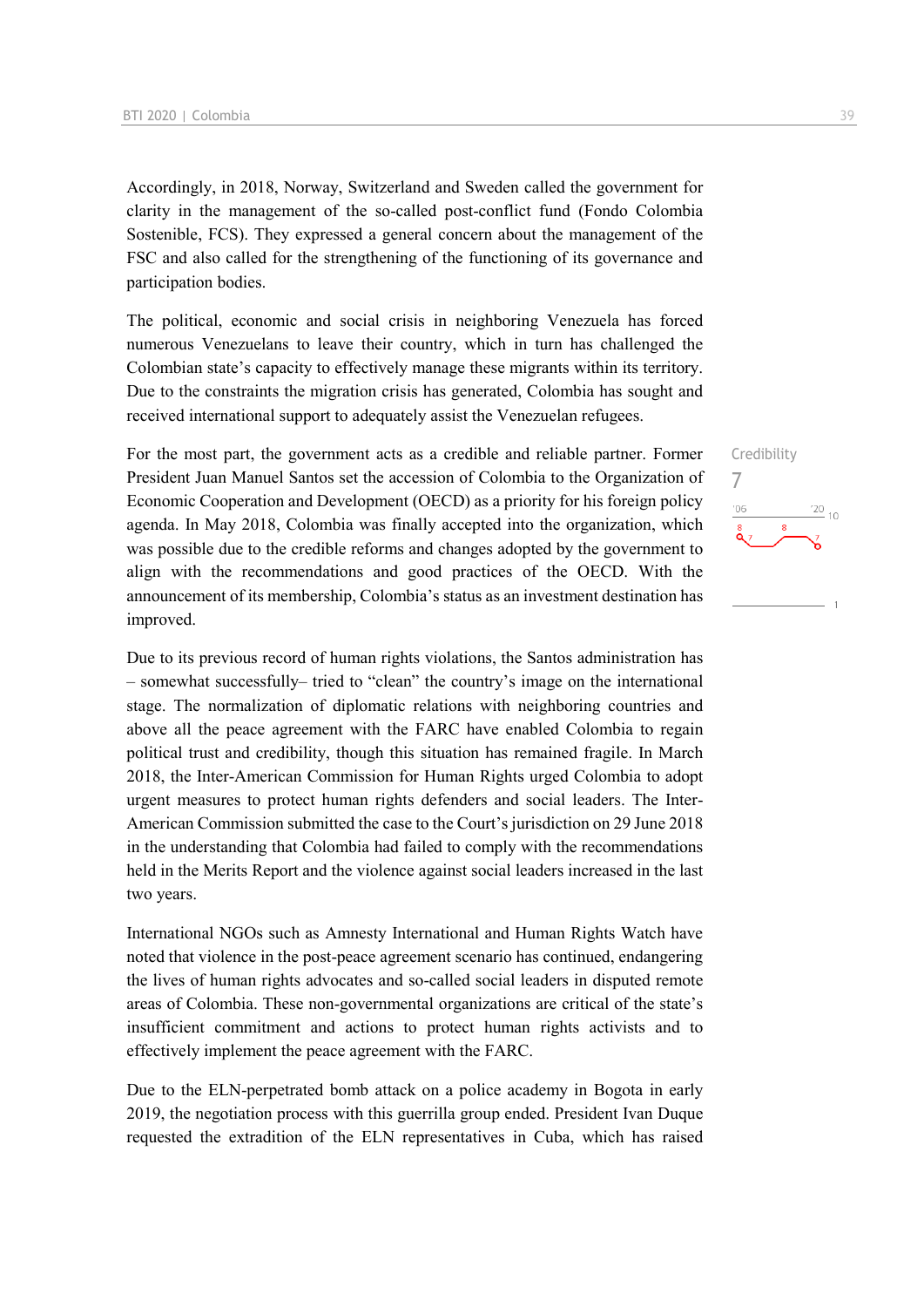concerns regarding Colombia's international credibility and compliance with the obligations established in the negotiation protocol in case of the rupture of the talks.

Historically, Colombia's participation in regional organizations, such as the Andean Community (CAN), was somewhat sporadic, recalcitrant and often conflictual. However, the country has increasingly become more willing to cooperate with South America, such as, in the Pacific Alliance, yet without giving up its close relationship with the United States. As stated in the 2018 Principles of Colombia's Foreign Policy, the state promotes political dialog and cooperation in subregional and regional organizations. The Duque government has prioritized international and especially regional action to protect human rights and promote good practices as relevant topics in the international arena.

In January 2019, President Duque stated that Colombia recognizes Juan Guaidó as the legitimate interim president of Venezuela and that Bogota – in the context of the regional Lima Group – will continue to support the process of democratic transition in Caracas. On the other hand, the Duque government permanently withdrew Colombia from the Union of South American Nations (UNASUR) in August 2018, criticizing the inactivity and passivity of UNASUR as exemplified by its tolerance of the political regime of Nicolas Maduro in Venezuela.

In turn, President Duque promoted the creation of Prosur, a new regional cooperation forum. The presidents of Colombia, Chile, Argentina, Brazil, Ecuador, Paraguay and Peru finally met in March 2019 in Santiago de Chile for the first ever Prosur meeting. This new entity is supposed to act as a coordination forum for the promotion of democracy in the region, and most urgently in order to discuss the political transition in Venezuela. However, several analysts have questioned the practical relevance of the forum vis-à-vis the ongoing work of other regional bodies such as Mercosur or the Comunidad Andina de Naciones.

| Regional                |               |    |
|-------------------------|---------------|----|
| cooperation             |               |    |
| X                       |               |    |
| '06                     | $^{\prime}20$ | 10 |
| 8<br>6<br>$\frac{6}{3}$ |               |    |
|                         |               | ×  |